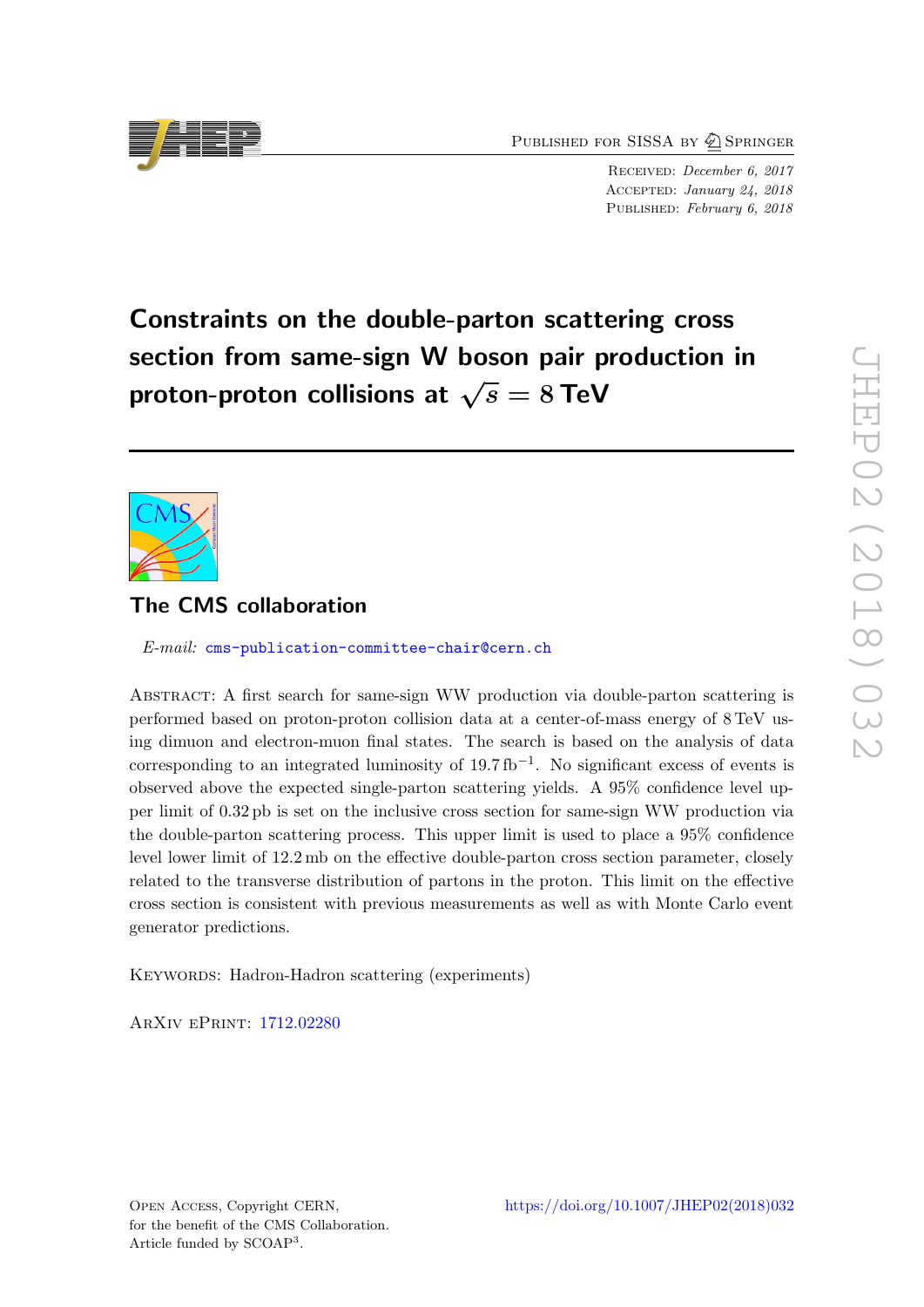# Contents

|                       | 1 Introduction               | 1                |  |
|-----------------------|------------------------------|------------------|--|
|                       | 2 The CMS detector           | 3                |  |
|                       | 3 Data and simulated samples | 3                |  |
|                       | 4 Experimental methods       | $\overline{5}$   |  |
|                       | 4.1 Event selection          | $\overline{5}$   |  |
|                       | Background evaluation<br>4.2 | $\boldsymbol{6}$ |  |
|                       | 4.3 Multivariate analysis    | 8                |  |
|                       | 4.4 Systematic uncertainties | 9                |  |
|                       | 5 Results                    | 12               |  |
| 6                     | Summary                      | 14               |  |
| The CMS collaboration |                              |                  |  |

# <span id="page-1-0"></span>1 Introduction

In proton-proton (pp) collisions at the CERN LHC, the large density of partons inside the proton at small  $x$ , where  $x$  is the momentum fraction of the proton carried by a parton, results in a significant probability for the simultaneous occurrence of two or more partonparton interactions within a single pp collision [\[1\]](#page-15-0). These short-distance inelastic processes, called multiple-parton interactions (MPI), usually produce particles with relatively small transverse momenta  $(p_T)$  that predominantly constitute the so-called "underlying event". With increased parton densities at high center-of-mass energies, there is a nonnegligible probability for the production of high- $p<sub>T</sub>$  or high-mass particles even from the secondhardest parton-parton scattering, a process known as double-parton scattering (DPS). The production cross section for a DPS process,  $\sigma_{AB}^{DPS}$ , involving two independent processes "A" and "B" with respective individual production cross sections  $\sigma_A$  and  $\sigma_B$ , can be factorized as:

<span id="page-1-1"></span>
$$
\sigma_{AB}^{DPS} = \frac{m}{2} \frac{\sigma_A \sigma_B}{\sigma_{\text{eff}}},\tag{1.1}
$$

where m is a combinatorial factor ( $m = 1$  for identical and  $m = 2$  for different processes) and  $\sigma_{\text{eff}}$  is an effective cross section, mainly determined by the transverse profile of partons inside the colliding hadrons and their overlap in a collision. Such a simple geometric interpretation of  $\sigma_{\text{eff}}$  assumes negligible parton-parton correlations (in momentum, space,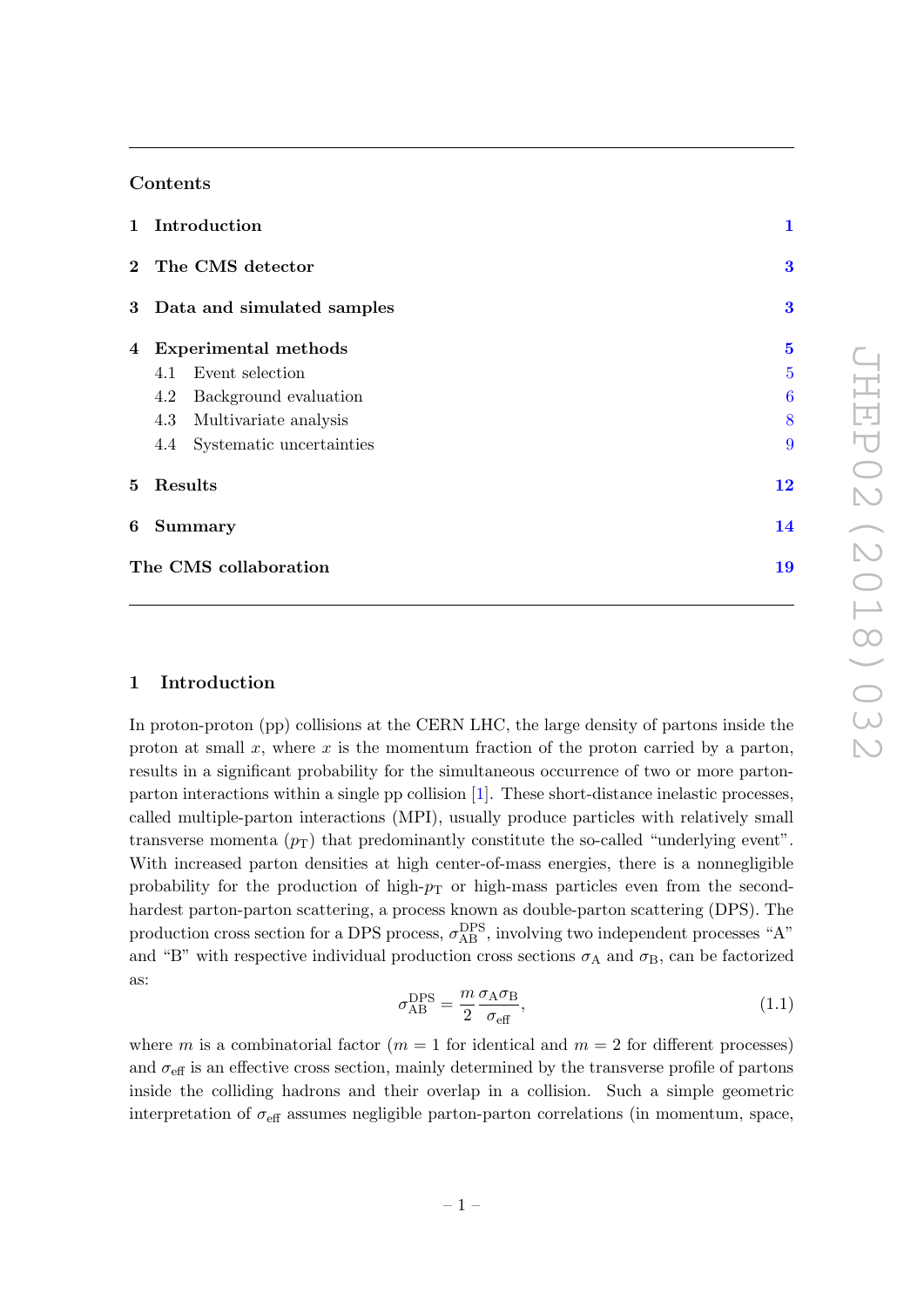colour, flavour,...) [\[2\]](#page-15-1), which is an assumption particularly well justified at low x values where the parton densities are very large [\[3\]](#page-16-0).

The measurement of the DPS cross section is important as it provides valuable information on the distribution of partons inside the proton in the transverse direction and on the correlations between them  $[2-7]$  $[2-7]$ . DPS also constitutes a background to searches for new physics, in rare final states with multiple heavy particles, as well as to measurements of standard model processes, such as the associated production of a Higgs and a W or Z boson [\[8,](#page-16-2) [9\]](#page-16-3). Studies of DPS have been proposed using a variety of processes, including double Drell-Yan  $(DY)$  production  $[10]$ , the production of same-sign W bosons  $[3]$ , W or Z boson production in association with jets [\[11,](#page-16-5) [12\]](#page-16-6), and four-jet production [\[13,](#page-16-7) [14\]](#page-16-8). A number of experiments have previously measured DPS cross sections, using various final states at different collision energies [\[15–](#page-16-9)[22\]](#page-17-0). The magnitude of the cross section for a given DPS process depends on the value of  $\sigma_{\text{eff}}$  and on the cross sections for the individual single-parton scattering (SPS) processes involved, according to eq.  $(1.1)$ . In the simplest approaches,  $\sigma_{\text{eff}}$  is expected to be independent of collision energy and of the processes involved [\[2,](#page-15-1) [4,](#page-16-10) [5,](#page-16-11) [23,](#page-17-1) [24\]](#page-17-2). Values of  $\sigma_{\text{eff}} \approx 20 \,\text{mb}$  are predicted by Monte Carlo (MC) event generators, tuned to reproduce low- $p_T$  MPI measurements [\[25\]](#page-17-3), that assume the independence of  $\sigma_{\text{eff}}$  with respect to the scale of MPI, as defined by the momentum transfer in a given parton-parton interaction. However, the existing measurements of  $\sigma_{\text{eff}}$  have large systematic uncertainties [\[21\]](#page-17-4) and hence it is not possible to draw a firm conclusion about the dependence of  $\sigma_{\text{eff}}$  on either the process or the collision energy. It is therefore important to perform further DPS cross section measurements using a variety of processes at different center-of-mass energies.

This paper presents the first measurement of the DPS process for same-sign WW events in the dilepton final state using pp collision data collected by the CMS experiment at a center-of-mass energy of  $\sqrt{s} = 8$  TeV. In the case of WW production via DPS, the scale of the second hard interaction is comparable to the mass of the W boson, which is the largest scale explored experimentally so far in DPS cross section measurements. Only same-sign WW events are considered in order to suppress the contribution from the DY and SPS processes. Leptonic decays of the two W bosons into either a pair of muons or an electron-muon pair are considered, as only these W decay channels result in a properlyreconstructed final state that is not completely overwhelmed by background. Figure [1](#page-3-2) illustrates the production of a same-sign W boson pair via the DPS process (left) and via a selection of leading order SPS processes (right). A set of DPS-sensitive observables is used in a multivariate analysis based on boosted decision trees (BDT) to enhance the signal sensitivity. The shape of the BDT discriminant is then used to set a limit on the cross section for same-sign WW production via DPS, and subsequently on  $\sigma_{\text{eff}}$ .

This paper is organized as follows: in section [2,](#page-3-0) a brief description of the CMS detector is presented, followed by a description of the data and the simulated samples in section [3.](#page-3-1) The event selection criteria, a description of the BDT, and the systematic uncertainties affecting the measurement are described in section [4.](#page-5-0) The results are presented in section [5,](#page-12-0) and section [6](#page-14-0) summarizes the studies presented here.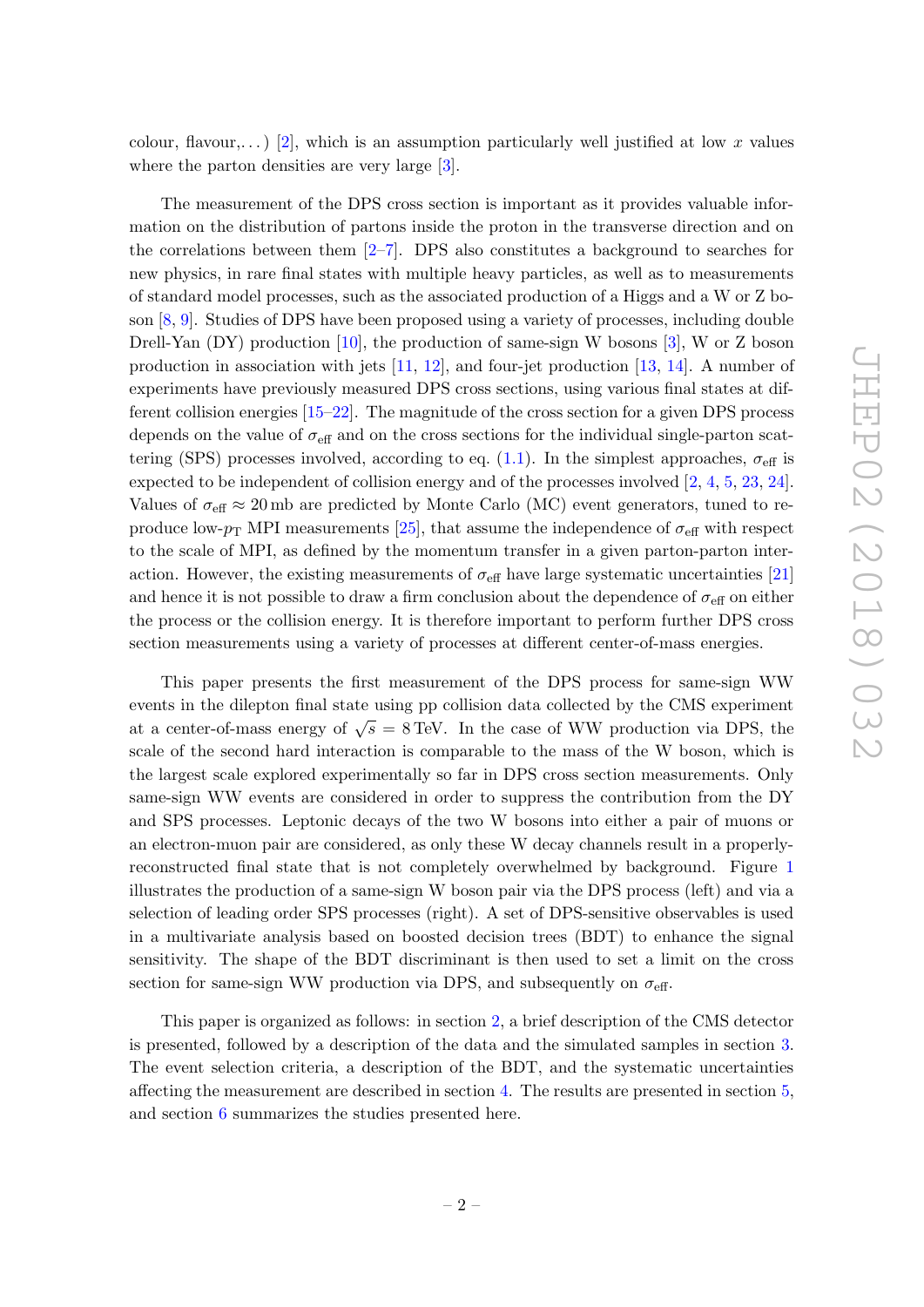

<span id="page-3-2"></span>Figure 1. Schematic diagrams corresponding to the production of a same-sign W boson pair via the DPS process (left) and via SPS processes (right).

# <span id="page-3-0"></span>2 The CMS detector

The central feature of the CMS apparatus is a superconducting solenoid of 6 m internal diameter, providing a magnetic field of 3.8 T. Within the solenoid volume are a silicon pixel and strip tracker, a lead tungstate crystal electromagnetic calorimeter (ECAL), and a brass and scintillator hadron calorimeter (HCAL), each composed of a barrel and two endcap sections. Forward calorimeters extend the pseudorapidity  $(\eta)$  coverage provided by the barrel and endcap detectors. Muons are detected and measured using the gasionization chambers embedded in the steel flux-return yoke outside the solenoid. The first level (L1) of the CMS trigger and data acquisition systems is designed to select potentially interesting events with high efficiency [\[26\]](#page-17-5). The L1 trigger uses information collected by the calorimeters and muon detectors to select the most interesting events in less than  $4 \mu s$ . The detector data are pipelined to ensure negligible deadtime up to a L1 rate of 100 kHz. After L1 triggering, data are transferred from the readout electronics of all subdetectors to the high-level trigger processor farm, where a further reduction of event rate to few hundred Hz is achieved for the purpose of data storage. A more detailed description of the CMS detector, together with a definition of the coordinate system used and the relevant kinematic variables, can be found in ref. [\[27\]](#page-17-6).

### <span id="page-3-1"></span>3 Data and simulated samples

The analyzed data correspond to an integrated luminosity of  $19.7 \text{ fb}^{-1}$  recorded by the CMS detector during 2012 in pp collisions at  $\sqrt{s} = 8$  TeV. The decays of W bosons into a muon or an electron (plus the corresponding neutrinos) are considered, but only the same-sign dimuon and electron-muon final states are actually used in the current analysis.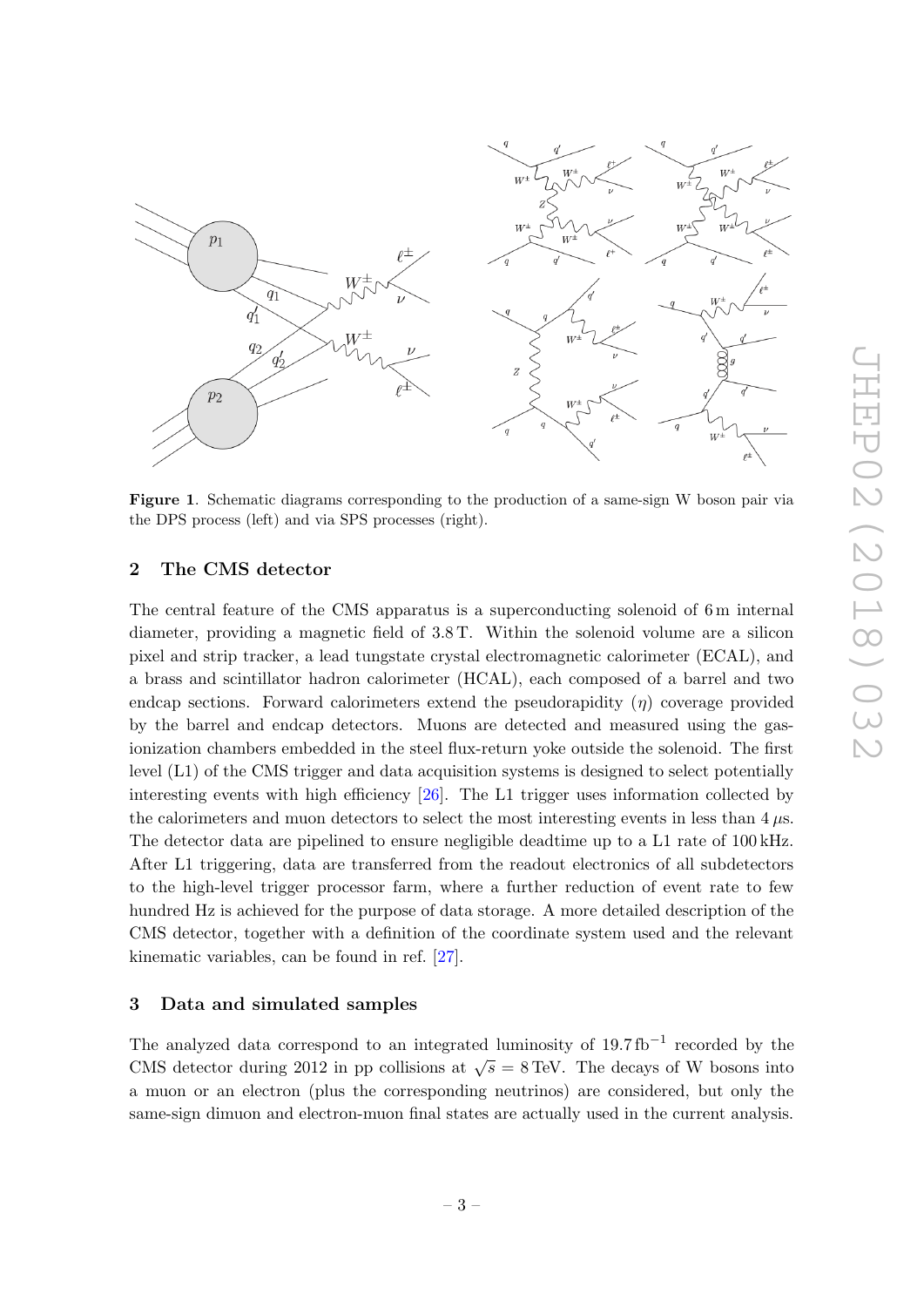These final states also include the contributions from the leptonic decay of  $\tau$  leptons coming from the W bosons. The dielectron final state is not considered because of the relatively high probability of charge misidentification for electrons, which results in this final state being overwhelmed by background from the DY process. The trigger used to select dimuon events requires the presence of a pair of muons with the leading (subleading) muon having  $p_{\rm T} > 17(8)$  GeV. The dilepton trigger, used for the online selection of the electron-muon final state, required one electron (muon) with  $p_T > 17$  GeV and one muon (electron) with  $p_{\rm T} > 8$  GeV. The efficiencies of the dimuon and electron-muon triggers with respect to the offline selection are 90% and 94%, respectively.

The simulated signal events for DPS W boson pair production are generated using the pythia8 event generator (version 8.165) with the 4C tune [\[28,](#page-17-7) [29\]](#page-17-8) to describe the underlying event processes. The contribution of W boson pair production via SPS is removed from the signal sample. In pythia8, MPI are predominantly driven by the amount of overlap of the transverse matter distributions of the protons in impact parameter space [\[1\]](#page-15-0), and are interleaved with parton showering. For the tune used, the DPS cross section for (leading order) inclusive same-sign WW production (including all W boson decays) is 0.30 pb, and the corresponding effective DPS cross section amounts to  $\sigma_{\text{eff}} = 28 \text{ mb}$ .

Several SPS processes share the same like-sign dilepton final state as our DPS signal. All backgrounds have been studied in detail with MC simulated events as well as with data-driven estimates. The production of same-sign W boson pairs, electroweak and strong production of W boson pairs in association with jets (WW+jets), fully leptonic decays of top quark-antiquark pairs (tt), DY,  $W\gamma^*$ , and  $W/Z\gamma$  events are simulated using the MAD-GRAPH5 (version 5.1.3.30) event generator  $[30]$ . The single top quark production processes in  $t$ - and s-channels are modeled using the POWHEG (version 1.0) event generator  $[31]$ . The WZ and ZZ production processes are generated with the PYTHIA6 event generator. All simulated samples use the CTEQ6L1 [\[32\]](#page-17-11) parton density functions (PDF) set, with parton showering and hadronization performed with  $PYTHIA6$  (version 6.4.25) using the  $Z2^*$  tune for the modeling of underlying event activity [\[33,](#page-17-12) [34\]](#page-17-13). The generated MC simulations are scaled to their respective theoretical cross sections (at next-to-leading order or next-to-next-to-leading order (NNLO) accuracy, the highest order prediction available in each case) [\[35](#page-17-14)[–38\]](#page-17-15), and multiplied by the integrated luminosity of the data sample. In addition, other background processes that result from jets being misidentified as leptons — such as single W boson production in association with jets (W+jets),  $t\bar{t}$  in lepton+jets, and quantum chromodynamics (QCD) multijet production — are directly estimated from the data, as discussed in section [4.2.](#page-6-0)

The data sample analysed in this work was collected with high instantaneous luminosities which lead to additional pp interactions (pileup) produced within the same bunch crossing. The simulated samples include the effect of pileup, with a multiplicity of pp interactions matching that from the data. The average number of measured pileup interactions per beam crossing in the 8 TeV data set is about 21. The detector response is simulated using the GEANT4 package [\[39\]](#page-17-16) and the resulting simulated events are reconstructed with the same algorithms used for the data.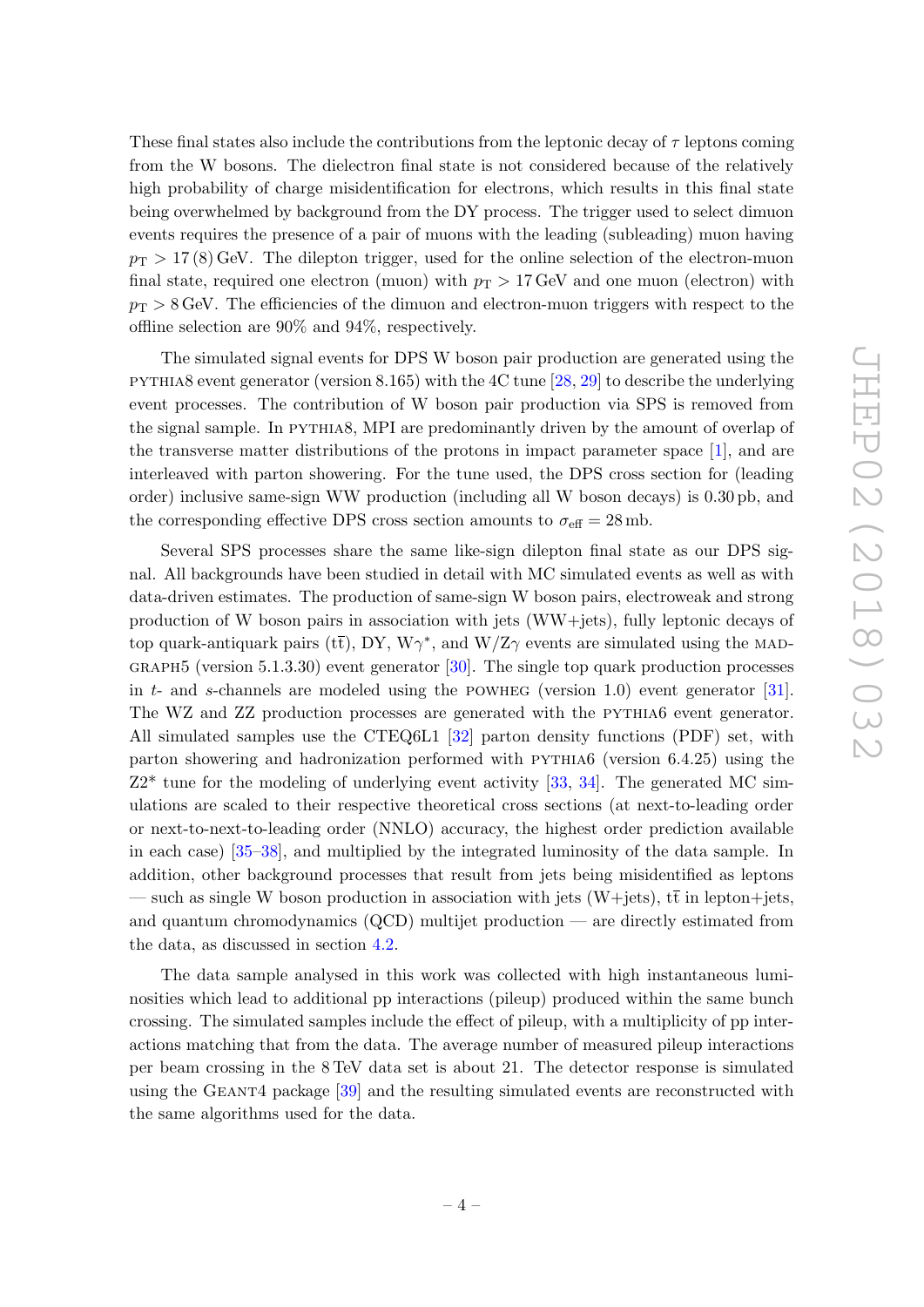### <span id="page-5-0"></span>4 Experimental methods

#### <span id="page-5-1"></span>4.1 Event selection

A particle-flow (PF) algorithm [\[40\]](#page-17-17) is used for event reconstruction. The information from all subdetectors of the CMS detector is combined to reconstruct individual candidates for muons, electrons, photons, as well as charged and neutral hadrons produced in an event.

The offline event selection criteria require the presence of at least two well reconstructed and isolated leptons with the same sign (either two muons or an electron and a muon). The leading (subleading) lepton is required to have  $p_T > 20 (10)$  GeV. The muon candidates are identified using charged-particle tracks reconstructed in the muon system that are compatible with the tracks reconstructed in the central tracking system  $[41]$ . The muon candidates are required to lie within a geometrical acceptance defined by  $|\eta| < 2.4$ . The electrons are identified using a multivariate approach based on shower shape variables, the energy sharing between the ECAL and HCAL, and the matching information provided by the tracker [\[42\]](#page-18-1). The electrons with  $|\eta| < 2.5$ , except those falling in the transition region between the barrel and endcap of the ECAL  $(1.44 < |\eta| < 1.57)$ , are considered for this analysis.

A lepton isolation variable  $(R_{Iso})$  [\[38\]](#page-17-15), measured relative to the lepton  $p_T$ , is used to discriminate between the prompt leptons originating from a W/Z boson decay and those from quark and hadron decays. This variable is defined based on the sum of the transverse energies of all reconstructed particles, charged or neutral, within a cone of  $\Delta R =$  $(\Delta \eta)^2 + (\Delta \phi)^2$  < 0.3 around the lepton direction, after subtracting the contributions from pileup and underlying event activity [\[43,](#page-18-2) [44\]](#page-18-3) on an event-by-event basis. The value of  $R_{\text{Iso}}$  is required to be smaller than 0.12 (0.15) for muon (electron) candidates. The two lepton candidates also need to be associated with the same primary vertex, through the requirement that the longitudinal (transverse) impact parameter of each lepton is smaller than 0.1 (0.02) cm.

The missing transverse momentum vector  $(\vec{p}_{\text{T}}^{\text{miss}})$  is defined as the projection of the negative vector sum of the momenta of all reconstructed PF objects in an event onto the plane perpendicular to the beam axis. Its magnitude is referred to as  $p_T^{\text{miss}}$ , and is corrected for anisotropic detector responses, inactive calorimeter cells, and detector misalignment. To suppress  $Z \to \ell^+ \ell^-$  contributions,  $p_T^{\text{miss}}$  is required to be greater than 20 GeV.

The jets are reconstructed using the anti- $k<sub>T</sub>$  clustering algorithm with the FASTJET (version 2.1) package  $[43, 45]$  $[43, 45]$  $[43, 45]$  with a distance parameter of 0.5. To eliminate the jets originating from or being seeded by noisy channels in the calorimeters, a jet quality requirement, primarily based on the energy ratio between the charged and neutral hadrons, is applied [\[46\]](#page-18-5). Jet energy scale corrections [\[47,](#page-18-6) [48\]](#page-18-7) are used to account for the nonlinear energy response of the calorimeters and other instrumental effects. The effect of jet energy scale corrections is also propagated to  $p_T^{\text{miss}}$ .

To reduce the contributions from ZZ, WZ, and  $W\gamma^*$  production processes, where the final state can have more than two leptons, events having three or more well reconstructed and isolated leptons with  $p_T > 10$  GeV are rejected. Furthermore, to reduce events from low-mass resonances, the two selected leptons are required to have an invariant mass  $(m_{\ell\ell})$ greater than 20 GeV. Additionally, for the dimuon final state,  $m_{\ell\ell}$  is also required to be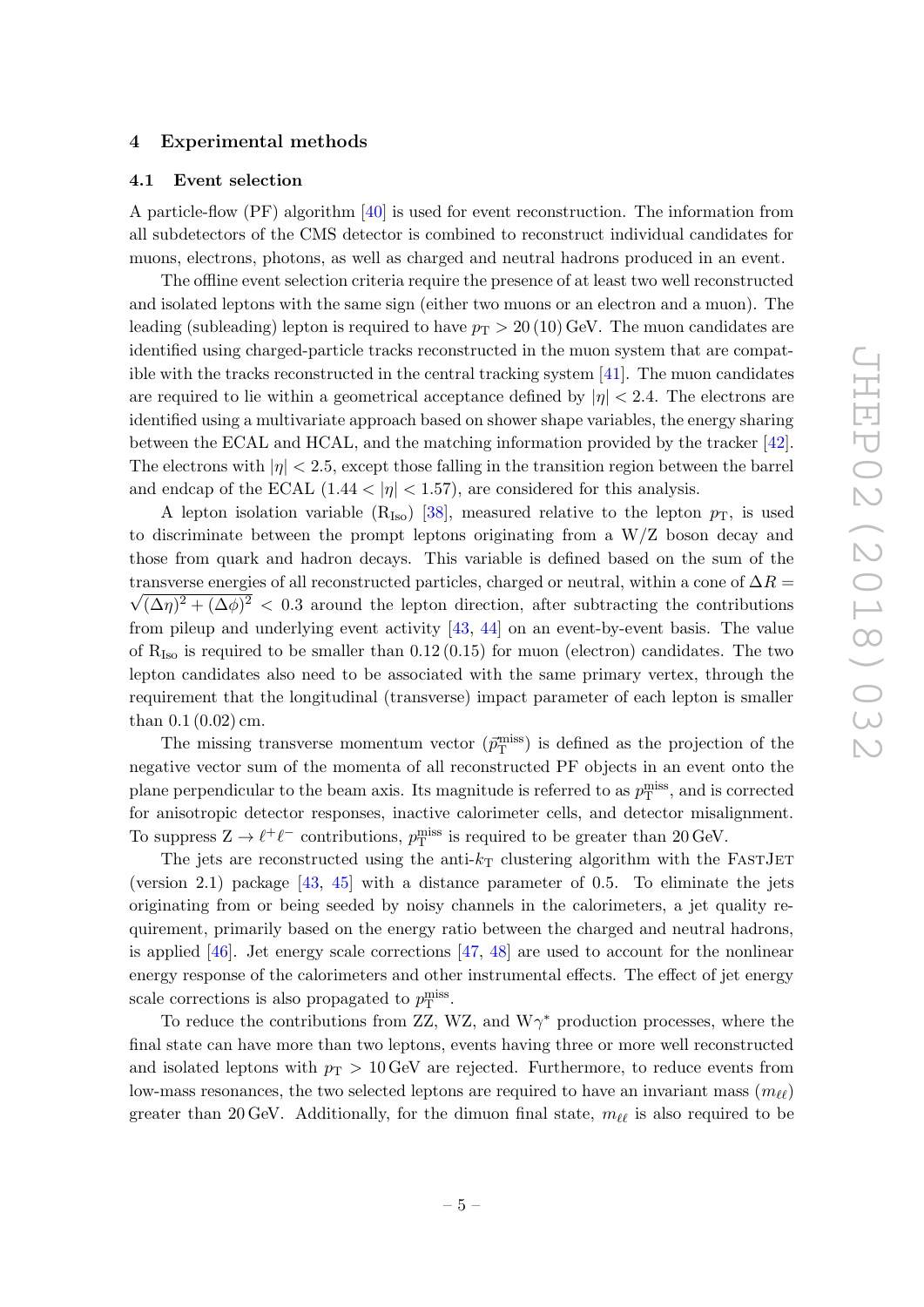| Dimuon channel                                                            | Electron-muon channel                                  |  |  |  |
|---------------------------------------------------------------------------|--------------------------------------------------------|--|--|--|
| Pair of same-sign leptons                                                 |                                                        |  |  |  |
| Leading lepton $p_T > 20 \,\text{GeV}$                                    |                                                        |  |  |  |
| Subleading lepton $p_T > 10 \,\text{GeV}$                                 |                                                        |  |  |  |
| No third isolated and identified lepton with $p_T > 10$ GeV               |                                                        |  |  |  |
|                                                                           | $p_T^{\text{miss}} > 20 \,\text{GeV}$                  |  |  |  |
|                                                                           | $m_{\ell\ell} > 20 \,\text{GeV}$                       |  |  |  |
| $m_{\ell\ell} \notin [75, 105] \,\text{GeV}$                              |                                                        |  |  |  |
| $ p_{\mathrm{T}_{\mu_1}}  +  p_{\mathrm{T}_{\mu_2}}  > 45 \,\mathrm{GeV}$ |                                                        |  |  |  |
|                                                                           | No b-tagged jet with $p_T > 30$ GeV and $ \eta  < 2.1$ |  |  |  |

<span id="page-6-1"></span>Table 1. Event selection criteria for same-sign W boson pair production in dimuon and electronmuon channels.

away from the Z boson mass peak ( $m_{\ell\ell} \notin [75, 105]$  GeV). A minimum threshold of 45 GeV on the scalar sum of the  $p<sub>T</sub>$  of the two muons is also applied to reduce the contributions from QCD multijet events.

The main background in the electron-muon final state comes from events in which a pair of top quarks are produced and subsequently decay via their semileptonic mode  $t \to bW$ ;  $W \to \ell \nu_1$ , with  $\ell = e, \mu, \tau$ . The contribution from this background for the dimuon channel is found to be negligible. A b jet veto is applied in the electron-muon final state to reduce the contribution from this source. The combined secondary vertex b tagging algorithm [\[49\]](#page-18-8) is used to identify jets that are likely to originate from the hadronization of b quarks. Events containing one or more b-tagged jets with  $p_T > 30$  GeV and  $|\eta| < 2.1$  are vetoed. The b tagging efficiency is 60–80%, while the mistag rate for light-flavored jets is about 2–3% after the same-sign WW selection criteria, given in table [1,](#page-6-1) have been applied.

#### <span id="page-6-0"></span>4.2 Background evaluation

The majority of background events originate from processes in which one or both of the leptons, coming from leptonic decays of heavy quarks or in-flight decays of light mesons, pass the event selection criteria. In the case of the electrons, overlaps of  $\pi^0 \to \gamma\gamma$  decays with charged hadrons may also contaminate the sample. These lepton candidates are referred to as *misidentified leptons*. Events containing one prompt and one misidentified lepton, referred to as *prompt-misid.* events, mainly come from W+jets production and from semileptonic decays of top quarks. The QCD multijet events fall into the category of misid.-misid. events, as both leptons are misidentified. A method based on control samples in the data is used to estimate the contributions of misid.-misid. and prompt-misid. backgrounds [\[38\]](#page-17-15). The method relies on a lepton misidentification rate estimated from the efficiency for a lepton-like object, passing loose lepton selection criteria of  $R_{\text{Iso}} < 1.0$  and  $p_T > 10$  GeV, to also pass the complete set of lepton selection criteria described in section [4.1.](#page-5-1) The lepton misidentification rates are measured using a control sample in the data that is enriched with misidentified leptons, and are parametrized as a function of the lepton  $p<sub>T</sub>$  and  $\eta$ .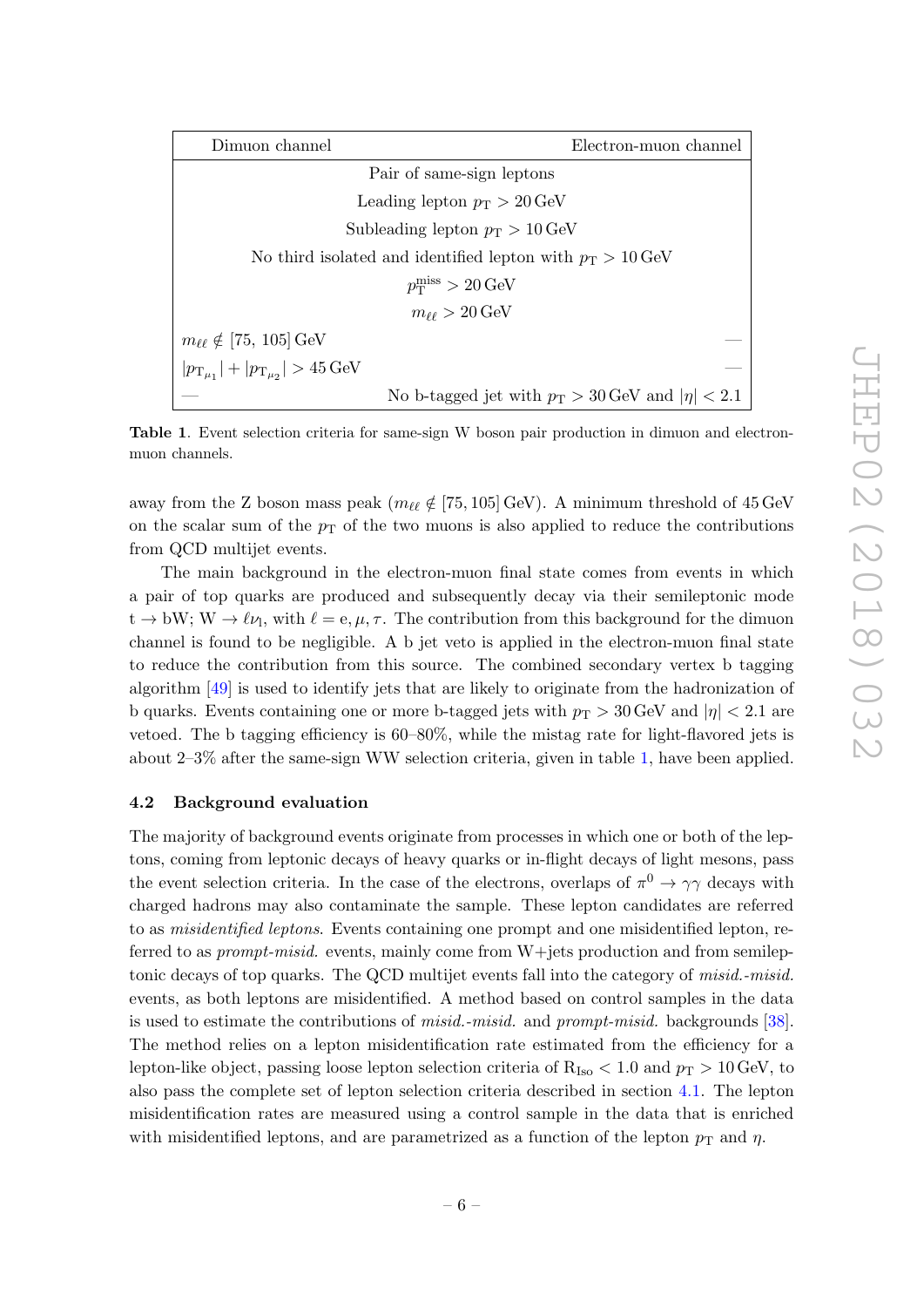| Region 1                                           | Region 2                                           |
|----------------------------------------------------|----------------------------------------------------|
| Only one loose lepton with $p_T > 10 \,\text{GeV}$ | Only one loose lepton with $p_T > 10 \,\text{GeV}$ |
| $m_T(\ell, p_T^{\text{miss}}) < 20 \,\text{GeV}$   | $m_T(\ell, p_T^{\text{miss}}) < 20 \,\text{GeV}$   |
| $p_T^{\text{miss}} < 20 \,\text{GeV}$              | $p_T^{\text{miss}} < 20 \,\text{GeV}$              |
|                                                    | At least one b-tagged jet with $p_T > 30$ GeV      |
|                                                    | and $ \eta  < 2.1$                                 |

<span id="page-7-0"></span>Table 2. Control regions enriched with misidentified leptons used to extract the lepton misidentification rate. Region 1 is used for the dimuon channel. Region 2, with the additional requirement of least one b-tagged jet, is used in the electron-muon channel to reduce semileptonically decaying  $t\overline{t}$  events.

Table [2](#page-7-0) lists the selection criteria used to construct two regions (referred to as Region 1 and Region 2) in the data that are enriched with misidentified leptons. Region 1 is used for the dimuon final state while Region 2, which additionally requires the presence of at least one b-tagged jet, is used in the electron-muon final state, since it includes a major contribution from semileptonically decaying  $t\bar{t}$  events. Both regions require the presence of only one loosely identified ("loose") lepton in order to suppress  $Z \to \ell^+ \ell^-$  contributions. Also, to further reduce the contributions from  $W/Z$  boson decays in the regions enriched with misidentified leptons, the transverse mass of the lepton and  $p_T^{\text{miss}}$ ,  $m_T(\ell, p_T^{\text{miss}})$ , is required to be less than  $20 \,\text{GeV}$  and  $p_T^{\text{miss}}$  to be less than  $20 \,\text{GeV}$ . The backgrounds with one prompt and one misidentified lepton are estimated using the tight-fail control sample that is constructed by requiring that one of the leptons passes the loose selection criteria only, whilst the other passes the full lepton selection criteria. Similarly, another control sample with *fail-fail* lepton pairs is defined in which both of the leptons pass only the loose selection criteria. Finally, the selection criteria, given in table [1,](#page-6-1) are applied to these samples and the resulting numbers of events are scaled using the lepton misidentification rate to estimate the contributions from *prompt-misid.* and *misid.-misid.* backgrounds in the signal region.

For the  $W\gamma^*$  background contribution, a correction factor for the simulated events is obtained from a high-purity data sample enriched with  $W\gamma^*$  events, identified by the presence of three reconstructed leptons, as described in ref. [\[38\]](#page-17-15). A factor of  $1.5\pm0.3$  with respect to the predicted leading-order cross section is determined. Charged dilepton finalstates from DY and  $t\bar{t}$  decays contribute to the background when the charge of one of the leptons is misidentified. These processes also contribute to the background if a hadronically decaying  $\tau$  lepton is misidentified as an electron or a muon and combines with a prompt lepton to form a same-sign electron-muon pair. The charge misidentification probability for electrons in the data is found to be compatible with that from the simulation; these backgrounds can therefore be estimated using the simulated samples. However, due to the limited statistical precision of the MC simulated samples, the shapes of the kinematic observables are obtained with opposite-sign electron-muon pairs in order to increase the sample sizes; all the other selection criteria given in table [1](#page-6-1) are applied unchanged. The resulting distributions are then normalized to the corresponding same-sign yields. The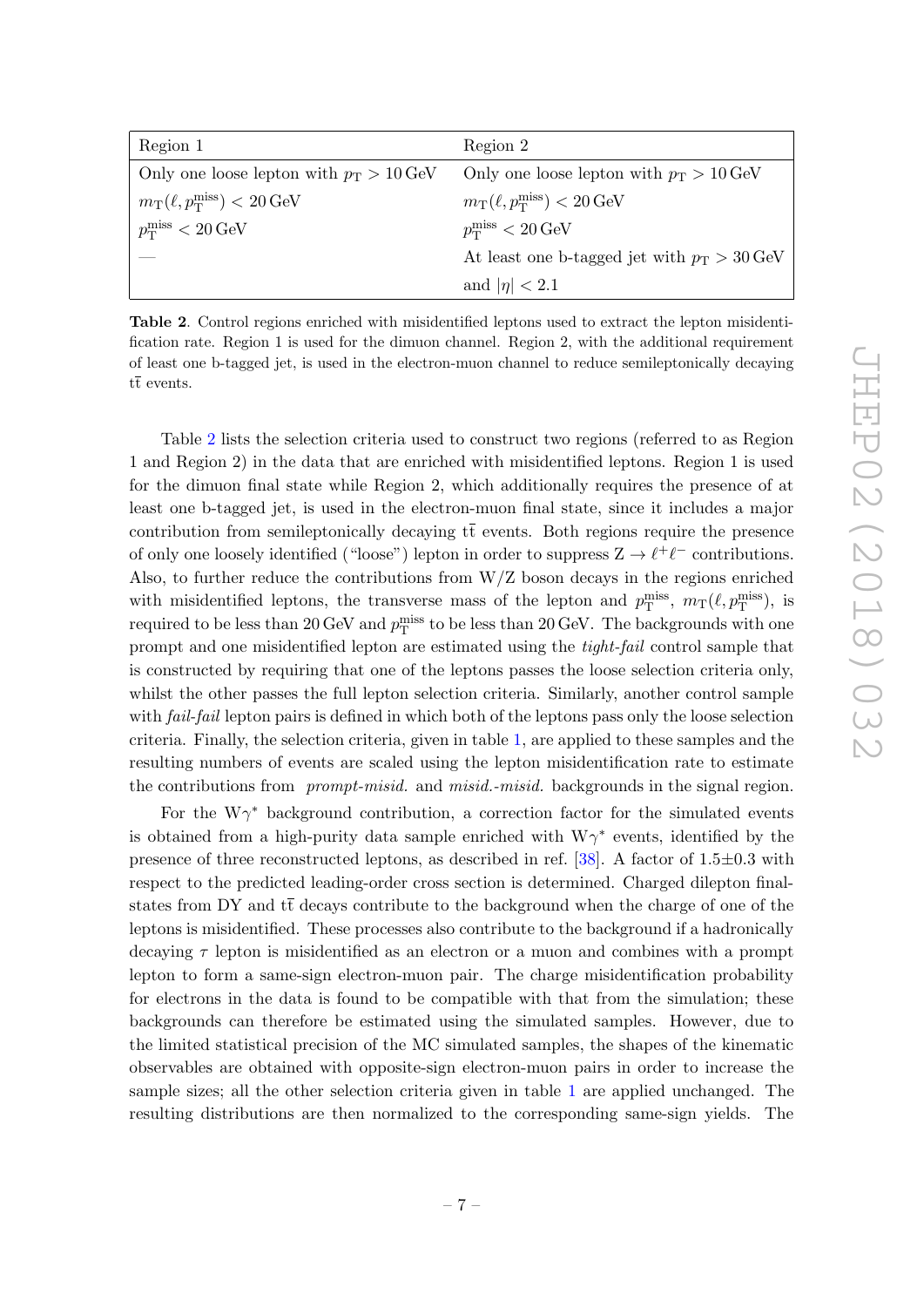normalizations of these two backgrounds are cross-checked by constructing control regions enriched with these backgrounds. To construct a DY-enriched control region, opposite-sign pairs of electrons and muons are required to have a dilepton invariant mass that satisfies  $40 < m_{\ell\ell} < 80$  GeV, and a dilepton transverse mass that satisfies  $m_T < 60$  GeV. For the dileptonic  $t\bar{t}$  decays, a control region enriched with top quark events is constructed by inverting the b jet veto criteria in the opposite-sign WW selection requirements.

The background contributions arising from lepton misidentification constitute the dominant fraction (72%) of the total event yield after the same-sign WW selection criteria have been applied for both final states.

#### <span id="page-8-0"></span>4.3 Multivariate analysis

The BDT-based framework [\[50\]](#page-18-9) is used to discriminate between the signal and the background events, combining information from a set of kinematic variables that are sensitive to the differences between DPS WW production and the background processes. The BDT is trained using the DPS signal and the major background processes, including those originating from misidentification of leptons and diboson processes. The variables used as input for the BDT are based on energy-momentum conservation and are sensitive to the energy imbalance in the reference system of the W boson pair.

For the dimuon channel, the following set of variables has been used for the training and testing of the BDT:

- $p_T$  of the two muons:  $p_{T_1}, p_{T_2}$ ;
- $\bullet$   $p_T^{\text{miss}}$ ;
- azimuthal angular separation between the leading/subleading muon and  $\vec{p}_{\text{T}}^{\text{miss}}$ .  $\Delta\phi(\vec{p}_{\rm T_1}, \vec{p}_{\rm T}^{\rm miss})$  and  $\Delta\phi(\vec{p}_{\rm T_2}, \vec{p}_{\rm T}^{\rm miss})$ ;
- azimuthal angular separation between the two muons:  $\Delta\phi(\vec{p}_{T_1}, \vec{p}_{T_2})$ ;
- transverse mass of the leading/subleading muon and  $\vec{p}_{\rm T}^{\rm miss}$ : transverse mass of the leading/subleading muon and  $p_T$ <br>  $m_T(\mu_{1,2}, p_T^{\text{miss}}) = \sqrt{2p_{T_{1,2}}p_T^{\text{miss}}(1 - \cos(\Delta\phi(\vec{p}_{T_{1,2}}, \vec{p}_T^{\text{miss}})))};$
- dimuon transverse mass:  $m_T(\mu_1, \mu_2) = \sqrt{2p_{T_1}p_{T_2}(1 \cos(\Delta\phi(\vec{p}_{T_1}, \vec{p}_{T_2})))}.$

For the electron-muon channel, the BDT variables include:

- $p_{\text{T}}$  of the two leptons:  $p_{\text{T}_1}, p_{\text{T}_2}$ ;
- vector sum of the  $p_T$  of the two leptons:  $\vec{p}_{T_{12}} = \vec{p}_{T_1} + \vec{p}_{T_2}$ ;
- $\bullet$   $p_T^{\text{miss}};$
- pseudorapidity separation between the two leptons:  $\Delta \eta(\ell_1, \ell_2);$
- azimuthal angular separation between the subleading lepton and  $\vec{p}_{\rm T}^{\rm miss}$ .  $\Delta\phi(\vec{p}_{\text{T}_2}, \vec{p}_{\text{T}}^{\text{miss}});$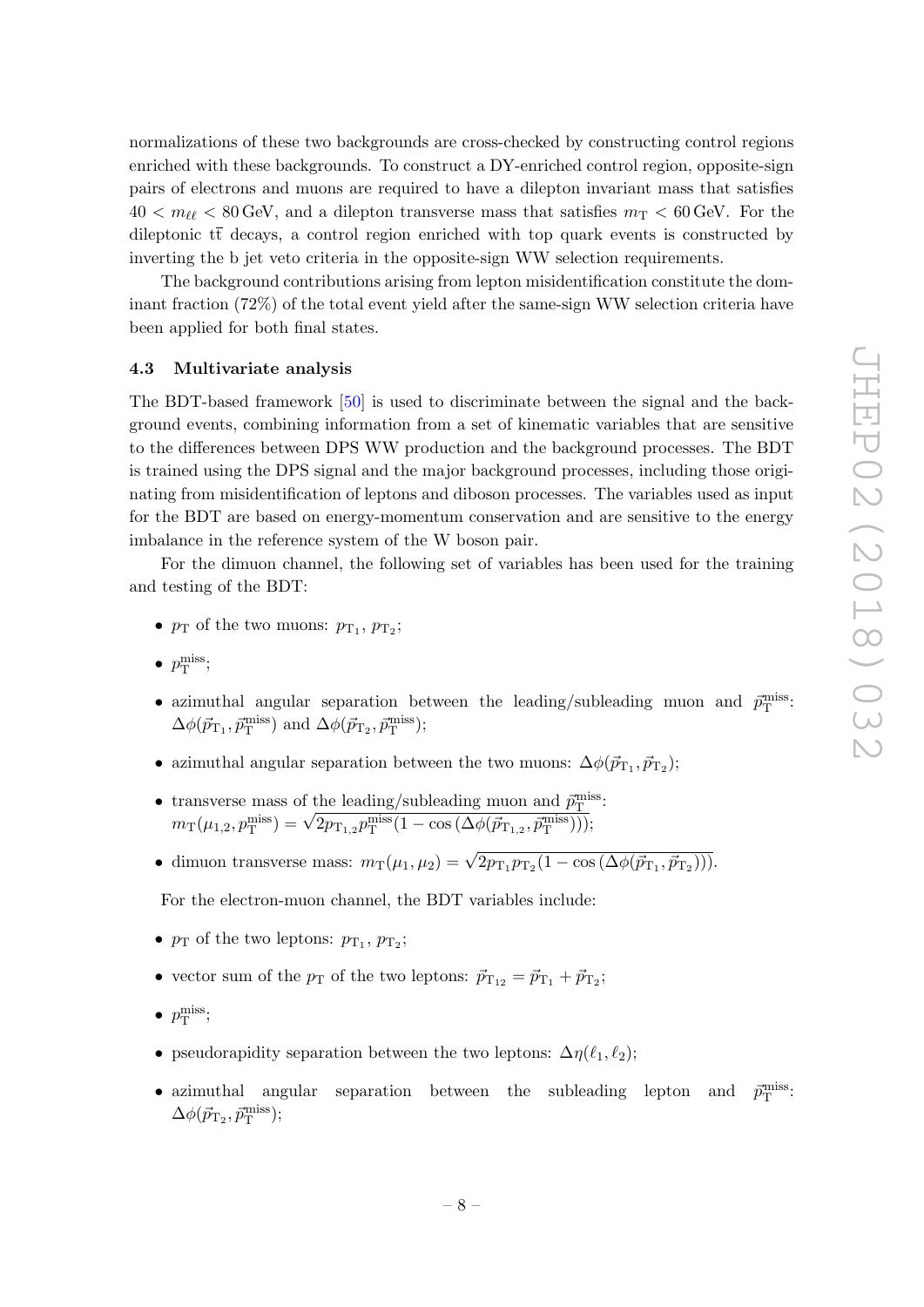- azimuthal angular separation between the two leptons:  $\Delta\phi(\vec{p}_{T_1}, \vec{p}_{T_2})$ ;
- azimuthal angular separation between the resultant direction of the dilepton system and  $\vec{p}_{\text{T}}^{\text{miss}}$ :  $\Delta\phi(\vec{p}_{\text{T}_{12}}, \vec{p}_{\text{T}}^{\text{miss}})$ .

These sets of variables have been selected based on their power to discriminate between the signal and background processes. Figures [2](#page-10-0) and [3](#page-11-0) compare the data to the signal and background predictions for the most sensitive of the input variables for the dimuon and electron-muon final states, respectively, after applying the same-sign WW selection criteria. Overall, the data and simulation are found to be consistent within the uncertainties. The BDT discriminant after the full event selection has been applied is used to extract the limits on the DPS cross section and  $\sigma_{\text{eff}}$  using statistical analysis techniques.

#### <span id="page-9-0"></span>4.4 Systematic uncertainties

The systematic uncertainties in this analysis arise from the background estimation techniques, experimental measurements, and theoretical predictions.

The dominant source of systematic uncertainty is associated with the method adopted for the estimation of *misid.-misid.* and *prompt-misid.* backgrounds, and with the definition of the control sample used to obtain the lepton misidentification rate.

To estimate the effects of the jet  $p_T$  spectra and jet flavor on the lepton misidentification rate, these backgrounds are estimated by changing the definition of the misidentified leptonenriched region. The observed differences in the estimated event yields and in the shapes of the kinematic observables, for the different definitions of the control samples, are taken as the systematic uncertainty. For the dimuon channel, the lepton misidentification rate is recalculated by requiring the presence of a jet with  $p_T > 25 \,\text{GeV}$  in addition to the nominal selection criteria for Region 1. To estimate the effect of jet flavor, the lepton misidentification rate is measured using the QCD multijet simulated sample and applied to the W+jets simulated sample.

For the electron-muon channel, these backgrounds are recalculated after removing the requirement of the presence of a b-tagged jet in the definition of the misidentified leptonenriched region. The effect of statistical fluctuations on the lepton misidentification rate is also considered when calculating the final background yields. The systematic uncertainty arising from this background estimation method results in a 40% variation in the misid. misid. event yields for both final states, and in the prompt-misid. event yield for the dimuon channel. For the electron-muon channel this systematic uncertainty results in a  $20\%$  to  $40\%$  variation of the yield of *prompt-misid.* events, depending on the shape of the kinematic observable being considered.

The uncertainty on the yields of the various simulated samples from pileup mismodeling is evaluated to be 4–5%. This is determined by varying the inelastic pp cross section, which is used to estimate the pileup contribution in data, from its central value within its  $\pm 5\%$  uncertainty. The measurements are also affected by the uncertainty on the integrated luminosity calibration, and an uncertainty of 2.6% [\[51\]](#page-18-10) is assigned to the simulated samples to account for this.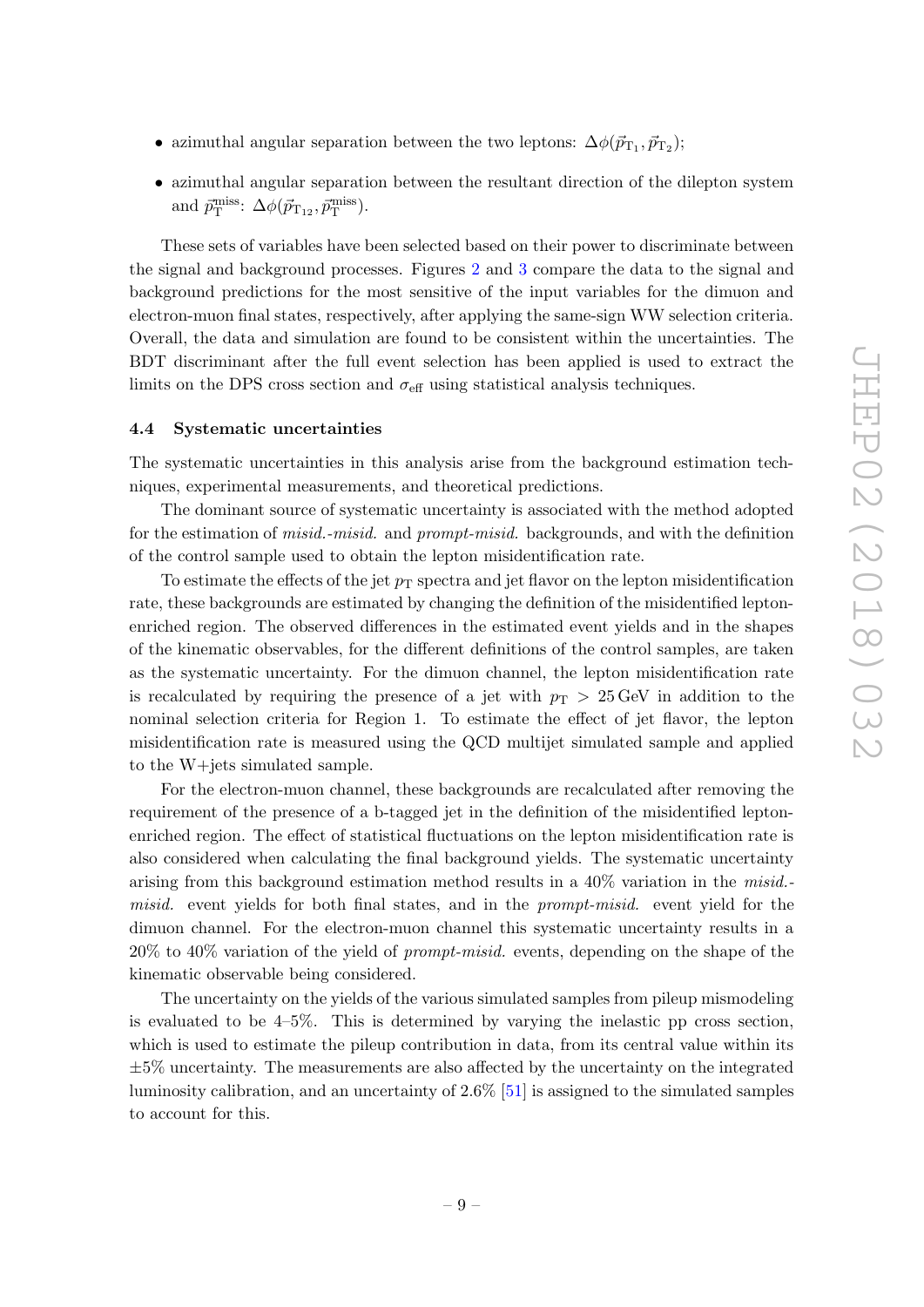

<span id="page-10-0"></span>**Figure 2.** Distributions of the  $p_{T_2}$  (top-left),  $m_T(\mu_2, p_T^{\text{miss}})$  (top-right),  $\Delta\phi(\vec{p}_{T_1}, \vec{p}_{T_2})$  (bottomleft), and  $\Delta\phi(\vec{p}_{T_2}, \vec{p}_T^{\text{miss}})$  (bottom-right) variables for the dimuon channel, after the same-sign WW selection criteria have been applied. The data are represented by the black dots and the shaded histograms represent the predicted signal and background processes normalized according to the estimated cross sections and the luminosity. For each individual distribution, the bottom panels show the ratio of the number of events observed in the data to that predicted by the simulation, along with the associated statistical uncertainty. The hatched bands in all cases represent the sum of the systematic and statistical uncertainties of the simulated samples, added in quadrature.

The trigger and lepton identification efficiencies in the data and simulation are measured using the "tag-and-probe" method [\[38\]](#page-17-15). The ratio of the efficiencies obtained from the data and simulation is used to scale the selection efficiency in the simulated samples. The uncertainty on this scale factor for the trigger efficiency is of the order of 1% and is also applied to all the simulated samples. The systematic uncertainty associated with the lepton identification efficiency  $(1\%$  for muons and  $4\%$  for electrons) is applied to all simulated samples. The lepton momentum scale has uncertainties due to detector misalign-ment [\[38\]](#page-17-15). For the muons, a momentum scale uncertainty of 1\%, independent of its  $\eta$ , is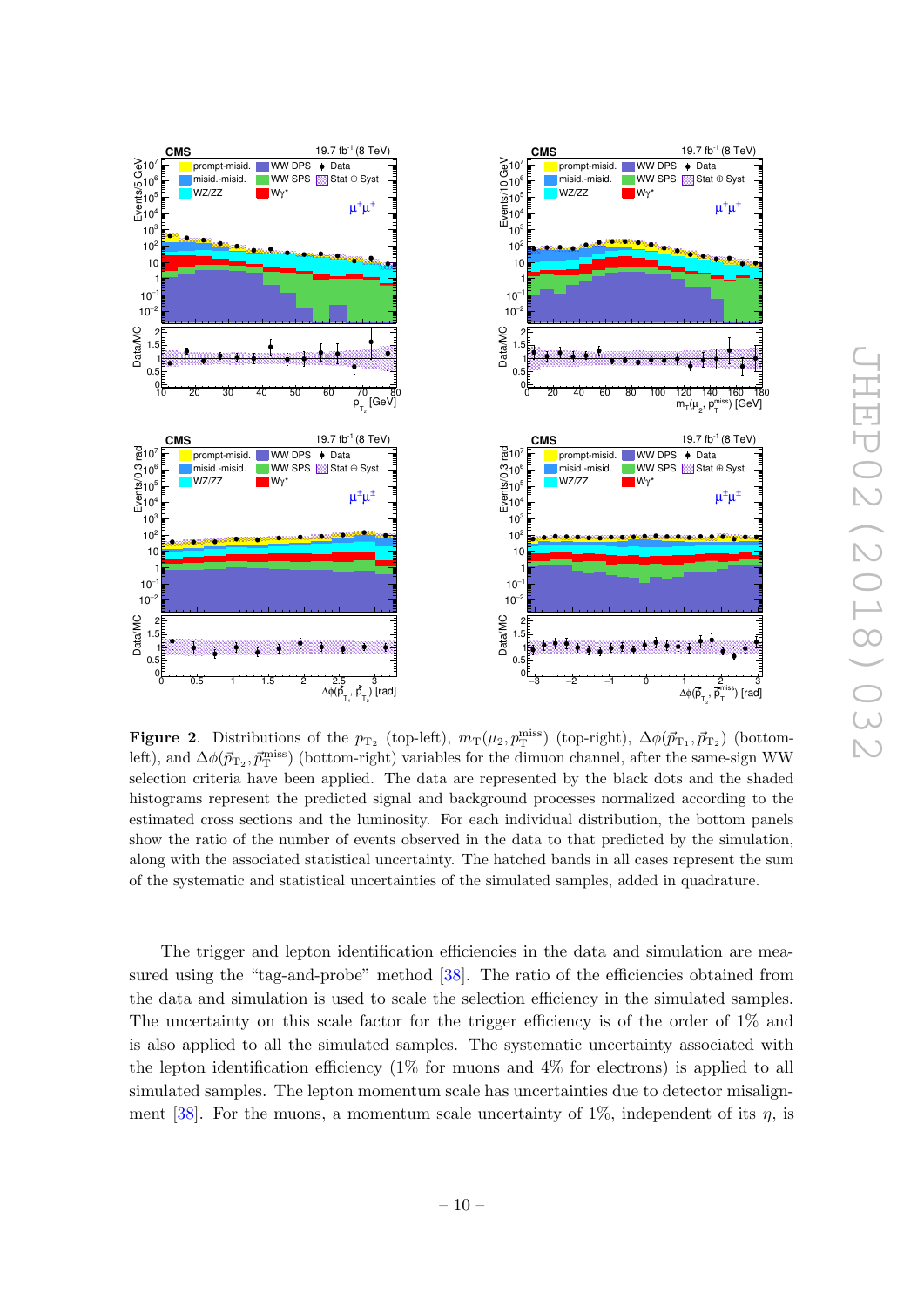

<span id="page-11-0"></span>**Figure 3.** Distributions of the  $p_{T_1}$  (top-left),  $p_{T_2}$  (top-right),  $\Delta\phi(\vec{p}_{T_2}, \vec{p}_T^{\text{miss}})$  (bottom-left), and  $\Delta\phi(\vec{p}_{T_{12}}, \vec{p}_T^{\text{miss}})$  (bottom-right) variables for the electron-muon channel, after the same-sign WW selection criteria have been applied. Symbols and patterns are the same as in figure [2.](#page-10-0)

assigned. A momentum scale uncertainty of 2% is assigned for electrons in the barrel, and 4% for electrons in the endcaps of the ECAL. The lepton momentum scale affects the final predicted yields by  $1-2\%$  in each channel. The effects of the jet energy scale uncertainty and the jet energy resolution are evaluated by shifting the  $p<sub>T</sub>$  of the leptons and the jets by their respective uncertainties, with the effect being propagated to  $\vec{p}_{\rm T}^{\rm miss}$  [\[47,](#page-18-6) [48,](#page-18-7) [52\]](#page-18-11). These uncertainties cause the predicted event yields to vary by  $2-4\%$  for the dimuon and by  $5\%$ for the electron-muon channels, respectively.

A scale factor is applied to the simulation to correct for different b jet tagging efficiencies and mistag rates measured in the data [\[53\]](#page-18-12). This correction is applied by reweighting all the simulated samples on an event-by-event basis, where the weight depends on the flavor and kinematics of the jets. This results in an uncertainty of 4% on the b jet dominated background and less than 1% for other background processes. It should be noted that this particular source of systematic uncertainty affects the electron-muon channel only.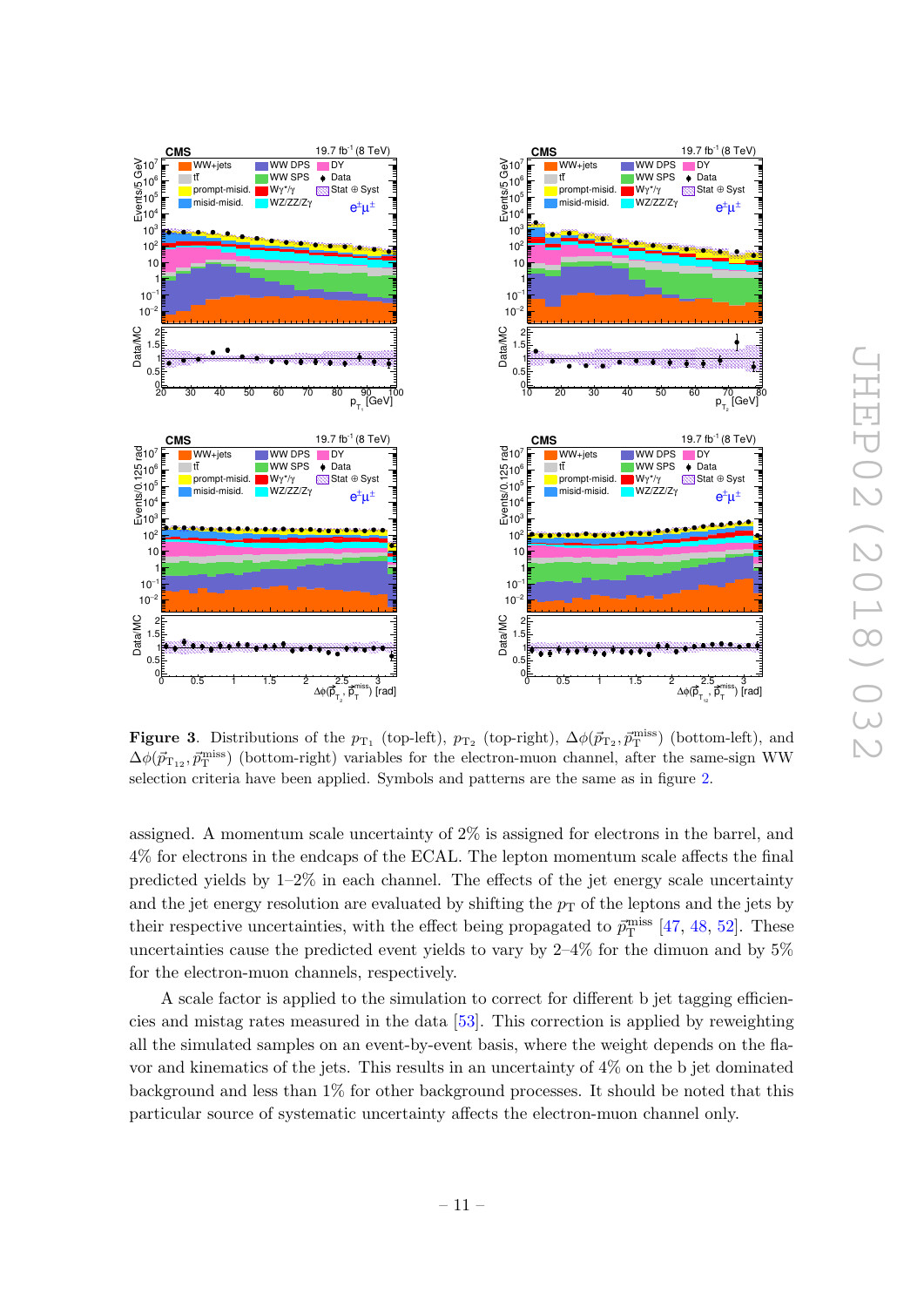To check the normalization of the DY background for the electron-muon channel, a DY-enriched control region is constructed from the data, as defined in section [4.2.](#page-6-0) A normalization uncertainty of 10% is derived for the DY background by looking at the ratio of the data to simulation in this control region.

For the W $\gamma$  and W $\gamma^*$  backgrounds, a 30% uncertainty is derived for the normalization factor for both of the final states. The effects of varying the PDFs and the value of  $\alpha$ <sub>S</sub>, as well as the effect of higher-order corrections, are estimated using the PDF4LHC prescription [\[54,](#page-18-13) [55\]](#page-18-14).

### <span id="page-12-0"></span>5 Results

The expected and observed upper limits at 95% confidence level (CL) on the cross section for inclusive same-sign WW production via DPS have been extracted. The statistical interpretation of the results is performed using an asymptotic approximation of the  $CL<sub>s</sub>$ method [\[56](#page-18-15)[–58\]](#page-18-16). These limits are estimated by fitting the shape of the BDT discriminant, using the methodology developed by the ATLAS and CMS collaborations [\[59\]](#page-18-17). A log-normal probability distribution function is assumed for the nuisance parameters that affect the event yields of the signal and various background contributions. Systematic uncertainties affecting the shape of the BDT discriminant are assumed to have a Gaussian probability distribution function. A binned maximum likelihood fit is performed on the selected events while the systematic uncertainties are included in the fit as nuisance parameters and are profiled during the minimization [\[59\]](#page-18-17).

While performing the combination of the results from the two final states, the systematic uncertainties arising from theoretical predictions or from the background estimation techniques are taken to be fully correlated across the two final states, while no correlation is assumed for uncertainties of statistical origin. The uncertainty associated with the absolute scale of the integrated luminosity and the effects of pileup are correlated across the two final states. Experimental uncertainties on the lepton selection and trigger efficiencies for the same kind of physics objects are assumed to be correlated. Theoretical uncertainties on the production cross sections for each process are correlated across the two final states. However, the uncertainties on different processes are assumed to be independent.

Figure [4](#page-13-0) shows the distributions of the BDT discriminant having post-fit contributions for the backgrounds and pre-fit ones for the signal, for the dimuon and electron-muon final states with the corresponding uncertainty bands (shown as hatched bands). The expected and observed 95% CL limits on the cross section for same-sign WW production via DPS  $(\sigma_{\text{W}^{\pm}\text{W}^{\pm}}^{\text{DPS}})$  are summarized in table [3.](#page-13-1)

The expected value of the DPS cross section derived with the factorization formula given by eq. [\(1.1\)](#page-1-1) is  $\sigma_{W^{\pm}W^{\pm}}^{\text{DPS}} = 0.18 \pm 0.06 \text{ pb}$ , as obtained for the effective cross section  $\sigma_{\text{eff}} = 20.7 \pm 6.6 \text{ mb}$  measured in the W+2 jets final state at 7 TeV [\[21\]](#page-17-4), and the single-parton NNLO cross sections of  $\sigma_{W^+} = 72.1 \pm 2.5$  nb and  $\sigma_{W^-} = 50.8 \pm 1.9$  nb [\[60\]](#page-18-18) combined.

Figure [5](#page-14-1) provides a summary of the sensitivity of the BDT-based analysis for the different final states. The expected value of same-sign  $\sigma_{W^{\pm}W^{\pm}}^{DPS}$  taken from PYTHIA8 is shown as a red line, while that extracted using the factorization approach is represented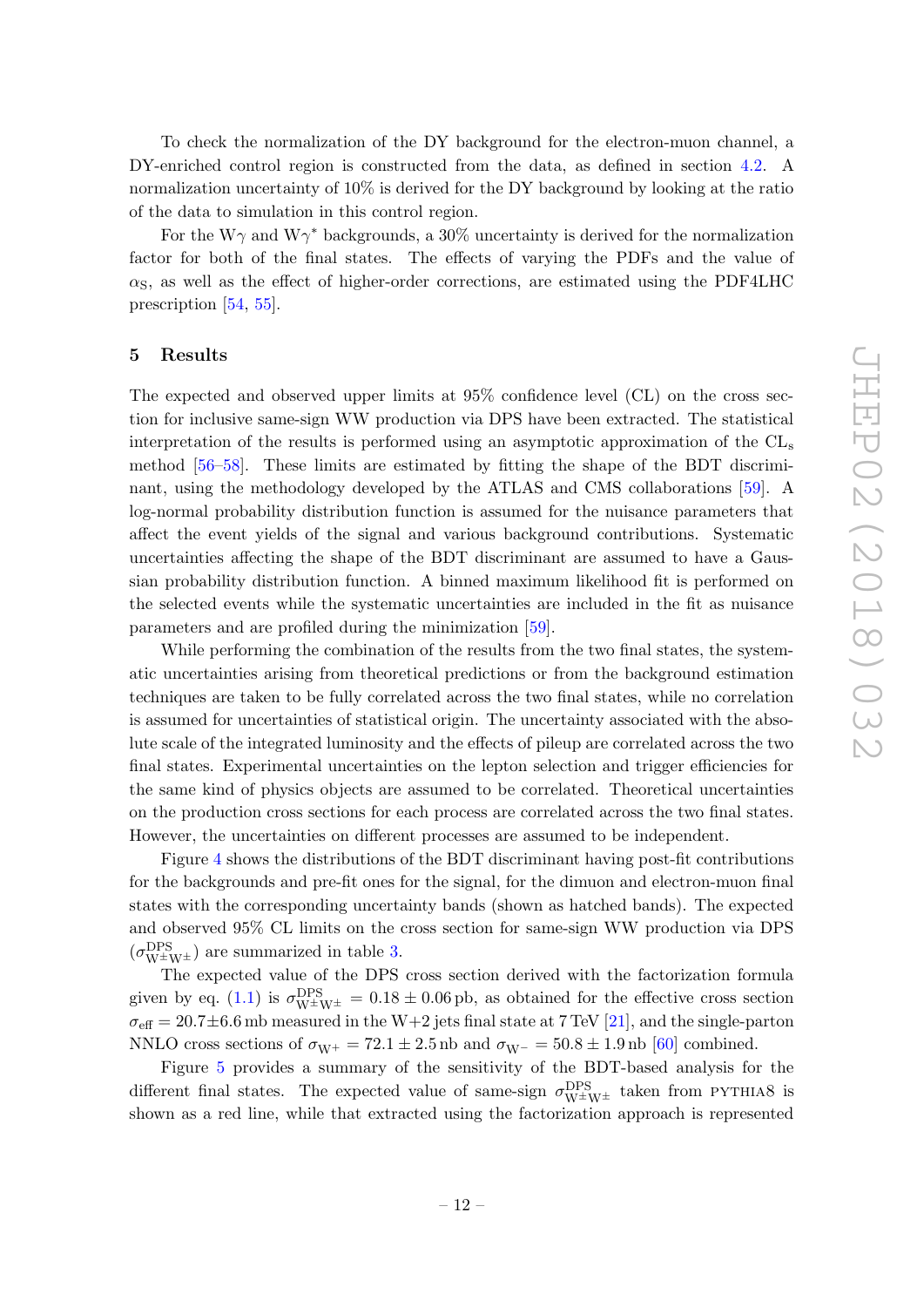

<span id="page-13-0"></span>Figure 4. Distribution of the BDT discriminant, for the dimuon channel (left) and for the electronmuon channel (right). The data are represented by the black dots and the shaded histograms represent the pre-fit signal and post-fit background processes. The bottom panels show the ratio of data to the sum of all signal and background contributions. The hatched bands represent the post-fit uncertainty, which includes both the statistical and systematic components.

| 95% CL                 | Dimuon            | Electron-muon     | Combined          |
|------------------------|-------------------|-------------------|-------------------|
| Expected               | $0.67$ pb         | $0.78$ pb         | $0.48$ pb         |
| Expected $\pm 1\sigma$ | $[0.46, 1.00]$ pb | $[0.52, 1.16]$ pb | $[0.33, 0.72]$ pb |
| Expected $\pm 2\sigma$ | $[0.34, 1.45]$ pb | $[0.37, 1.71]$ pb | $[0.24, 1.04]$ pb |
| Observed               | $0.72$ pb         | $0.64$ pb         | $0.32$ pb         |

<span id="page-13-1"></span>Table 3. Expected and observed 95% CL limits on the cross section for inclusive same-sign WW production via DPS for the dimuon and electron-muon channels along with their combination.

by a blue line. The observed and expected limits are consistent within the statistical fluctuations since the observed limits are within the green (68%) or yellow (95%) bands of the expected limit values. The observed limits for the combined analysis are more stringent than the limits from the individual final states.

Assuming the two scatterings to be independent, a limit can be placed on  $\sigma_{\text{eff}}$  using eq. [\(1.1\)](#page-1-1) together with the SPS  $\sigma_{W^+}$  and  $\sigma_{W^-}$  cross section values at NNLO. A lower 95% CL limit on  $\sigma_{\text{eff}}$  can be calculated as:

$$
\sigma_{\text{eff}} > \frac{\sigma_{\text{W}^+}^2 + \sigma_{\text{W}^-}^2}{2 \sigma_{\text{W}^{\pm} \text{W}^{\pm}}^2} = 12.2 \,\text{mb}.
$$

The obtained lower limit on  $\sigma_{\text{eff}}$  is compatible with the values of  $\sigma_{\text{eff}} \approx 10-20$  mb obtained from measurements at different center-of-mass energies using a variety of processes [\[21\]](#page-17-4).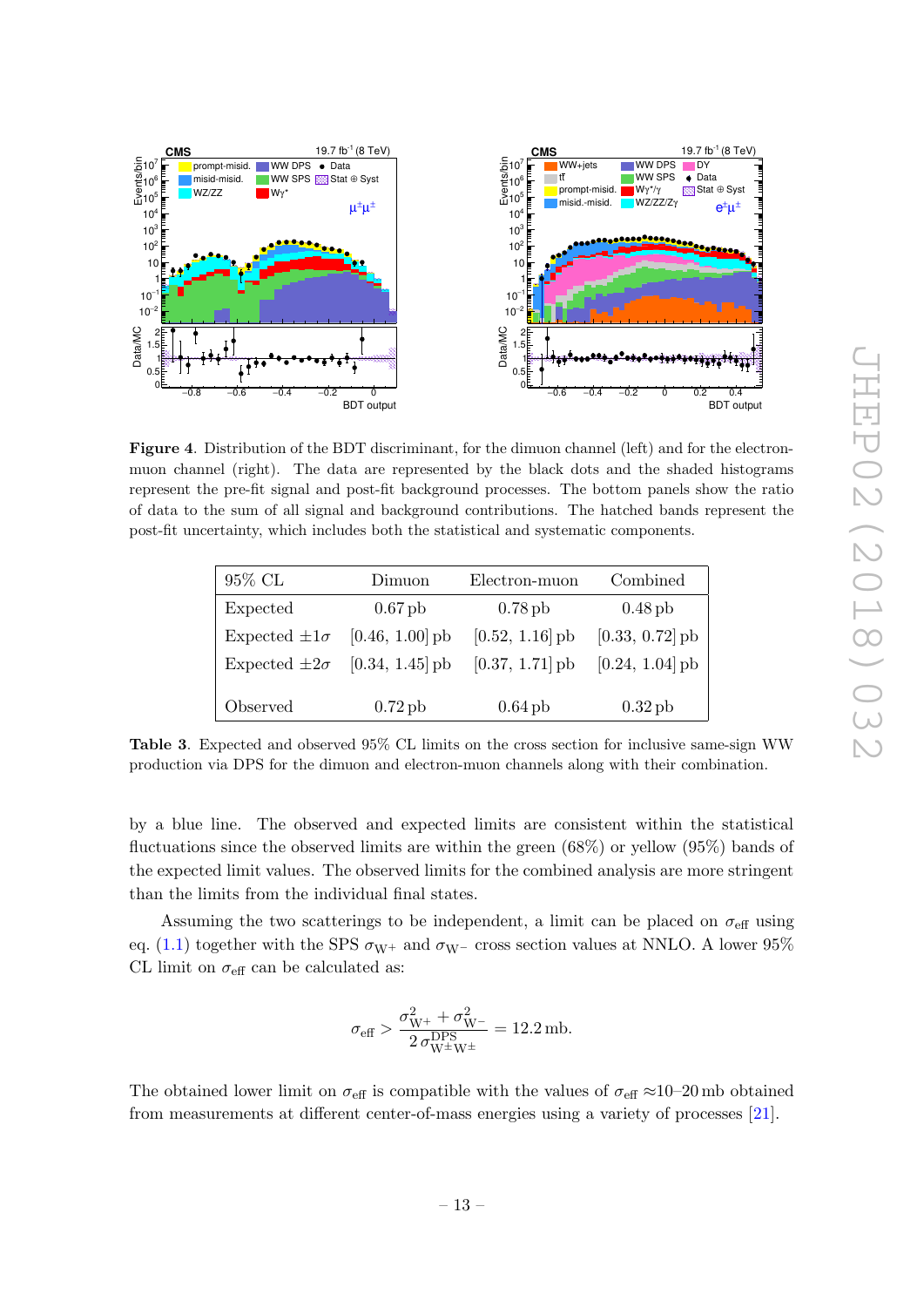

<span id="page-14-1"></span>**Figure 5**. Expected and observed 95% CL upper limits on the same-sign  $\sigma_{W^{\pm}W^{\pm}}^{DPS}$  for the dimuon and electron-muon final states, along with their combination. The predicted values of  $\sigma_{W^{\pm}W^{\pm}}^{\text{DPS}}$  from pythia8 and from the factorization approach [\[21\]](#page-17-4) are also shown.

### <span id="page-14-0"></span>6 Summary

A first search for same-sign W boson pair production via double-parton scattering (DPS) in pp collisions at a center-of-mass energy of 8 TeV has been presented. The analyzed data were collected by the CMS detector at the LHC during 2012 and correspond to an integrated luminosity of 19.7 fb−<sup>1</sup> . The results presented here are based on the analysis of events containing two same-sign W bosons decaying into either same-sign muon-muon or electron-muon pairs. Several kinematic observables have been studied to identify those that can better discriminate between DPS and the single-parton scattering (SPS) backgrounds. These observables with discriminating power are used as an input to a multivariate analysis based on boosted decision trees. No excess over the expected contributions from SPS processes is observed. A 95% confidence level (CL) upper limit of 0.32 pb is placed on the inclusive cross section for same-sign WW production via DPS. A corresponding 95% CL lower limit of 12.2 mb on the effective double-parton cross section is also derived, compatible with previous measurements as well as with Monte Carlo event generator expectations.

### Acknowledgments

We congratulate our colleagues in the CERN accelerator departments for the excellent performance of the LHC and thank the technical and administrative staffs at CERN and at other CMS institutes for their contributions to the success of the CMS effort. In addition, we gratefully acknowledge the computing centres and personnel of the Worldwide LHC Computing Grid for delivering so effectively the computing infrastructure essential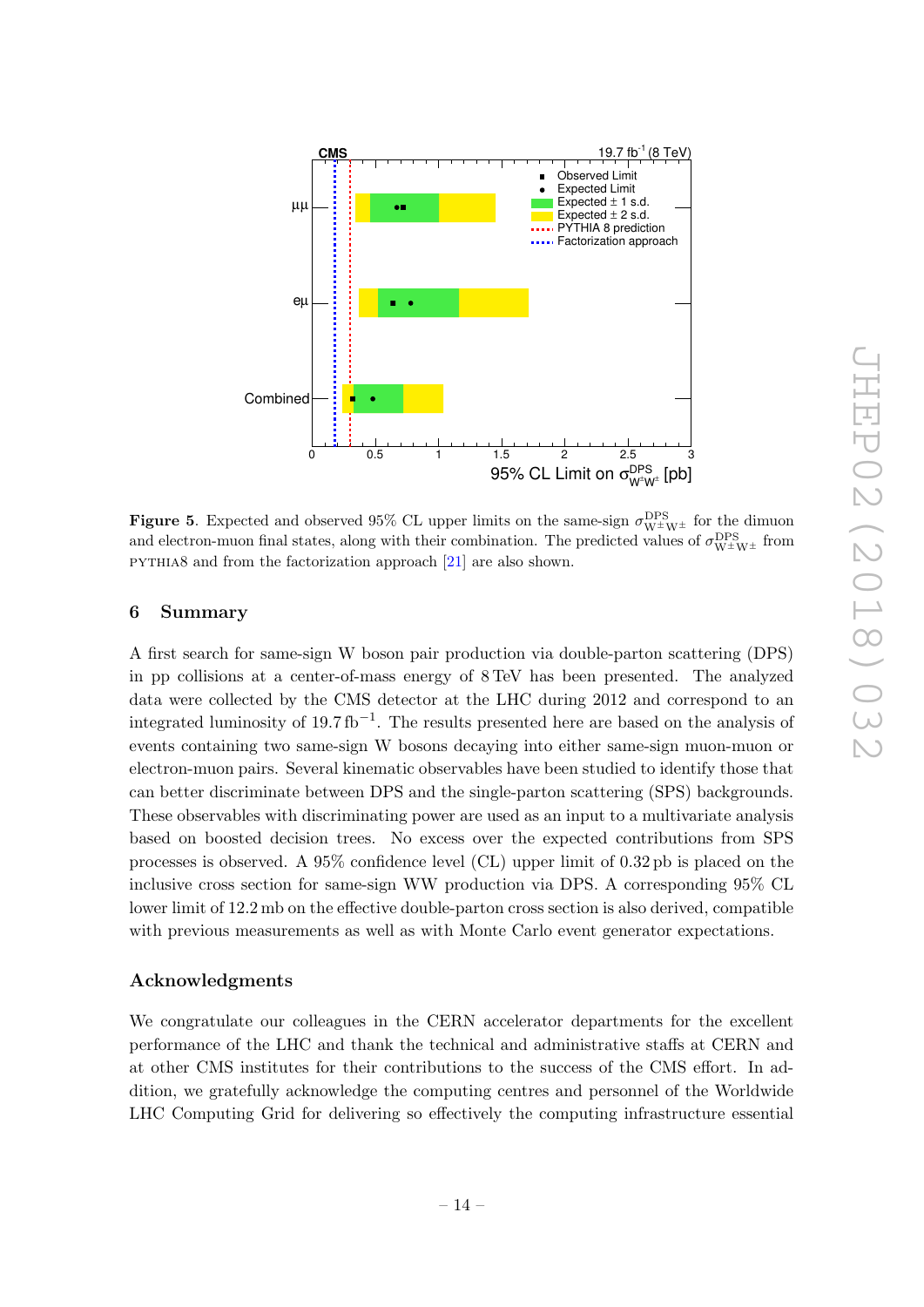to our analyses. Finally, we acknowledge the enduring support for the construction and operation of the LHC and the CMS detector provided by the following funding agencies: BMWFW and FWF (Austria); FNRS and FWO (Belgium); CNPq, CAPES, FAPERJ, and FAPESP (Brazil); MES (Bulgaria); CERN; CAS, MoST, and NSFC (China); COL-CIENCIAS (Colombia); MSES and CSF (Croatia); RPF (Cyprus); SENESCYT (Ecuador); MoER, ERC IUT, and ERDF (Estonia); Academy of Finland, MEC, and HIP (Finland); CEA and CNRS/IN2P3 (France); BMBF, DFG, and HGF (Germany); GSRT (Greece); OTKA and NIH (Hungary); DAE and DST (India); IPM (Iran); SFI (Ireland); INFN (Italy); MSIP and NRF (Republic of Korea); LAS (Lithuania); MOE and UM (Malaysia); BUAP, CINVESTAV, CONACYT, LNS, SEP, and UASLP-FAI (Mexico); MBIE (New Zealand); PAEC (Pakistan); MSHE and NSC (Poland); FCT (Portugal); JINR (Dubna); MON, RosAtom, RAS, RFBR and RAEP (Russia); MESTD (Serbia); SEIDI, CPAN, PCTI and FEDER (Spain); Swiss Funding Agencies (Switzerland); MST (Taipei); ThEPCenter, IPST, STAR, and NSTDA (Thailand); TUBITAK and TAEK (Turkey); NASU and SFFR (Ukraine); STFC (United Kingdom); DOE and NSF (U.S.A.).

Individuals have received support from the Marie-Curie programme and the European Research Council and Horizon 2020 Grant, contract No. 675440 (European Union); the Leventis Foundation; the A. P. Sloan Foundation; the Alexander von Humboldt Foundation; the Belgian Federal Science Policy Office; the Fonds pour la Formation à la Recherche dans l'Industrie et dans l'Agriculture (FRIA-Belgium); the Agentschap voor Innovatie door Wetenschap en Technologie (IWT-Belgium); the Ministry of Education, Youth and Sports (MEYS) of the Czech Republic; the Council of Science and Industrial Research, India; the HOMING PLUS programme of the Foundation for Polish Science, cofinanced from European Union, Regional Development Fund, the Mobility Plus programme of the Ministry of Science and Higher Education, the National Science Center (Poland), contracts Harmonia 2014/14/M/ST2/00428, Opus 2014/13/B/ST2/02543, 2014/15/B/ST2/03998, and 2015/19/B/ST2/02861, Sonata-bis 2012/07/E/ST2/01406; the National Priorities Research Program by Qatar National Research Fund; the Programa Severo Ochoa del Principado de Asturias; the Thalis and Aristeia programmes cofinanced by EU-ESF and the Greek NSRF; the Rachadapisek Sompot Fund for Postdoctoral Fellowship, Chulalongkorn University and the Chulalongkorn Academic into Its 2nd Century Project Advancement Project (Thailand); the Welch Foundation, contract C-1845; and the Weston Havens Foundation (U.S.A.).

Open Access. This article is distributed under the terms of the Creative Commons Attribution License [\(CC-BY 4.0\)](https://creativecommons.org/licenses/by/4.0/), which permits any use, distribution and reproduction in any medium, provided the original author(s) and source are credited.

# References

- <span id="page-15-0"></span>[1] T. Sjöstrand and M. van Zijl, A multiple interaction model for the event structure in hadron  $collisions, Phys. Rev. D 36 (1987) 2019 [NSPIRE].$  $collisions, Phys. Rev. D 36 (1987) 2019 [NSPIRE].$  $collisions, Phys. Rev. D 36 (1987) 2019 [NSPIRE].$  $collisions, Phys. Rev. D 36 (1987) 2019 [NSPIRE].$  $collisions, Phys. Rev. D 36 (1987) 2019 [NSPIRE].$
- <span id="page-15-1"></span>[2] D. d'Enterria and A. Snigirev, Double, triple and n-parton scatterings in high-energy proton and nuclear collisions,  $arXiv:1708.07519$  [IN[SPIRE](https://inspirehep.net/search?p=find+EPRINT+arXiv:1708.07519)].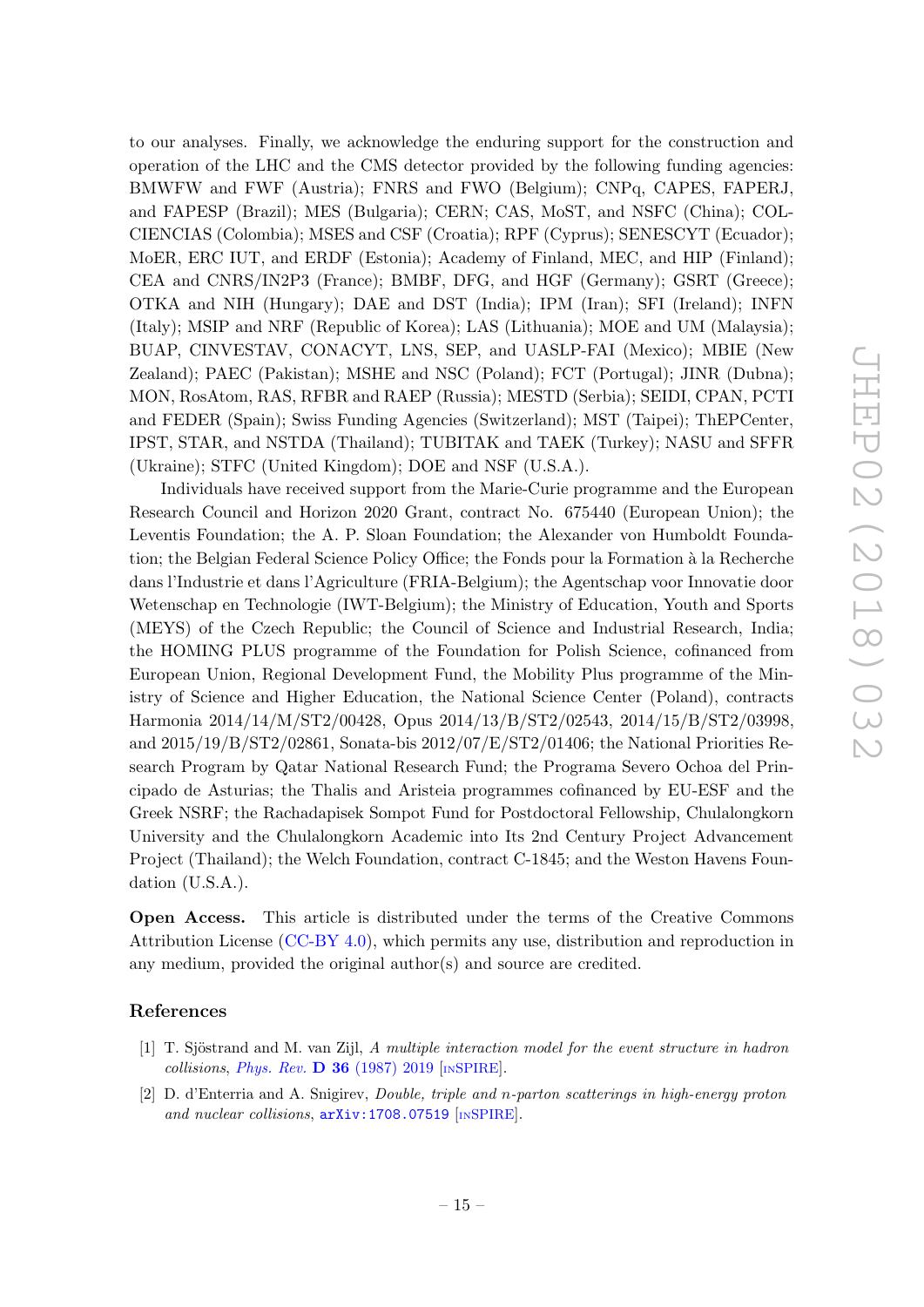- <span id="page-16-0"></span>[3] J.R. Gaunt, C.-H. Kom, A. Kulesza and W.J. Stirling, Same-sign W pair production as a probe of double parton scattering at the LHC, [Eur. Phys. J.](https://doi.org/10.1140/epjc/s10052-010-1362-y)  $\bf{C}$  69 (2010) 53 [[arXiv:1003.3953](https://arxiv.org/abs/1003.3953)] [IN[SPIRE](https://inspirehep.net/search?p=find+EPRINT+arXiv:1003.3953)].
- <span id="page-16-10"></span>[4] G. Calucci and D. Treleani, Disentangling correlations in multiple parton interactions, [Phys.](https://doi.org/10.1103/PhysRevD.83.016012) Rev. D 83 [\(2011\) 016012](https://doi.org/10.1103/PhysRevD.83.016012) [[arXiv:1009.5881](https://arxiv.org/abs/1009.5881)] [IN[SPIRE](https://inspirehep.net/search?p=find+EPRINT+arXiv:1009.5881)].
- <span id="page-16-11"></span>[5] M. Rinaldi, S. Scopetta, M. Traini and V. Vento, Double parton correlations and constituent quark models: a light front approach to the valence sector, JHEP 12 [\(2014\) 028](https://doi.org/10.1007/JHEP12(2014)028) [[arXiv:1409.1500](https://arxiv.org/abs/1409.1500)] [IN[SPIRE](https://inspirehep.net/search?p=find+EPRINT+arXiv:1409.1500)].
- [6] M. Diehl, D. Ostermeier and A. Schäfer, *Elements of a theory for multiparton interactions in*  $QCD$ , JHEP 03 [\(2012\) 089](https://doi.org/10.1007/JHEP03(2012)089) [Erratum ibid. 03 (2016) 001] [[arXiv:1111.0910](https://arxiv.org/abs/1111.0910)] [IN[SPIRE](https://inspirehep.net/search?p=find+EPRINT+arXiv:1111.0910)].
- <span id="page-16-1"></span>[7] F.A. Ceccopieri, M. Rinaldi and S. Scopetta, Parton correlations in same-sign W pair production via double parton scattering at the LHC, Phys. Rev.  $\bf{D}$  95 [\(2017\) 114030](https://doi.org/10.1103/PhysRevD.95.114030) [[arXiv:1702.05363](https://arxiv.org/abs/1702.05363)] [IN[SPIRE](https://inspirehep.net/search?p=find+EPRINT+arXiv:1702.05363)].
- <span id="page-16-2"></span>[8] M.Y. Hussein, A double parton scattering background to associate W H and ZH production at the LHC, [Nucl. Phys. Proc. Suppl.](https://doi.org/10.1016/j.nuclphysBPS.2007.08.086)  $174$  (2007) 55 [[hep-ph/0610207](https://arxiv.org/abs/hep-ph/0610207)] [IN[SPIRE](https://inspirehep.net/search?p=find+EPRINT+hep-ph/0610207)].
- <span id="page-16-3"></span>[9] D. Bandurin, G. Golovanov and N. Skachkov, Double parton interactions as a background to associated HW production at the Tevatron, JHEP 04 [\(2011\) 054](https://doi.org/10.1007/JHEP04(2011)054) [[arXiv:1011.2186](https://arxiv.org/abs/1011.2186)] [IN[SPIRE](https://inspirehep.net/search?p=find+EPRINT+arXiv:1011.2186)].
- <span id="page-16-4"></span>[10] M. Mekhfi, Multiparton processes: an application to double Drell-Yan, [Phys. Rev.](https://doi.org/10.1103/PhysRevD.32.2371) D 32 [\(1985\) 2371](https://doi.org/10.1103/PhysRevD.32.2371) [IN[SPIRE](https://inspirehep.net/search?p=find+J+%22Phys.Rev.,D32,2371%22)].
- <span id="page-16-5"></span>[11] R.M. Godbole, S. Gupta and J. Lindfors, *Double parton scattering contribution to*  $W + jets$ , Z. Phys. C 47 [\(1990\) 69](https://doi.org/10.1007/BF01551914) [IN[SPIRE](https://inspirehep.net/search?p=find+J+%22Z.Physik,C47,69%22)].
- <span id="page-16-6"></span>[12] R. Kumar, M. Bansal, S. Bansal and J.B. Singh, New observables for multiple-parton interactions measurements using  $Z + jets$  processes at the LHC, [Phys. Rev.](https://doi.org/10.1103/PhysRevD.93.054019) **D 93** (2016) [054019](https://doi.org/10.1103/PhysRevD.93.054019) [[arXiv:1602.05392](https://arxiv.org/abs/1602.05392)] [IN[SPIRE](https://inspirehep.net/search?p=find+EPRINT+arXiv:1602.05392)].
- <span id="page-16-7"></span>[13] B. Humpert and R. Odorico, Multiparton scattering and QCD radiation as sources of four jet events, *[Phys. Lett.](https://doi.org/10.1016/0370-2693(85)90587-8)* **B 154** (1985) 211 [IN[SPIRE](https://inspirehep.net/search?p=find+J+%22Phys.Lett.,B154,211%22)].
- <span id="page-16-8"></span>[14] L. Ametller, N. Paver and D. Treleani, Possible signature of multiple parton interactions in collider four jet events, [Phys. Lett.](https://doi.org/10.1016/0370-2693(86)90668-4) **B 169** (1986) 289 [IN[SPIRE](https://inspirehep.net/search?p=find+J+%22Phys.Lett.,B169,289%22)].
- <span id="page-16-9"></span>[15] UA2 collaboration, J. Alitti et al., A study of multi-jet events at the CERN  $\bar{p}p$  collider and a search for double parton scattering, [Phys. Lett.](https://doi.org/10.1016/0370-2693(91)90937-L) **B** 268 (1991) 145  $\text{INSPIRE}$  $\text{INSPIRE}$  $\text{INSPIRE}$ .
- [16] Axial Field Spectrometer collaboration, T. Akesson et al., Double parton scattering in pp collisions at  $\sqrt{s} = 63 \text{ GeV}$ , Z. Phys. **C 34** [\(1987\) 163](https://doi.org/10.1007/BF01566757) [IN[SPIRE](https://inspirehep.net/search?p=find+J+%22Z.Physik,C34,163%22)].
- [17] CDF collaboration, F. Abe et al., Study of four jet events and evidence for double parton  $\overline{C}$  conditions in pp collisions at  $\sqrt{s} = 1.8$  TeV, Phys. Rev. **D** 47 [\(1993\) 4857](https://doi.org/10.1103/PhysRevD.47.4857) [IN[SPIRE](https://inspirehep.net/search?p=find+J+%22Phys.Rev.,D47,4857%22)].
- [18] CDF collaboration, F. Abe et al., *Double parton scattering in*  $\bar{p}p$  *collisions at*  $\sqrt{s} = 1.8$  TeV, Phys. Rev. **D 56** [\(1997\) 3811](https://doi.org/10.1103/PhysRevD.56.3811) [IN[SPIRE](https://inspirehep.net/search?p=find+J+%22Phys.Rev.,D56,3811%22)].
- [19] D0 collaboration, V.M. Abazov et al., Double parton interactions in  $\gamma + 3$  jet events in pp  $\text{collisions } \sqrt{s} = 1.96 \text{ TeV}, \text{ Phys. Rev. } \mathbf{D} \text{ } \mathbf{81 } (2010) \text{ } 052012 \text{ } [\text{arXiv:0912.5104}] \text{ } [\text{nsPIRE}].$  $\text{collisions } \sqrt{s} = 1.96 \text{ TeV}, \text{ Phys. Rev. } \mathbf{D} \text{ } \mathbf{81 } (2010) \text{ } 052012 \text{ } [\text{arXiv:0912.5104}] \text{ } [\text{nsPIRE}].$  $\text{collisions } \sqrt{s} = 1.96 \text{ TeV}, \text{ Phys. Rev. } \mathbf{D} \text{ } \mathbf{81 } (2010) \text{ } 052012 \text{ } [\text{arXiv:0912.5104}] \text{ } [\text{nsPIRE}].$
- [20] ATLAS collaboration, Measurement of hard double-parton interactions in  $W(\rightarrow \ell \nu) + 2$  jet events at  $\sqrt{s} = 7$  TeV with the ATLAS detector, New J. Phys. 15 [\(2013\) 033038](https://doi.org/10.1088/1367-2630/15/3/033038) [[arXiv:1301.6872](https://arxiv.org/abs/1301.6872)] [IN[SPIRE](https://inspirehep.net/search?p=find+EPRINT+arXiv:1301.6872)].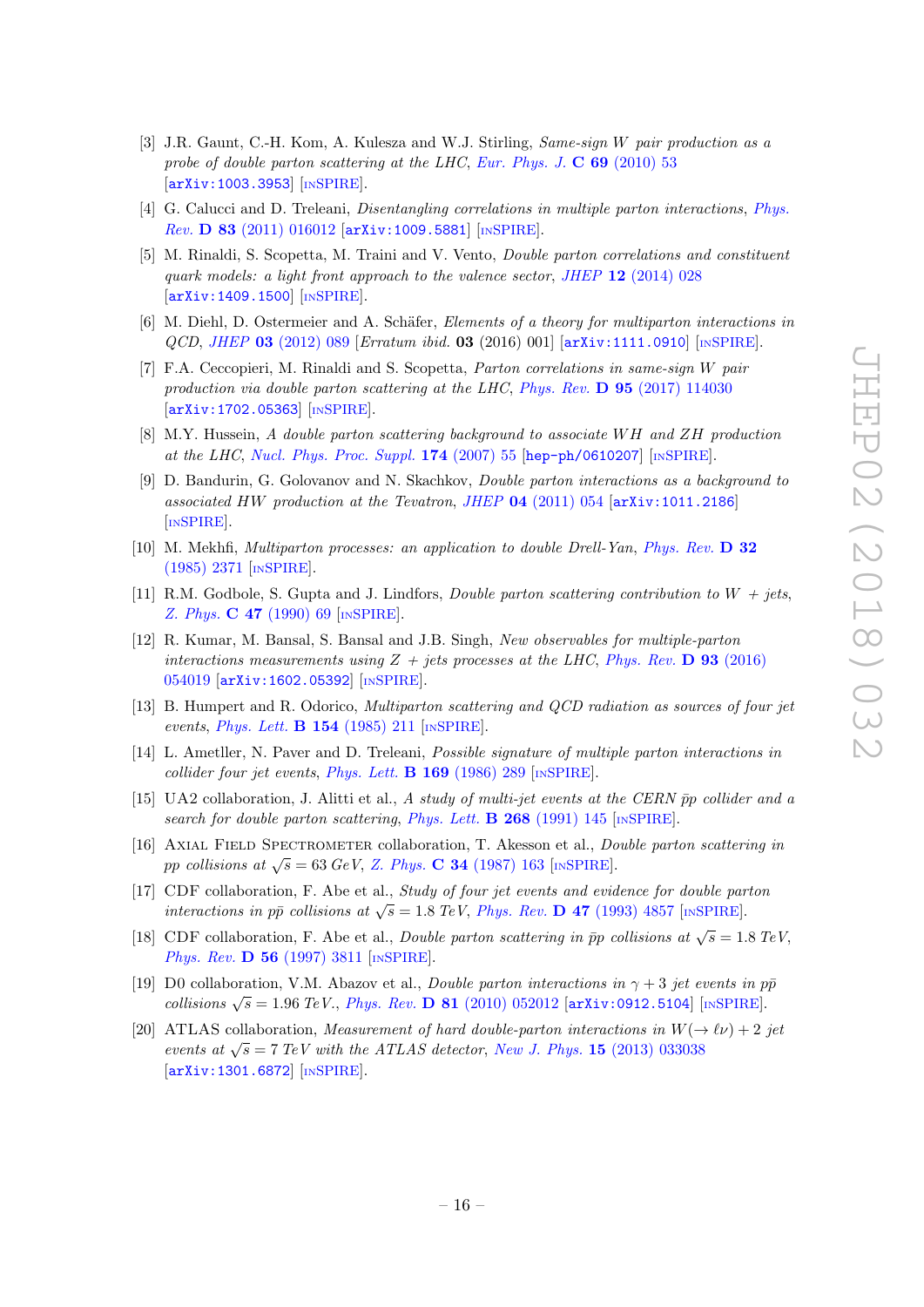- <span id="page-17-4"></span>[21] CMS collaboration, *Study of double parton scattering using*  $W + 2$ -jet events in proton-proton collisions at  $\sqrt{s} = 7 \text{ TeV}$ , JHEP 03 [\(2014\) 032](https://doi.org/10.1007/JHEP03(2014)032) [[arXiv:1312.5729](https://arxiv.org/abs/1312.5729)] [IN[SPIRE](https://inspirehep.net/search?p=find+EPRINT+arXiv:1312.5729)].
- <span id="page-17-0"></span>[22] M. Bähr, M. Myska, M.H. Seymour and A. Siodmok, Extracting  $\sigma_{\text{effective}}$  from the CDF  $\gamma + 3$ jets measurement, JHEP  $\overline{03}$  [\(2013\) 129](https://doi.org/10.1007/JHEP03(2013)129)  $\overline{arXiv:1302.4325}$  $\overline{arXiv:1302.4325}$  $\overline{arXiv:1302.4325}$  [IN[SPIRE](https://inspirehep.net/search?p=find+EPRINT+arXiv:1302.4325)].
- <span id="page-17-1"></span>[23] A. Del Fabbro and D. Treleani, Scale factor in double parton collisions and parton densities in transverse space, Phys. Rev. D 63 [\(2001\) 057901](https://doi.org/10.1103/PhysRevD.63.057901) [[hep-ph/0005273](https://arxiv.org/abs/hep-ph/0005273)] [IN[SPIRE](https://inspirehep.net/search?p=find+EPRINT+hep-ph/0005273)].
- <span id="page-17-2"></span>[24] D. Treleani, Double parton scattering, diffraction and effective cross section, [Phys. Rev.](https://doi.org/10.1103/PhysRevD.76.076006) D 76 [\(2007\) 076006](https://doi.org/10.1103/PhysRevD.76.076006) [[arXiv:0708.2603](https://arxiv.org/abs/0708.2603)] [IN[SPIRE](https://inspirehep.net/search?p=find+EPRINT+arXiv:0708.2603)].
- <span id="page-17-3"></span>[25] CMS collaboration, Event generator tunes obtained from underlying event and multiparton scattering measurements, [Eur. Phys. J.](https://doi.org/10.1140/epjc/s10052-016-3988-x) C  $76$  (2016) 155 [[arXiv:1512.00815](https://arxiv.org/abs/1512.00815)] [IN[SPIRE](https://inspirehep.net/search?p=find+EPRINT+arXiv:1512.00815)].
- <span id="page-17-5"></span>[26] CMS collaboration, *The CMS trigger system*, 2017 *JINST* 12 [P01020](https://doi.org/10.1088/1748-0221/12/01/P01020) [[arXiv:1609.02366](https://arxiv.org/abs/1609.02366)] [IN[SPIRE](https://inspirehep.net/search?p=find+EPRINT+arXiv:1609.02366)].
- <span id="page-17-6"></span>[27] CMS collaboration, The CMS experiment at the CERN LHC, 2008 JINST 3 [S08004](https://doi.org/10.1088/1748-0221/3/08/S08004) [IN[SPIRE](https://inspirehep.net/search?p=find+J+%22JINST,3,S08004%22)].
- <span id="page-17-7"></span>[28] T. Sjöstrand, S. Mrenna and P.Z. Skands, A brief introduction to PYTHIA 8.1, [Comput.](https://doi.org/10.1016/j.cpc.2008.01.036) [Phys. Commun.](https://doi.org/10.1016/j.cpc.2008.01.036) 178 (2008) 852 [[arXiv:0710.3820](https://arxiv.org/abs/0710.3820)] [IN[SPIRE](https://inspirehep.net/search?p=find+EPRINT+arXiv:0710.3820)].
- <span id="page-17-8"></span>[29] R. Corke and T. Sjöstrand, *Interleaved parton showers and tuning prospects*, *[JHEP](https://doi.org/10.1007/JHEP03(2011)032)* 03 [\(2011\) 032](https://doi.org/10.1007/JHEP03(2011)032) [[arXiv:1011.1759](https://arxiv.org/abs/1011.1759)] [IN[SPIRE](https://inspirehep.net/search?p=find+EPRINT+arXiv:1011.1759)].
- <span id="page-17-9"></span>[30] J. Alwall et al., The automated computation of tree-level and next-to-leading order differential cross sections and their matching to parton shower simulations, JHEP 07 [\(2014\)](https://doi.org/10.1007/JHEP07(2014)079) [079](https://doi.org/10.1007/JHEP07(2014)079) [[arXiv:1405.0301](https://arxiv.org/abs/1405.0301)] [IN[SPIRE](https://inspirehep.net/search?p=find+EPRINT+arXiv:1405.0301)].
- <span id="page-17-10"></span>[31] S. Alioli, P. Nason, C. Oleari and E. Re, A general framework for implementing NLO calculations in shower Monte Carlo programs: the POWHEG BOX, JHEP 06 [\(2010\) 043](https://doi.org/10.1007/JHEP06(2010)043) [[arXiv:1002.2581](https://arxiv.org/abs/1002.2581)] [IN[SPIRE](https://inspirehep.net/search?p=find+EPRINT+arXiv:1002.2581)].
- <span id="page-17-11"></span>[32] H.-L. Lai et al., Uncertainty induced by QCD coupling in the CTEQ global analysis of parton distributions, Phys. Rev. D  $82$  [\(2010\) 054021](https://doi.org/10.1103/PhysRevD.82.054021) [[arXiv:1004.4624](https://arxiv.org/abs/1004.4624)] [IN[SPIRE](https://inspirehep.net/search?p=find+EPRINT+arXiv:1004.4624)].
- <span id="page-17-12"></span>[33] T. Sjöstrand, S. Mrenna and P.Z. Skands, PYTHIA 6.4 physics and manual, [JHEP](https://doi.org/10.1088/1126-6708/2006/05/026) 05 [\(2006\) 026](https://doi.org/10.1088/1126-6708/2006/05/026) [[hep-ph/0603175](https://arxiv.org/abs/hep-ph/0603175)] [IN[SPIRE](https://inspirehep.net/search?p=find+EPRINT+hep-ph/0603175)].
- <span id="page-17-13"></span>[34] CMS collaboration, *Study of the underlying event at forward rapidity in pp collisions at*  $\sqrt{s} = 0.9, 2.76$  and 7 TeV, JHEP 04 [\(2013\) 072](https://doi.org/10.1007/JHEP04(2013)072) [[arXiv:1302.2394](https://arxiv.org/abs/1302.2394)] [IN[SPIRE](https://inspirehep.net/search?p=find+EPRINT+arXiv:1302.2394)].
- <span id="page-17-14"></span>[35] J.M. Campbell, R.K. Ellis and C. Williams, Vector boson pair production at the LHC, [JHEP](https://doi.org/10.1007/JHEP07(2011)018) 07 [\(2011\) 018](https://doi.org/10.1007/JHEP07(2011)018) [[arXiv:1105.0020](https://arxiv.org/abs/1105.0020)] [IN[SPIRE](https://inspirehep.net/search?p=find+EPRINT+arXiv:1105.0020)].
- [36] M. Czakon and A. Mitov,  $Top++: a program$  for the calculation of the top-pair cross-section at hadron colliders, [Comput. Phys. Commun.](https://doi.org/10.1016/j.cpc.2014.06.021) 185 (2014) 2930 [[arXiv:1112.5675](https://arxiv.org/abs/1112.5675)] [IN[SPIRE](https://inspirehep.net/search?p=find+EPRINT+arXiv:1112.5675)].
- [37] P. Kant et al., *HatHor for single top-quark production: updated predictions and uncertainty* estimates for single top-quark production in hadronic collisions, [Comput. Phys. Commun.](https://doi.org/10.1016/j.cpc.2015.02.001) 191 [\(2015\) 74](https://doi.org/10.1016/j.cpc.2015.02.001) [[arXiv:1406.4403](https://arxiv.org/abs/1406.4403)] [IN[SPIRE](https://inspirehep.net/search?p=find+EPRINT+arXiv:1406.4403)].
- <span id="page-17-15"></span>[38] CMS collaboration, Measurement of Higgs boson production and properties in the WW decay channel with leptonic final states, JHEP  $01$  [\(2014\) 096](https://doi.org/10.1007/JHEP01(2014)096) [[arXiv:1312.1129](https://arxiv.org/abs/1312.1129)] [IN[SPIRE](https://inspirehep.net/search?p=find+EPRINT+arXiv:1312.1129)].
- <span id="page-17-16"></span>[39] GEANT4 collaboration, S. Agostinelli et al., *GEANT4: a simulation toolkit, [Nucl. Instrum.](https://doi.org/10.1016/S0168-9002(03)01368-8)* Meth. **A 506** [\(2003\) 250](https://doi.org/10.1016/S0168-9002(03)01368-8) [IN[SPIRE](https://inspirehep.net/search?p=find+J+%22Nucl.Instrum.Meth.,A506,250%22)].
- <span id="page-17-17"></span>[40] CMS collaboration, Particle-flow reconstruction and global event description with the CMS  $detection$ , 2017 JINST 12 [P10003](https://doi.org/10.1088/1748-0221/12/10/P10003)  $arXiv:1706.04965$  [IN[SPIRE](https://inspirehep.net/search?p=find+EPRINT+arXiv:1706.04965)].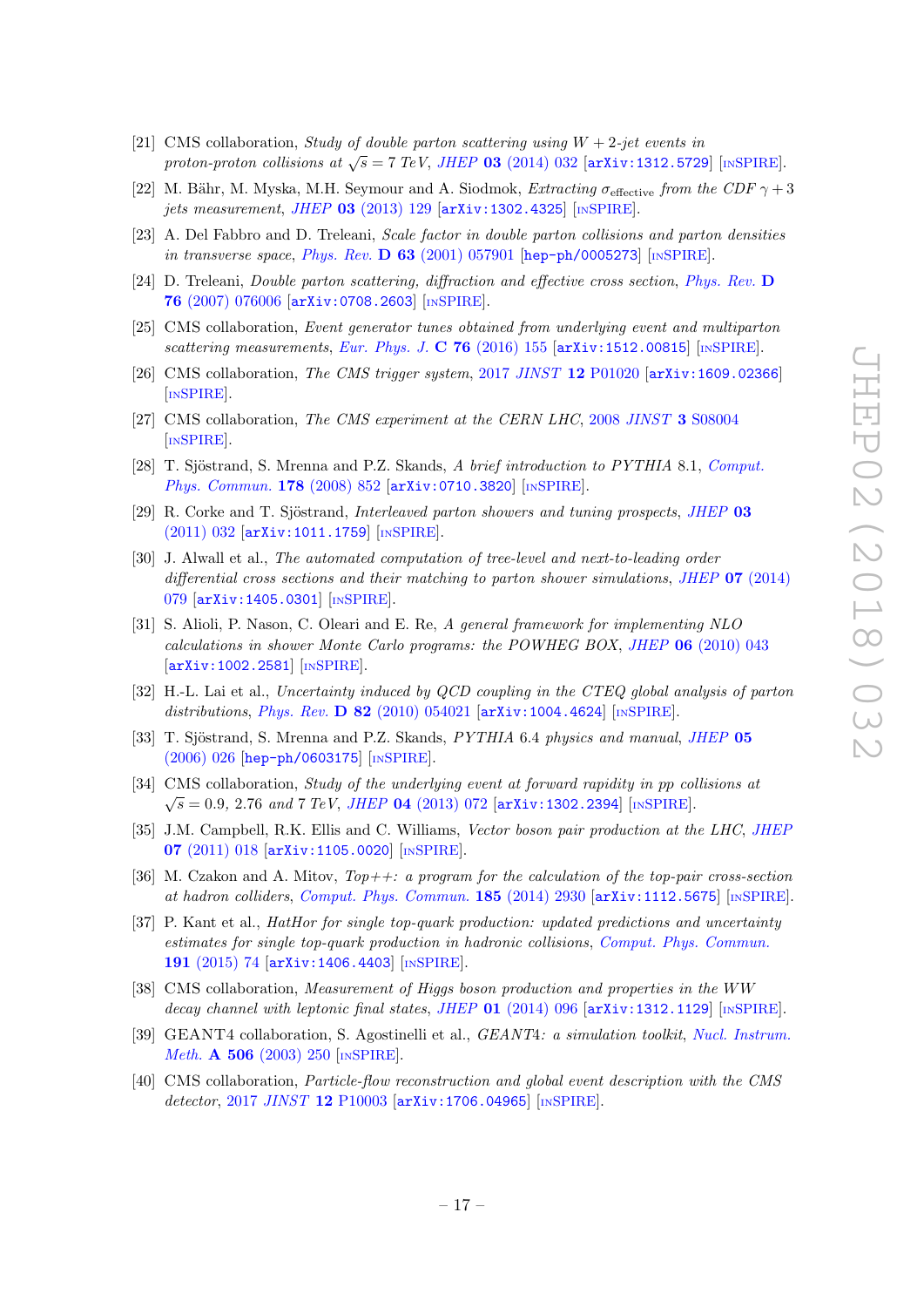- <span id="page-18-0"></span>[41] CMS collaboration, Performance of CMS muon reconstruction in pp collision events at  $\sqrt{s}$  = 7 TeV, 2012 JINST 7 [P10002](https://doi.org/10.1088/1748-0221/7/10/P10002) [[arXiv:1206.4071](https://arxiv.org/abs/1206.4071)] [IN[SPIRE](https://inspirehep.net/search?p=find+EPRINT+arXiv:1206.4071)].
- <span id="page-18-1"></span>[42] CMS collaboration, Performance of electron reconstruction and selection with the CMS detector in proton-proton collisions at  $\sqrt{s} = 8 \text{ TeV}$ , 2015 JINST 10 [P06005](https://doi.org/10.1088/1748-0221/10/06/P06005) [[arXiv:1502.02701](https://arxiv.org/abs/1502.02701)] [IN[SPIRE](https://inspirehep.net/search?p=find+EPRINT+arXiv:1502.02701)].
- <span id="page-18-2"></span>[43] M. Cacciari, G.P. Salam and G. Soyez, FastJet user manual, [Eur. Phys. J.](https://doi.org/10.1140/epjc/s10052-012-1896-2) C 72 (2012) 1896 [[arXiv:1111.6097](https://arxiv.org/abs/1111.6097)] [IN[SPIRE](https://inspirehep.net/search?p=find+EPRINT+arXiv:1111.6097)].
- <span id="page-18-3"></span>[44] M. Cacciari and G.P. Salam, *Pileup subtraction using jet areas, [Phys. Lett.](https://doi.org/10.1016/j.physletb.2007.09.077)* **B 659** (2008) 119 [[arXiv:0707.1378](https://arxiv.org/abs/0707.1378)] [IN[SPIRE](https://inspirehep.net/search?p=find+EPRINT+arXiv:0707.1378)].
- <span id="page-18-4"></span>[45] M. Cacciari, G.P. Salam and G. Soyez, The anti- $k_t$  jet clustering algorithm, JHEP 04 [\(2008\)](https://doi.org/10.1088/1126-6708/2008/04/063) [063](https://doi.org/10.1088/1126-6708/2008/04/063) [[arXiv:0802.1189](https://arxiv.org/abs/0802.1189)] [IN[SPIRE](https://inspirehep.net/search?p=find+EPRINT+arXiv:0802.1189)].
- <span id="page-18-5"></span>[46] CMS collaboration, Measurements of differential jet cross sections in proton-proton collisions at  $\sqrt{s} = 7$  TeV with the CMS detector, Phys. Rev. **D 87** [\(2013\) 112002](https://doi.org/10.1103/PhysRevD.87.112002) [Erratum ibid. **D 87** (2013) 119902 [[arXiv:1212.6660](https://arxiv.org/abs/1212.6660)] [IN[SPIRE](https://inspirehep.net/search?p=find+EPRINT+arXiv:1212.6660)].
- <span id="page-18-6"></span>[47] CMS collaboration, Determination of jet energy calibration and transverse momentum resolution in CMS,  $2011$  JINST 6 [P11002](https://doi.org/10.1088/1748-0221/6/11/P11002)  $\left[$ [arXiv:1107.4277](https://arxiv.org/abs/1107.4277) $\right]$   $\left[$ IN[SPIRE](https://inspirehep.net/search?p=find+EPRINT+arXiv:1107.4277) $\right]$ .
- <span id="page-18-7"></span>[48] CMS collaboration, *Jet energy scale and resolution in the CMS experiment in pp collisions* at 8 TeV, 2017 JINST 12 [P02014](https://doi.org/10.1088/1748-0221/12/02/P02014)  $arXiv:1607.03663$  [IN[SPIRE](https://inspirehep.net/search?p=find+EPRINT+arXiv:1607.03663)].
- <span id="page-18-8"></span>[49] CMS collaboration, Identification of b-quark jets with the CMS experiment, 2013 [JINST](https://doi.org/10.1088/1748-0221/8/04/P04013) 8 [P04013](https://doi.org/10.1088/1748-0221/8/04/P04013) [[arXiv:1211.4462](https://arxiv.org/abs/1211.4462)] [IN[SPIRE](https://inspirehep.net/search?p=find+EPRINT+arXiv:1211.4462)].
- <span id="page-18-9"></span>[50] A. Höcker et al.,  $TMVA - toolkit$  for multivariate data analysis, [PoS\(ACAT\)040](https://pos.sissa.it/contribution?id=PoS(ACAT)040) [[physics/0703039](https://arxiv.org/abs/physics/0703039)] [IN[SPIRE](https://inspirehep.net/search?p=find+EPRINT+physics/0703039)].
- <span id="page-18-10"></span>[51] CMS collaboration, *CMS luminosity based on pixel cluster counting — summer* 2013 update, [CMS-PAS-LUM-13-001,](http://cds.cern.ch/record/1598864) CERN, Geneva Switzerland, (2013).
- <span id="page-18-11"></span>[52] CMS collaboration, *Missing transverse energy performance of the CMS detector*, [2011](https://doi.org/10.1088/1748-0221/6/09/P09001) JINST 6 [P09001](https://doi.org/10.1088/1748-0221/6/09/P09001) [[arXiv:1106.5048](https://arxiv.org/abs/1106.5048)] [IN[SPIRE](https://inspirehep.net/search?p=find+EPRINT+arXiv:1106.5048)].
- <span id="page-18-12"></span>[53] CMS collaboration, *Performance of b-tagging at*  $\sqrt{s} = 8 \text{ TeV}$  in multijet, tt and boosted topology events, [CMS-PAS-BTV-13-001,](http://cds.cern.ch/record/1581306) CERN, Geneva Switzerland, (2013).
- <span id="page-18-13"></span>[54] S. Alekhin et al., *The PDF4LHC working group interim report*,  $arXiv:1101.0536$  [IN[SPIRE](https://inspirehep.net/search?p=find+EPRINT+arXiv:1101.0536)].
- <span id="page-18-14"></span>[55] M. Botje et al., The PDF4LHC working group interim recommendations,  $arXiv:1101.0538$ [IN[SPIRE](https://inspirehep.net/search?p=find+EPRINT+arXiv:1101.0538)].
- <span id="page-18-15"></span>[56] T. Junk, Confidence level computation for combining searches with small statistics, [Nucl.](https://doi.org/10.1016/S0168-9002(99)00498-2) [Instrum. Meth.](https://doi.org/10.1016/S0168-9002(99)00498-2) A 434 (1999) 435 [[hep-ex/9902006](https://arxiv.org/abs/hep-ex/9902006)] [IN[SPIRE](https://inspirehep.net/search?p=find+J+%22Nucl.Instrum.Meth.,A434,435%22)].
- [57] G. Cowan, K. Cranmer, E. Gross and O. Vitells, Asymptotic formulae for likelihood-based tests of new physics, [Eur. Phys. J.](https://doi.org/10.1140/epjc/s10052-011-1554-0) C 71 (2011) 1554 [Erratum ibid. C 73 (2013) 2501] [[arXiv:1007.1727](https://arxiv.org/abs/1007.1727)] [IN[SPIRE](https://inspirehep.net/search?p=find+EPRINT+arXiv:1007.1727)].
- <span id="page-18-16"></span>[58] A.L. Read, Presentation of search results: the CL<sub>s</sub> technique, J. Phys. **G 28** [\(2002\) 2693](https://doi.org/10.1088/0954-3899/28/10/313) [IN[SPIRE](https://inspirehep.net/search?p=find+J+%22J.Phys.,G28,2693%22)].
- <span id="page-18-17"></span>[59] ATLAS, CMS collaborations and the LHC Higgs Combination Group, Procedure for the LHC Higgs boson search combination in summer 2011, [ATL-PHYS-PUB-2011-11,](http://cds.cern.ch/record/1379837) CERN, Geneva Switzerland, (2011) [CMS-NOTE-2011-005].
- <span id="page-18-18"></span>[60] R. Gavin, Y. Li, F. Petriello and S. Quackenbush, W physics at the LHC with FEWZ 2.1, [Comput. Phys. Commun.](https://doi.org/10.1016/j.cpc.2012.09.005) 184 (2013) 208 [[arXiv:1201.5896](https://arxiv.org/abs/1201.5896)] [IN[SPIRE](https://inspirehep.net/search?p=find+EPRINT+arXiv:1201.5896)].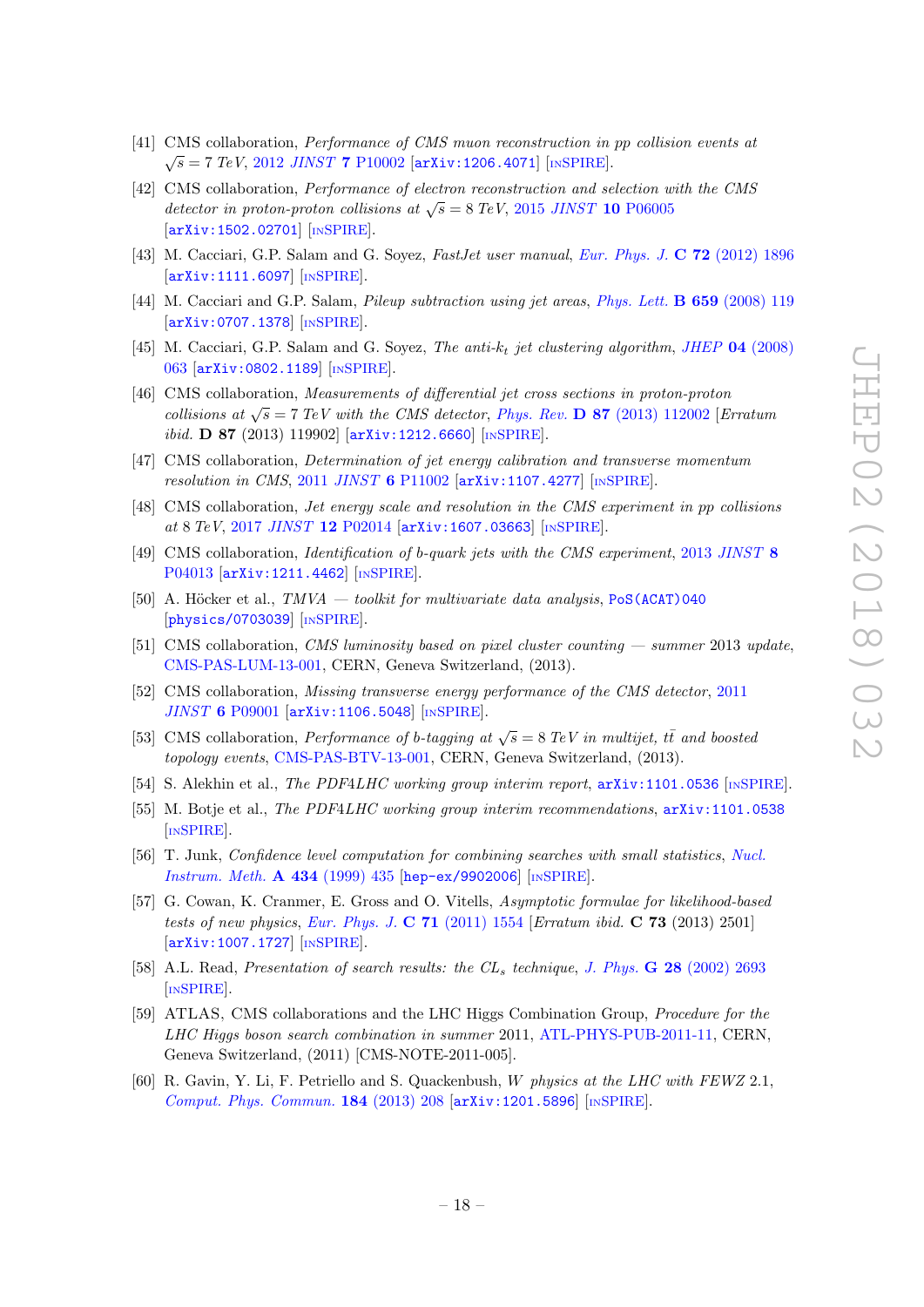# The CMS collaboration

### <span id="page-19-0"></span>Yerevan Physics Institute, Yerevan, Armenia

A.M. Sirunyan, A. Tumasyan

# Institut für Hochenergiephysik, Wien, Austria

W. Adam, F. Ambrogi, E. Asilar, T. Bergauer, J. Brandstetter, E. Brondolin, M. Dragicevic, J. Erö, M. Flechl, M. Friedl, R. Frühwirth<sup>1</sup>, V.M. Ghete, J. Grossmann, J. Hrubec, M. Jeitler<sup>1</sup>, A. König, N. Krammer, I. Krätschmer, D. Liko, T. Madlener, I. Mikulec, E. Pree, D. Rabady, N. Rad, H. Rohringer, J. Schieck<sup>1</sup>, R. Schöfbeck, M. Spanring, D. Spitzbart, W. Waltenberger, J. Wittmann, C.-E. Wulz<sup>1</sup>, M. Zarucki

#### Institute for Nuclear Problems, Minsk, Belarus

V. Chekhovsky, V. Mossolov, J. Suarez Gonzalez

### Universiteit Antwerpen, Antwerpen, Belgium

E.A. De Wolf, D. Di Croce, X. Janssen, J. Lauwers, M. Van De Klundert, H. Van Haevermaet, P. Van Mechelen, N. Van Remortel

#### Vrije Universiteit Brussel, Brussel, Belgium

S. Abu Zeid, F. Blekman, J. D'Hondt, I. De Bruyn, J. De Clercq, K. Deroover, G. Flouris, D. Lontkovskyi, S. Lowette, S. Moortgat, L. Moreels, Q. Python, K. Skovpen, S. Tavernier, W. Van Doninck, P. Van Mulders, I. Van Parijs

### Universit´e Libre de Bruxelles, Bruxelles, Belgium

D. Beghin, H. Brun, B. Clerbaux, G. De Lentdecker, H. Delannoy, B. Dorney, G. Fasanella, L. Favart, R. Goldouzian, A. Grebenyuk, G. Karapostoli, T. Lenzi, J. Luetic, T. Maerschalk, A. Marinov, A. Randle-conde, T. Seva, C. Vander Velde, P. Vanlaer, D. Vannerom, R. Yonamine, F. Zenoni, F. Zhang<sup>2</sup>

# Ghent University, Ghent, Belgium

A. Cimmino, T. Cornelis, D. Dobur, A. Fagot, M. Gul, I. Khvastunov, D. Poyraz, C. Roskas, S. Salva, M. Tytgat, W. Verbeke, N. Zaganidis

### Université Catholique de Louvain, Louvain-la-Neuve, Belgium

H. Bakhshiansohi, O. Bondu, S. Brochet, G. Bruno, C. Caputo, A. Caudron, S. De Visscher, C. Delaere, M. Delcourt, B. Francois, A. Giammanco, A. Jafari, M. Komm, G. Krintiras, V. Lemaitre, A. Magitteri, A. Mertens, M. Musich, K. Piotrzkowski, L. Quertenmont, M. Vidal Marono, S. Wertz

### Université de Mons, Mons, Belgium

N. Beliy

# Centro Brasileiro de Pesquisas Fisicas, Rio de Janeiro, Brazil

W.L. Aldá Júnior, F.L. Alves, G.A. Alves, L. Brito, M. Correa Martins Junior, C. Hensel, A. Moraes, M.E. Pol, P. Rebello Teles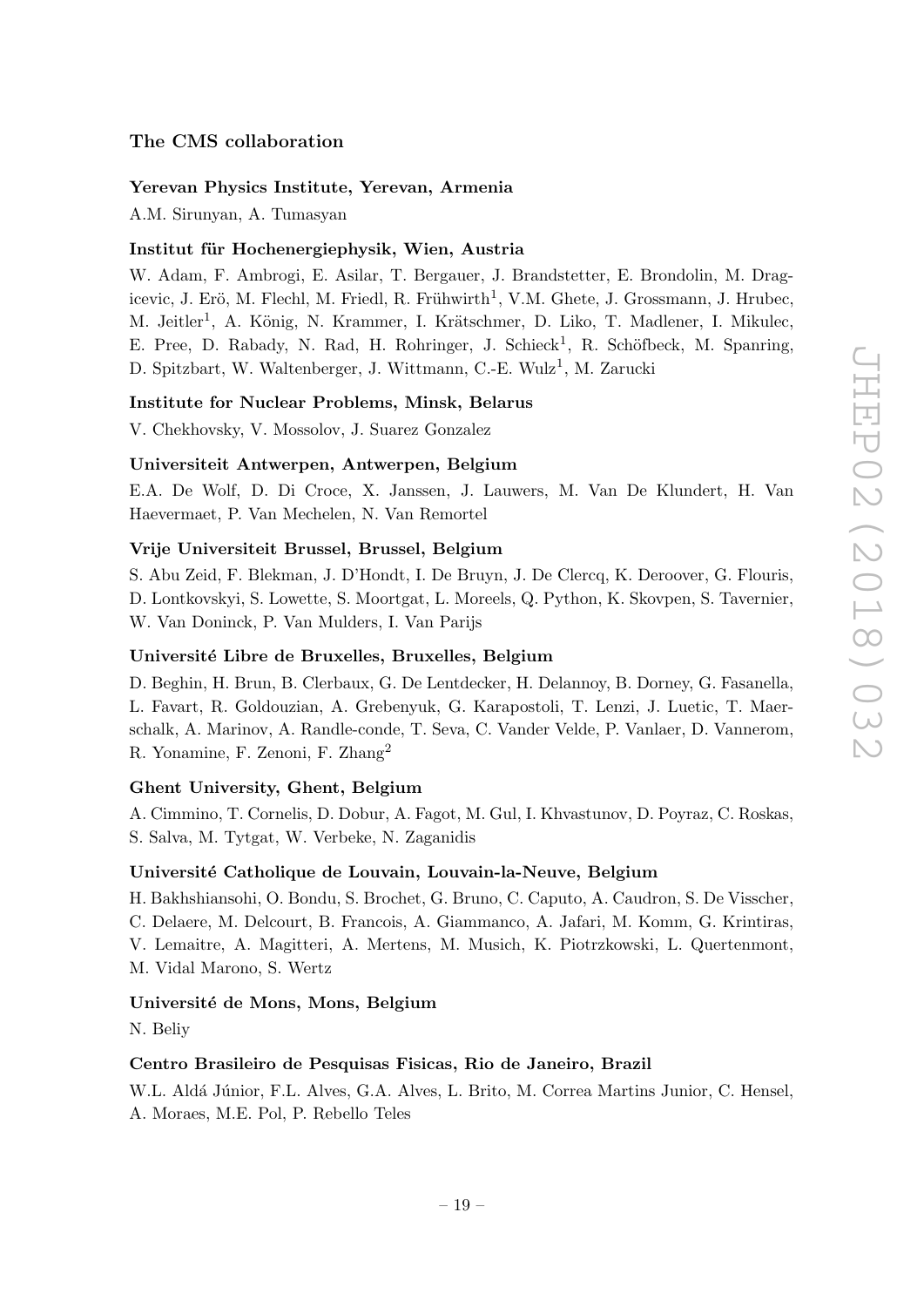### Universidade do Estado do Rio de Janeiro, Rio de Janeiro, Brazil

E. Belchior Batista Das Chagas, W. Carvalho, J. Chinellato<sup>3</sup>, E. Coelho, E.M. Da Costa, G.G. Da Silveira<sup>4</sup>, D. De Jesus Damiao, S. Fonseca De Souza, L.M. Huertas Guativa, H. Malbouisson, M. Melo De Almeida, C. Mora Herrera, L. Mundim, H. Nogima, A. Santoro, A. Sznajder, E.J. Tonelli Manganote<sup>3</sup>, F. Torres Da Silva De Araujo, A. Vilela Pereira

# Universidade Estadual Paulista <sup>a</sup>, Universidade Federal do ABC  $^b$ , São Paulo, Brazil

S. Ahuja<sup>a</sup>, C.A. Bernardes<sup>a</sup>, T.R. Fernandez Perez Tomei<sup>a</sup>, E.M. Gregores<sup>b</sup>, P.G. Mercadante<sup>b</sup>, S.F. Novaes<sup>a</sup>, Sandra S. Padula<sup>a</sup>, D. Romero Abad<sup>b</sup>, J.C. Ruiz Vargas<sup>a</sup>

# Institute for Nuclear Research and Nuclear Energy, Bulgarian Academy of Sciences, Sofia, Bulgaria

A. Aleksandrov, R. Hadjiiska, P. Iaydjiev, M. Misheva, M. Rodozov, M. Shopova, G. Sultanov

#### University of Sofia, Sofia, Bulgaria

A. Dimitrov, I. Glushkov, L. Litov, B. Pavlov, P. Petkov

# Beihang University, Beijing, China

W. Fang $^5$ , X. Gao $^5$ 

# Institute of High Energy Physics, Beijing, China

M. Ahmad, J.G. Bian, G.M. Chen, H.S. Chen, M. Chen, Y. Chen, C.H. Jiang, D. Leggat, H. Liao, Z. Liu, F. Romeo, S.M. Shaheen, A. Spiezia, J. Tao, C. Wang, Z. Wang, E. Yazgan, H. Zhang, S. Zhang, J. Zhao

# State Key Laboratory of Nuclear Physics and Technology, Peking University, Beijing, China

Y. Ban, G. Chen, Q. Li, S. Liu, Y. Mao, S.J. Qian, D. Wang, Z. Xu

# Universidad de Los Andes, Bogota, Colombia

C. Avila, A. Cabrera, L.F. Chaparro Sierra, C. Florez, C.F. González Hernández, J.D. Ruiz Alvarez

# University of Split, Faculty of Electrical Engineering, Mechanical Engineering and Naval Architecture, Split, Croatia

B. Courbon, N. Godinovic, D. Lelas, I. Puljak, P.M. Ribeiro Cipriano, T. Sculac

### University of Split, Faculty of Science, Split, Croatia

Z. Antunovic, M. Kovac

### Institute Rudjer Boskovic, Zagreb, Croatia

V. Brigljevic, D. Ferencek, K. Kadija, B. Mesic, A. Starodumov<sup>6</sup>, T. Susa

### University of Cyprus, Nicosia, Cyprus

M.W. Ather, A. Attikis, G. Mavromanolakis, J. Mousa, C. Nicolaou, F. Ptochos, P.A. Razis, H. Rykaczewski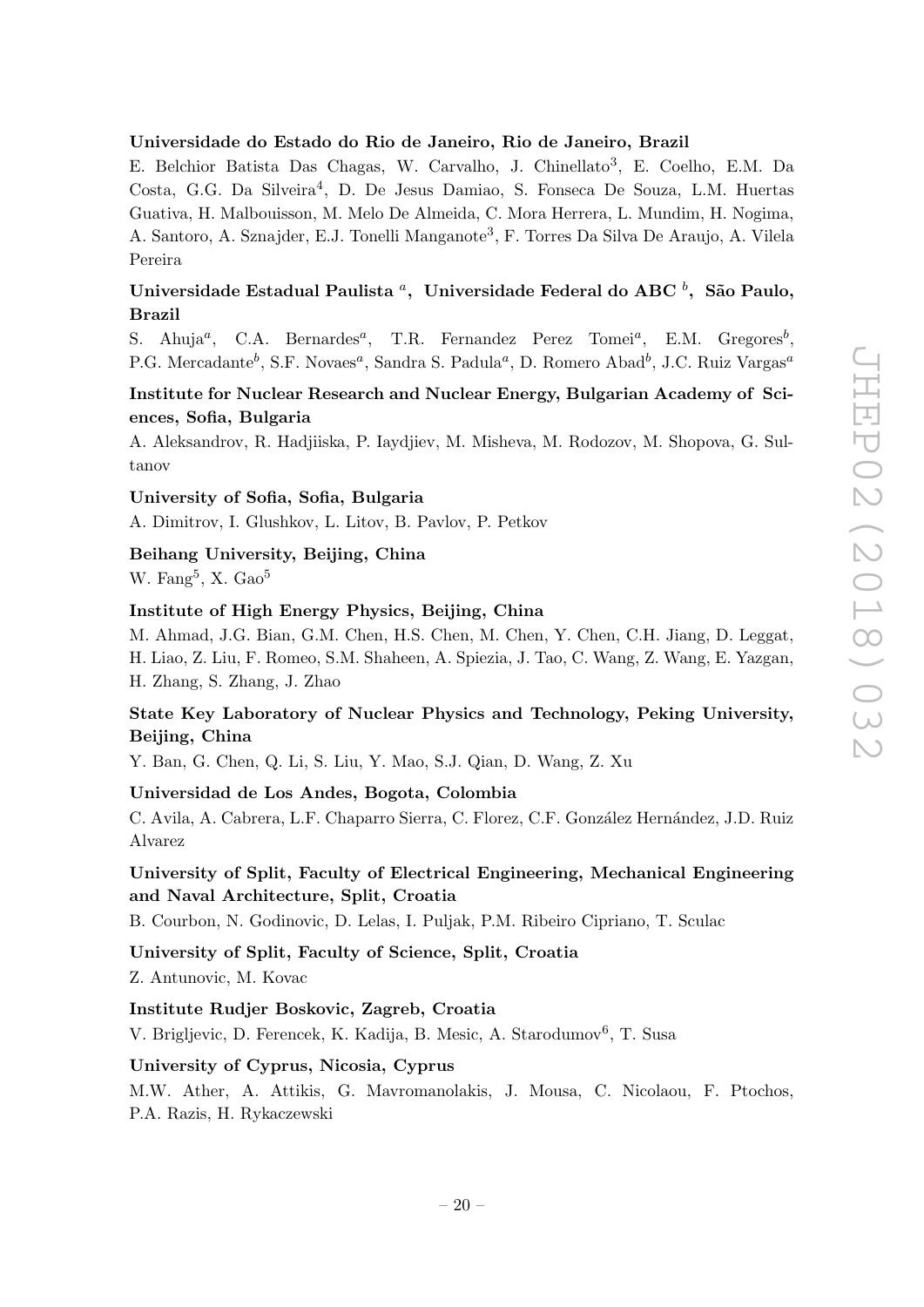# Charles University, Prague, Czech Republic

M. Finger<sup>7</sup>, M. Finger Jr.<sup>7</sup>

Universidad San Francisco de Quito, Quito, Ecuador E. Carrera Jarrin

Academy of Scientific Research and Technology of the Arab Republic of Egypt, Egyptian Network of High Energy Physics, Cairo, Egypt Y. Assran<sup>8,9</sup>, M.A. Mahmoud<sup>10,9</sup>, A. Mahrous<sup>11</sup>

National Institute of Chemical Physics and Biophysics, Tallinn, Estonia R.K. Dewanjee, M. Kadastik, L. Perrini, M. Raidal, A. Tiko, C. Veelken

Department of Physics, University of Helsinki, Helsinki, Finland

P. Eerola, J. Pekkanen, M. Voutilainen

### Helsinki Institute of Physics, Helsinki, Finland

T. Järvinen, V. Karimäki, R. Kinnunen, T. Lampén, K. Lassila-Perini, S. Lehti, T. Lindén, P. Luukka, E. Tuominen, J. Tuominiemi

Lappeenranta University of Technology, Lappeenranta, Finland J. Talvitie, T. Tuuva

# IRFU, CEA, Université Paris-Saclay, Gif-sur-Yvette, France

M. Besancon, F. Couderc, M. Dejardin, D. Denegri, J.L. Faure, F. Ferri, S. Ganjour, S. Ghosh, A. Givernaud, P. Gras, G. Hamel de Monchenault, P. Jarry, I. Kucher, E. Locci, M. Machet, J. Malcles, G. Negro, J. Rander, A. Rosowsky, M.O. Sahin, M. Titov ¨

# Laboratoire Leprince-Ringuet, Ecole polytechnique, CNRS/IN2P3, Université Paris-Saclay, Palaiseau, France

A. Abdulsalam, C. Amendola, I. Antropov, S. Baffioni, F. Beaudette, P. Busson, L. Cadamuro, C. Charlot, R. Granier de Cassagnac, M. Jo, S. Lisniak, A. Lobanov, J. Martin Blanco, M. Nguyen, C. Ochando, G. Ortona, P. Paganini, P. Pigard, R. Salerno, J.B. Sauvan, Y. Sirois, A.G. Stahl Leiton, T. Strebler, Y. Yilmaz, A. Zabi, A. Zghiche

# Université de Strasbourg, CNRS, IPHC UMR 7178, F-67000 Strasbourg, France

J.-L. Agram12, J. Andrea, D. Bloch, J.-M. Brom, M. Buttignol, E.C. Chabert, N. Chanon, C. Collard, E. Conte<sup>12</sup>, X. Coubez, J.-C. Fontaine<sup>12</sup>, D. Gelé, U. Goerlach, M. Jansová, A.-C. Le Bihan, N. Tonon, P. Van Hove

Centre de Calcul de l'Institut National de Physique Nucleaire et de Physique des Particules, CNRS/IN2P3, Villeurbanne, France S. Gadrat

# Université de Lyon, Université Claude Bernard Lyon 1, CNRS-IN2P3, Institut de Physique Nucléaire de Lyon, Villeurbanne, France

S. Beauceron, C. Bernet, G. Boudoul, R. Chierici, D. Contardo, P. Depasse, H. El Mamouni, J. Fay, L. Finco, S. Gascon, M. Gouzevitch, G. Grenier, B. Ille, F. Lagarde, I.B. Laktineh,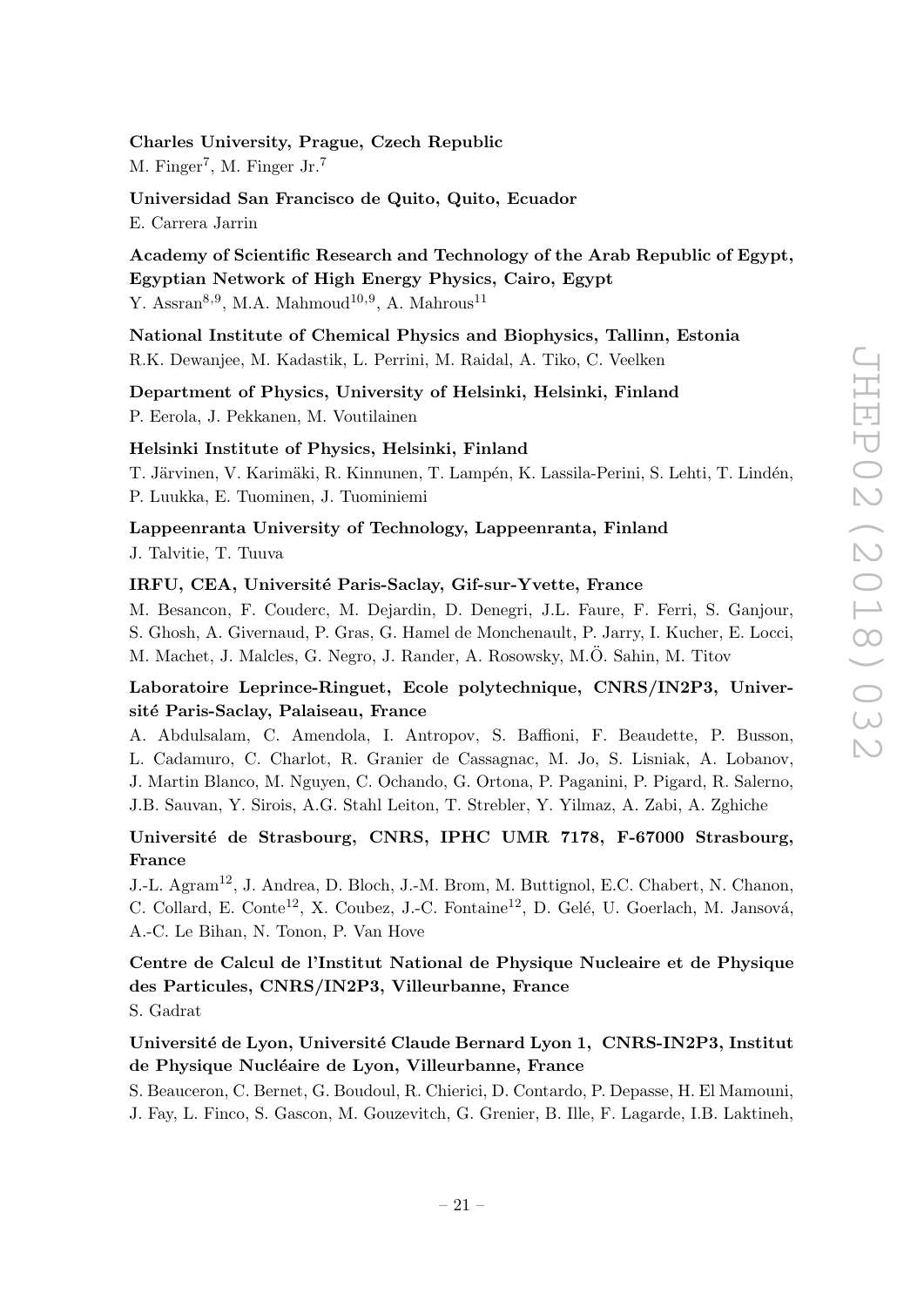M. Lethuillier, L. Mirabito, A.L. Pequegnot, S. Perries, A. Popov<sup>13</sup>, V. Sordini, M. Vander Donckt, S. Viret

### Georgian Technical University, Tbilisi, Georgia

T. Toriashvili $^{14}$ 

### Tbilisi State University, Tbilisi, Georgia

Z. Tsamalaidze<sup>7</sup>

### RWTH Aachen University, I. Physikalisches Institut, Aachen, Germany

C. Autermann, L. Feld, M.K. Kiesel, K. Klein, M. Lipinski, M. Preuten, C. Schomakers, J. Schulz, T. Verlage, V. Zhukov<sup>13</sup>

#### RWTH Aachen University, III. Physikalisches Institut A, Aachen, Germany

A. Albert, E. Dietz-Laursonn, D. Duchardt, M. Endres, M. Erdmann, S. Erdweg, T. Esch, R. Fischer, A. Güth, M. Hamer, T. Hebbeker, C. Heidemann, K. Hoepfner, S. Knutzen, M. Merschmeyer, A. Meyer, P. Millet, S. Mukherjee, T. Pook, M. Radziej, H. Reithler, M. Rieger, F. Scheuch, D. Teyssier, S. Thüer

### RWTH Aachen University, III. Physikalisches Institut B, Aachen, Germany

G. Flügge, B. Kargoll, T. Kress, A. Künsken, J. Lingemann, T. Müller, A. Nehrkorn, A. Nowack, C. Pistone, O. Pooth, A. Stahl<sup>15</sup>

### Deutsches Elektronen-Synchrotron, Hamburg, Germany

M. Aldaya Martin, T. Arndt, C. Asawatangtrakuldee, K. Beernaert, O. Behnke, U. Behrens, A. Bermúdez Martínez, A.A. Bin Anuar, K. Borras<sup>16</sup>, V. Botta, A. Campbell, P. Connor, C. Contreras-Campana, F. Costanza, C. Diez Pardos, G. Eckerlin, D. Eckstein, T. Eichhorn, E. Eren, E. Gallo<sup>17</sup>, J. Garay Garcia, A. Geiser, A. Gizhko, J.M. Grados Luyando, A. Grohsjean, P. Gunnellini, M. Guthoff, A. Harb, J. Hauk, M. Hempel<sup>18</sup>, H. Jung, A. Kalogeropoulos, M. Kasemann, J. Keaveney, C. Kleinwort, I. Korol, D. Krücker, W. Lange, A. Lelek, T. Lenz, J. Leonard, K. Lipka, W. Lohmann<sup>18</sup>, R. Mankel, I.-A. Melzer-Pellmann, A.B. Meyer, G. Mittag, J. Mnich, A. Mussgiller, E. Ntomari, D. Pitzl, A. Raspereza, B. Roland, M. Savitskyi, P. Saxena, R. Shevchenko, S. Spannagel, N. Stefaniuk, G.P. Van Onsem, R. Walsh, Y. Wen, K. Wichmann, C. Wissing, O. Zenaiev

### University of Hamburg, Hamburg, Germany

S. Bein, V. Blobel, M. Centis Vignali, T. Dreyer, E. Garutti, D. Gonzalez, J. Haller, A. Hinzmann, M. Hoffmann, A. Karavdina, R. Klanner, R. Kogler, N. Kovalchuk, S. Kurz, T. Lapsien, I. Marchesini, D. Marconi, M. Meyer, M. Niedziela, D. Nowatschin, F. Pantaleo15, T. Peiffer, A. Perieanu, C. Scharf, P. Schleper, A. Schmidt, S. Schumann, J. Schwandt, J. Sonneveld, H. Stadie, G. Steinbrück, F.M. Stober, M. Stöver, H. Tholen, D. Troendle, E. Usai, L. Vanelderen, A. Vanhoefer, B. Vormwald

### Institut für Experimentelle Kernphysik, Karlsruhe, Germany

M. Akbiyik, C. Barth, S. Baur, E. Butz, R. Caspart, T. Chwalek, F. Colombo, W. De Boer, A. Dierlamm, B. Freund, R. Friese, M. Giffels, D. Haitz, F. Hartmann<sup>15</sup>, S.M. Heindl,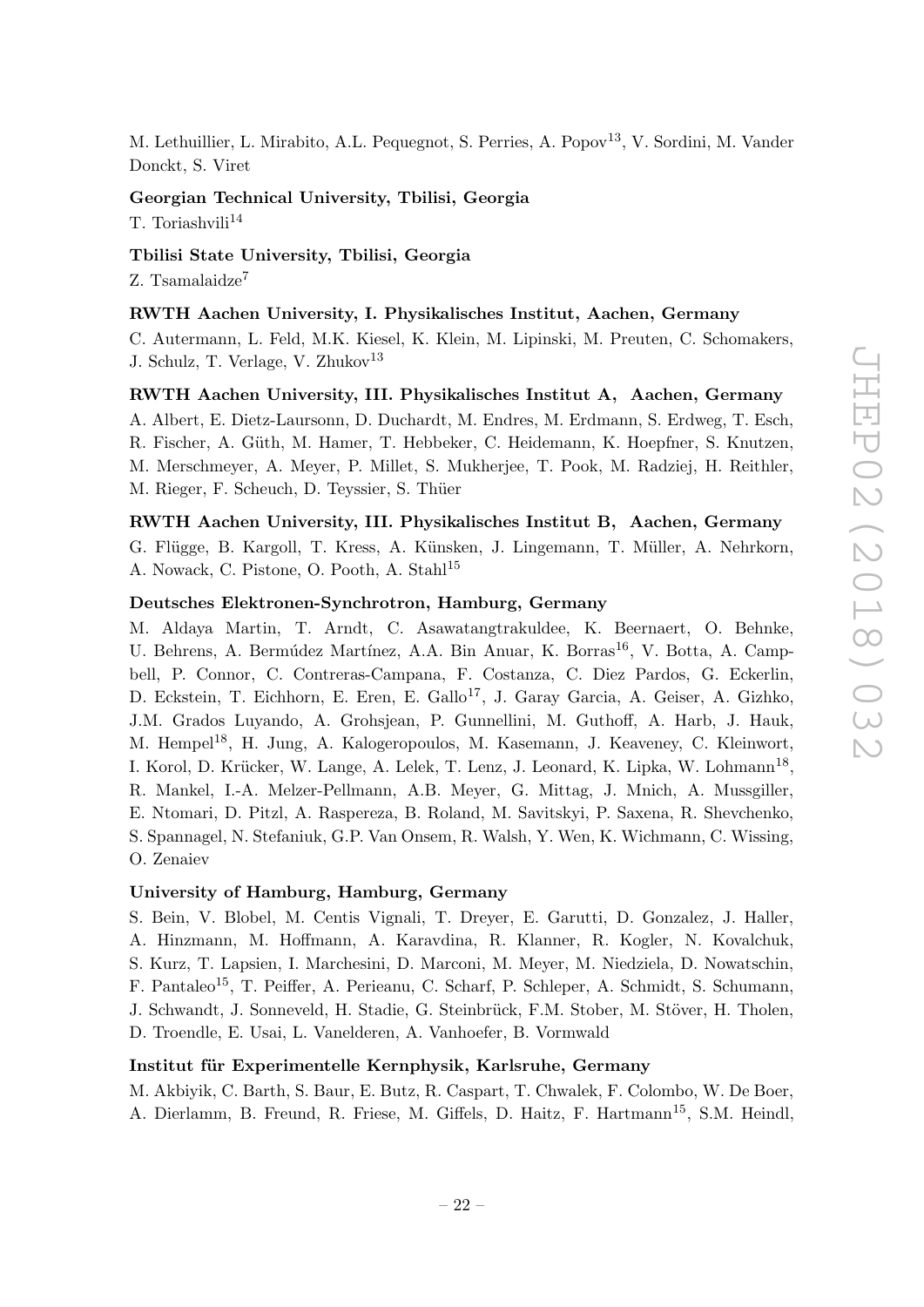U. Husemann, F. Kassel<sup>15</sup>, S. Kudella, H. Mildner, M.U. Mozer, Th. Müller, M. Plagge, G. Quast, K. Rabbertz, M. Schröder, I. Shvetsov, G. Sieber, H.J. Simonis, R. Ulrich, S. Wayand, M. Weber, T. Weiler, S. Williamson, C. Wöhrmann, R. Wolf

# Institute of Nuclear and Particle Physics (INPP), NCSR Demokritos, Aghia Paraskevi, Greece

G. Anagnostou, G. Daskalakis, T. Geralis, V.A. Giakoumopoulou, A. Kyriakis, D. Loukas, I. Topsis-Giotis

### National and Kapodistrian University of Athens, Athens, Greece

G. Karathanasis, S. Kesisoglou, A. Panagiotou, N. Saoulidou

### National Technical University of Athens, Athens, Greece

K. Kousouris

### University of Ioánnina, Ioánnina, Greece

I. Evangelou, C. Foudas, P. Kokkas, S. Mallios, N. Manthos, I. Papadopoulos, E. Paradas,

J. Strologas, F.A. Triantis

# MTA-ELTE Lendület CMS Particle and Nuclear Physics Group, Eötvös Loránd University, Budapest, Hungary

M. Csanad, N. Filipovic, G. Pasztor, G.I. Veres<sup>19</sup>

Wigner Research Centre for Physics, Budapest, Hungary G. Bencze, C. Hajdu, D. Horvath<sup>20</sup>, Á. Hunyadi, F. Sikler, V. Veszpremi, A.J. Zsigmond

Institute of Nuclear Research ATOMKI, Debrecen, Hungary N. Beni, S. Czellar, J. Karancsi<sup>21</sup>, A. Makovec, J. Molnar, Z. Szillasi

Institute of Physics, University of Debrecen, Debrecen, Hungary M. Bartók<sup>19</sup>, P. Raics, Z.L. Trocsanyi, B. Ujvari

# Indian Institute of Science (IISc), Bangalore, India

S. Choudhury, J.R. Komaragiri

# National Institute of Science Education and Research, Bhubaneswar, India

S. Bahinipati<sup>22</sup>, S. Bhowmik, P. Mal, K. Mandal, A. Nayak<sup>23</sup>, D.K. Sahoo<sup>22</sup>, N. Sahoo, S.K. Swain

# Panjab University, Chandigarh, India

S. Bansal, S.B. Beri, V. Bhatnagar, R. Chawla, N. Dhingra, A.K. Kalsi, A. Kaur, M. Kaur, R. Kumar, P. Kumari, A. Mehta, J.B. Singh, G. Walia

# University of Delhi, Delhi, India

Ashok Kumar, Aashaq Shah, A. Bhardwaj, S. Chauhan, B.C. Choudhary, R.B. Garg, S. Keshri, A. Kumar, S. Malhotra, M. Naimuddin, K. Ranjan, R. Sharma

# Saha Institute of Nuclear Physics, HBNI, Kolkata, India

R. Bhardwaj, R. Bhattacharya, S. Bhattacharya, U. Bhawandeep, S. Dey, S. Dutt, S. Dutta,

S. Ghosh, N. Majumdar, A. Modak, K. Mondal, S. Mukhopadhyay, S. Nandan, A. Purohit,

A. Roy, D. Roy, S. Roy Chowdhury, S. Sarkar, M. Sharan, S. Thakur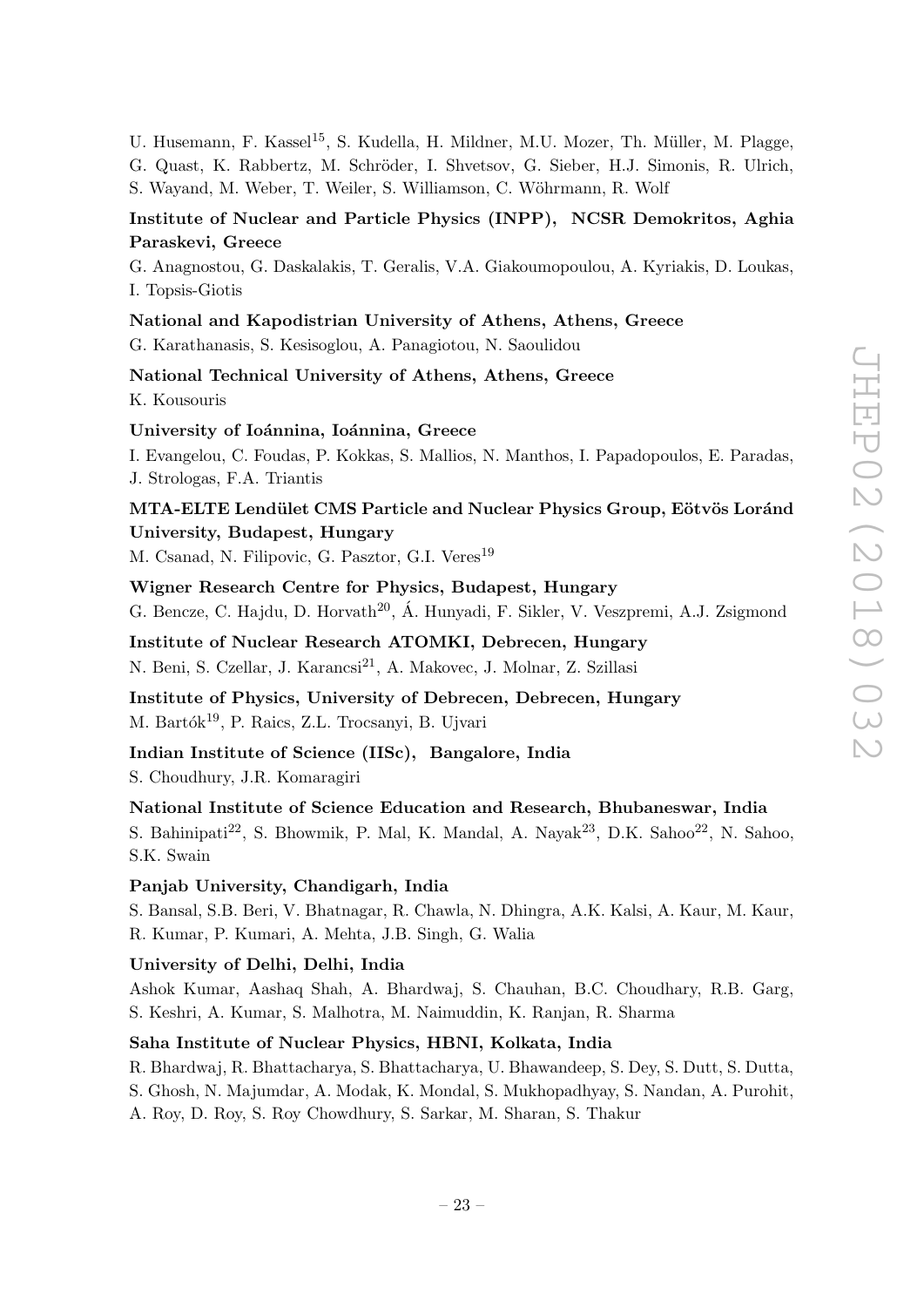### Indian Institute of Technology Madras, Madras, India

P.K. Behera

# Bhabha Atomic Research Centre, Mumbai, India

R. Chudasama, D. Dutta, V. Jha, V. Kumar, A.K. Mohanty<sup>15</sup>, P.K. Netrakanti, L.M. Pant, P. Shukla, A. Topkar

### Tata Institute of Fundamental Research-A, Mumbai, India

T. Aziz, S. Dugad, B. Mahakud, S. Mitra, G.B. Mohanty, N. Sur, B. Sutar

# Tata Institute of Fundamental Research-B, Mumbai, India

S. Banerjee, S. Bhattacharya, S. Chatterjee, P. Das, M. Guchait, Sa. Jain, S. Kumar, M. Maity<sup>24</sup>, G. Majumder, K. Mazumdar, T. Sarkar<sup>24</sup>, N. Wickramage<sup>25</sup>

#### Indian Institute of Science Education and Research (IISER), Pune, India

S. Chauhan, S. Dube, V. Hegde, A. Kapoor, K. Kothekar, S. Pandey, A. Rane, S. Sharma

### Institute for Research in Fundamental Sciences (IPM), Tehran, Iran

S. Chenarani26, E. Eskandari Tadavani, S.M. Etesami26, M. Khakzad, M. Mohammadi Najafabadi, M. Naseri, S. Paktinat Mehdiabadi<sup>27</sup>, F. Rezaei Hosseinabadi, B. Safarzadeh<sup>28</sup>, M. Zeinali

### University College Dublin, Dublin, Ireland

M. Felcini, M. Grunewald

INFN Sezione di Bari <sup>a</sup>, Università di Bari  $^b$ , Politecnico di Bari  $^c$ , Bari, Italy M. Abbrescia<sup>a,b</sup>, C. Calabria<sup>a,b</sup>, A. Colaleo<sup>a</sup>, D. Creanza<sup>a,c</sup>, L. Cristella<sup>a,b</sup>, N. De Filippis<sup>a,c</sup>, M. De Palma<sup>a,b</sup>, F. Errico<sup>a,b</sup>, L. Fiore<sup>a</sup>, G. Iaselli<sup>a,c</sup>, S. Lezki<sup>a,b</sup>, G. Maggi<sup>a,c</sup>, M. Maggi<sup>a</sup>, G. Miniello<sup>a,b</sup>, S. My<sup>a,b</sup>, S. Nuzzo<sup>a,b</sup>, A. Pompili<sup>a,b</sup>, G. Pugliese<sup>a,c</sup>, R. Radogna<sup>a</sup>, A. Ranieri<sup>a</sup>, G. Selvaggi<sup>a,b</sup>, A. Sharma<sup>a</sup>, L. Silvestris<sup>a,15</sup>, R. Venditti<sup>a</sup>, P. Verwilligen<sup> $a$ </sup>

# INFN Sezione di Bologna <sup>a</sup>, Università di Bologna  $^b$ , Bologna, Italy

G. Abbiendi<sup>a</sup>, C. Battilana<sup>a,b</sup>, D. Bonacorsi<sup>a,b</sup>, S. Braibant-Giacomelli<sup>a,b</sup>, R. Campanini<sup>a,b</sup>, P. Capiluppi<sup>a,b</sup>, A. Castro<sup>a,b</sup>, F.R. Cavallo<sup>a</sup>, S.S. Chhibra<sup>a</sup>, G. Codispoti<sup>a,b</sup>, M. Cuffiani<sup>a,b</sup>, G.M. Dallavalle<sup>a</sup>, F. Fabbri<sup>a</sup>, A. Fanfani<sup>a,b</sup>, D. Fasanella<sup>a,b</sup>, P. Giacomelli<sup>a</sup>, C. Grandi<sup>a</sup>, L. Guiducci<sup>a, b</sup>, S. Marcellini<sup>a</sup>, G. Masetti<sup>a</sup>, A. Montanari<sup>a</sup>, F.L. Navarria<sup>a, b</sup>, A. Perrotta<sup>a</sup>, A.M. Rossi<sup> $a,b$ </sup>, T. Rovelli $a,b$ , G.P. Siroli $a,b$ , N. Tosi $a$ 

# INFN Sezione di Catania <sup>a</sup>, Università di Catania  $^b$ , Catania, Italy

S. Albergo<sup>a,b</sup>, S. Costa<sup>a,b</sup>, A. Di Mattia<sup>a</sup>, F. Giordano<sup>a,b</sup>, R. Potenza<sup>a,b</sup>, A. Tricomi<sup>a,b</sup>, C. Tuve $^{a,b}$ 

# INFN Sezione di Firenze  $^a,$  Università di Firenze  $^b, \,$  Firenze, Italy

G. Barbagli<sup>a</sup>, K. Chatterjee<sup>a,b</sup>, V. Ciulli<sup>a,b</sup>, C. Civinini<sup>a</sup>, R. D'Alessandro<sup>a,b</sup>, E. Focardi<sup>a,b</sup>, P. Lenzi<sup>a,b</sup>, M. Meschini<sup>a</sup>, S. Paoletti<sup>a</sup>, L. Russo<sup>a, 29</sup>, G. Sguazzoni<sup>a</sup>, D. Strom<sup>a</sup>, L. Viliani $a,b,15$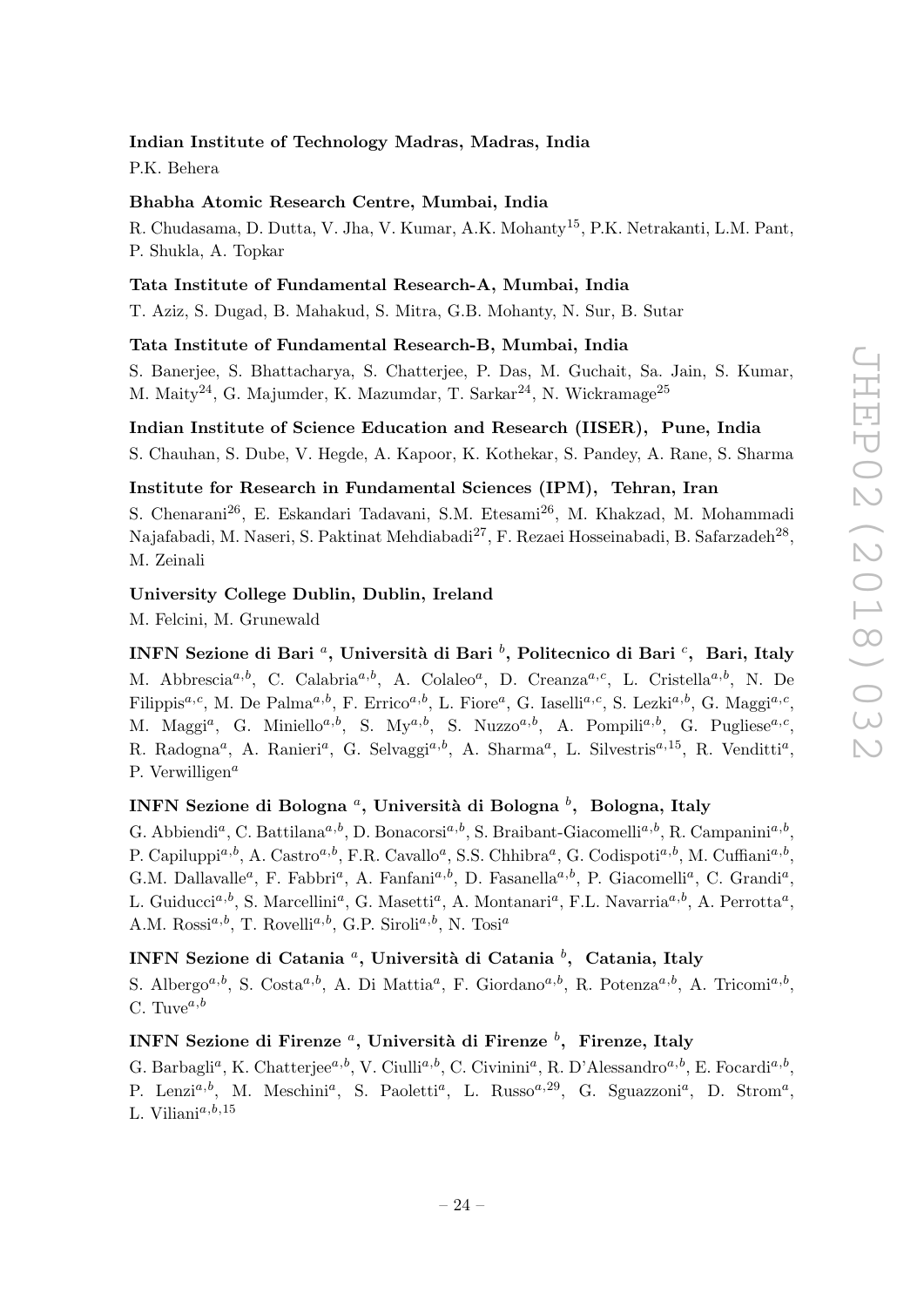#### INFN Laboratori Nazionali di Frascati, Frascati, Italy

L. Benussi, S. Bianco, F. Fabbri, D. Piccolo, F. Primavera<sup>15</sup>

INFN Sezione di Genova  $^a,$  Università di Genova  $^b, \,$  Genova, Italy V. Calvelli<sup>a, b</sup>, F. Ferro<sup>a</sup>, E. Robutti<sup>a</sup>, S. Tosi<sup>a, b</sup>

# INFN Sezione di Milano-Bicocca <sup>a</sup>, Università di Milano-Bicocca <sup>b</sup>, Milano, Italy

A. Benaglia<sup>a</sup>, L. Brianza<sup>a,b</sup>, F. Brivio<sup>a,b</sup>, V. Ciriolo<sup>a,b</sup>, M.E. Dinardo<sup>a,b</sup>, S. Fiorendi<sup>a,b</sup>,

S. Gennai<sup>a</sup>, A. Ghezzi<sup>a,b</sup>, P. Govoni<sup>a,b</sup>, M. Malberti<sup>a,b</sup>, S. Malvezzi<sup>a</sup>, R.A. Manzoni<sup>a,b</sup>,

D. Menasce<sup>a</sup>, L. Moroni<sup>a</sup>, M. Paganoni<sup>a,b</sup>, K. Pauwels<sup>a,b</sup>, D. Pedrini<sup>a</sup>, S. Pigazzini<sup>a,b,30</sup>, S. Ragazzi<sup>a,b</sup>, N. Redaelli<sup>a</sup>, T. Tabarelli de Fatis<sup>a,b</sup>

# INFN Sezione di Napoli <sup>a</sup>, Università di Napoli 'Federico II'  $^b$ , Napoli, Italy, Università della Basilicata  $^c$ , Potenza, Italy, Università G. Marconi  $^d$ , Roma, Italy

S. Buontempo<sup>a</sup>, N. Cavallo<sup>a,c</sup>, S. Di Guida<sup>a,d,15</sup>, F. Fabozzi<sup>a,c</sup>, F. Fienga<sup>a,b</sup>, A.O.M. Iorio<sup>a,b</sup>, W.A. Khan<sup>a</sup>, L. Lista<sup>a</sup>, S. Meola<sup>a,d,15</sup>, P. Paolucci<sup>a,15</sup>, C. Sciacca<sup>a,b</sup>, F. Thyssen<sup> $a$ </sup>

# INFN Sezione di Padova <sup>a</sup>, Università di Padova  $^b$ , Padova, Italy, Università di Trento <sup>c</sup>, Trento, Italy

P. Azzi<sup>a</sup>, N. Bacchetta<sup>a</sup>, L. Benato<sup>a,b</sup>, M. Benettoni<sup>a</sup>, A. Boletti<sup>a,b</sup>, R. Carlin<sup>a,b</sup>, A. Carvalho Antunes De Oliveira<sup>a,b</sup>, P. Checchia<sup>a</sup>, M. Dall'Osso<sup>a,b</sup>, P. De Castro Manzano<sup>a</sup>, T. Dorigo<sup>a</sup>, U. Dosselli<sup>a</sup>, F. Gasparini<sup>a,b</sup>, U. Gasparini<sup>a,b</sup>, A. Gozzelino<sup>a</sup>, S. Lacaprara<sup>a</sup>, P. Lujan, M. Margoni<sup>a,b</sup>, N. Pozzobon<sup>a,b</sup>, P. Ronchese<sup>a,b</sup>, R. Rossin<sup>a,b</sup>, F. Simonetto<sup>a,b</sup>, E. Torassa<sup>a</sup>, S. Ventura<sup>a</sup>, M. Zanetti<sup>a,b</sup>, P. Zotto<sup>a,b</sup>

# INFN Sezione di Pavia <sup>a</sup>, Università di Pavia  $^b$ , Pavia, Italy

A. Braghieri<sup>a</sup>, A. Magnani<sup>a</sup>, P. Montagna<sup>a,b</sup>, S.P. Ratti<sup>a,b</sup>, V. Re<sup>a</sup>, M. Ressegotti<sup>a,b</sup>, C. Riccardi<sup>a,b</sup>, P. Salvini<sup>a</sup>, I. Vai<sup>a,b</sup>, P. Vitulo<sup>a,b</sup>

# INFN Sezione di Perugia <sup>a</sup>, Università di Perugia  $^b$ , Perugia, Italy

L. Alunni Solestizi<sup>a,b</sup>, M. Biasini<sup>a,b</sup>, G.M. Bilei<sup>a</sup>, C. Cecchi<sup>a,b</sup>, D. Ciangottini<sup>a,b</sup>, L. Fanò<sup>a,b</sup>, P. Lariccia<sup>a,b</sup>, R. Leonardi<sup>a,b</sup>, E. Manoni<sup>a</sup>, G. Mantovani<sup>a,b</sup>, V. Mariani<sup>a,b</sup>, M. Menichelli<sup>a</sup>, A. Rossi<sup> $a,b$ </sup>, A. Santocchia<sup> $a,b$ </sup>, D. Spiga<sup>a</sup>

# INFN Sezione di Pisa <sup>a</sup>, Università di Pisa <sup>b</sup>, Scuola Normale Superiore di Pisa<sup>c</sup>, Pisa, Italy

K. Androsov<sup>a</sup>, P. Azzurri<sup>a, 15</sup>, G. Bagliesi<sup>a</sup>, T. Boccali<sup>a</sup>, L. Borrello, R. Castaldi<sup>a</sup>, M.A. Ciocci<sup>a,b</sup>, R. Dell'Orso<sup>a</sup>, G. Fedi<sup>a</sup>, L. Giannini<sup>a,c</sup>, A. Giassi<sup>a</sup>, M.T. Grippo<sup>a,29</sup>, F. Ligabue<sup>a,c</sup>, T. Lomtadze<sup>a</sup>, E. Manca<sup>a,c</sup>, G. Mandorli<sup>a,c</sup>, L. Martini<sup>a,b</sup>, A. Messineo<sup>a,b</sup>, F. Palla<sup>a</sup>, A. Rizzi<sup>a,b</sup>, A. Savoy-Navarro<sup>a,31</sup>, P. Spagnolo<sup>a</sup>, R. Tenchini<sup>a</sup>, G. Tonelli<sup>a,b</sup>, A. Venturi<sup>a</sup>, P.G. Verdini<sup>a</sup>

# INFN Sezione di Roma <sup>a</sup>, Sapienza Università di Roma  $^b$ , Rome, Italy

L. Barone<sup>a,b</sup>, F. Cavallari<sup>a</sup>, M. Cipriani<sup>a,b</sup>, N. Daci<sup>a</sup>, D. Del Re<sup>a,b,15</sup>, E. Di Marco<sup>a,b</sup>, M. Diemoz<sup>a</sup>, S. Gelli<sup>a,b</sup>, E. Longo<sup>a,b</sup>, F. Margaroli<sup>a,b</sup>, B. Marzocchi<sup>a,b</sup>,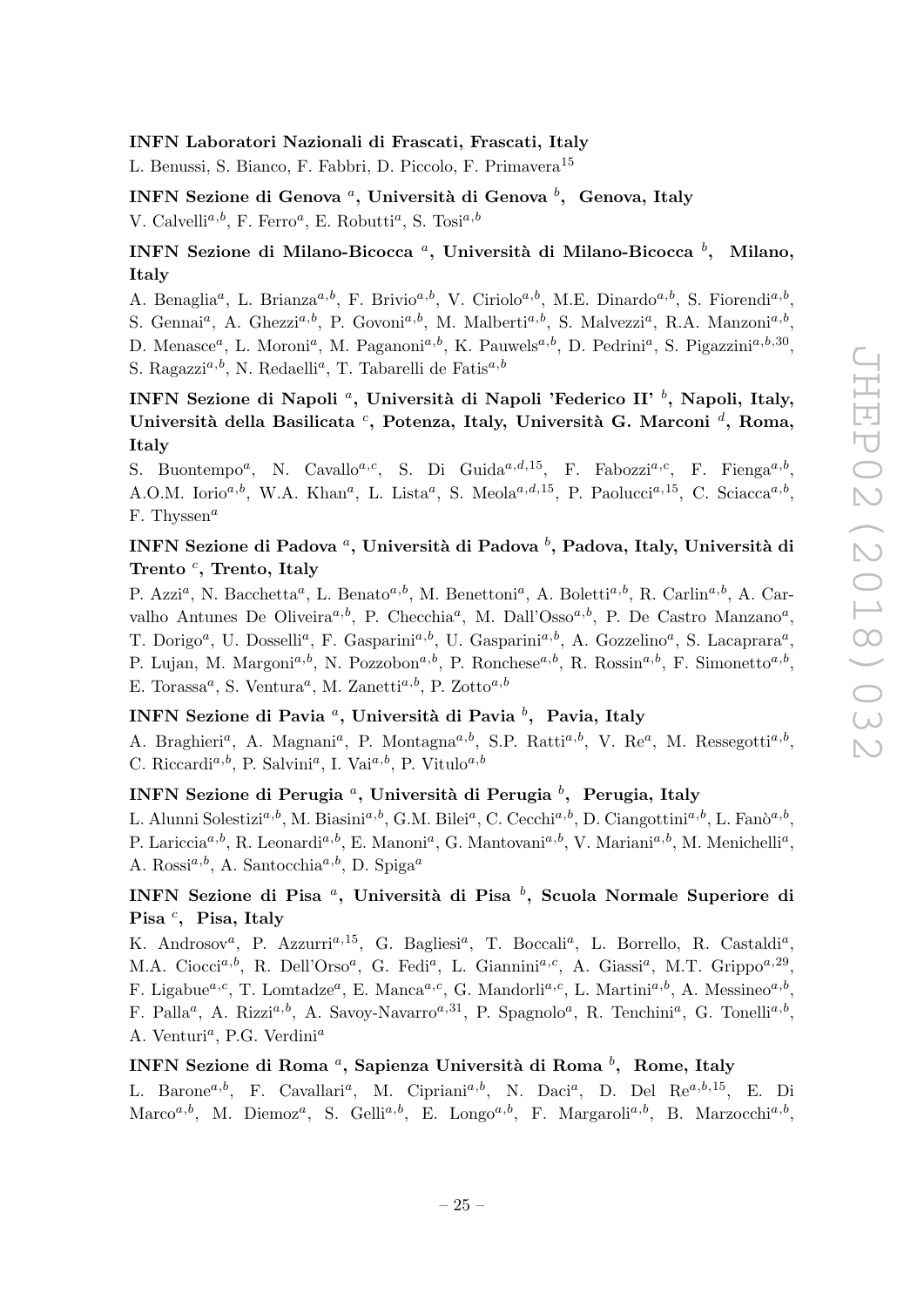P. Meridiani<sup>a</sup>, G. Organtini<sup>a,b</sup>, R. Paramatti<sup>a,b</sup>, F. Preiato<sup>a,b</sup>, S. Rahatlou<sup>a,b</sup>, C. Rovelli<sup>a</sup>, F. Santanastasio $a,b$ 

# INFN Sezione di Torino <sup>a</sup>, Università di Torino  $^b,$  Torino, Italy, Università del Piemonte Orientale  $^c$ , Novara, Italy

N. Amapane $^{a,b}$ , R. Arcidiacono $^{a,c}$ , S. Argiro $^{a,b}$ , M. Arneodo $^{a,c}$ , N. Bartosik $^a$ , R. Bellan $^{a,b}$ , C. Biino<sup>a</sup>, N. Cartiglia<sup>a</sup>, F. Cenna<sup>a,b</sup>, M. Costa<sup>a,b</sup>, R. Covarelli<sup>a,b</sup>, A. Degano<sup>a,b</sup>, N. Demaria<sup>a</sup>, B. Kiani<sup>a,b</sup>, C. Mariotti<sup>a</sup>, S. Maselli<sup>a</sup>, E. Migliore<sup>a,b</sup>, V. Monaco<sup>a,b</sup>, E. Monteil<sup>a,b</sup>, M. Monteno<sup>a</sup>, M.M. Obertino<sup>a,b</sup>, L. Pacher<sup>a,b</sup>, N. Pastrone<sup>a</sup>, M. Pelliccioni<sup>a</sup>, G.L. Pinna Angioni<sup>a,b</sup>, F. Ravera<sup>a,b</sup>, A. Romero<sup>a,b</sup>, M. Ruspa<sup>a,c</sup>, R. Sacchi<sup>a,b</sup>, K. Shchelina<sup>a,b</sup>, V. Sola<sup>a</sup>, A. Solano<sup>a,b</sup>, A. Staiano<sup>a</sup>, P. Traczyk<sup>a,b</sup>

# INFN Sezione di Trieste <sup>a</sup>, Università di Trieste  $^b$ , Trieste, Italy

S. Belforte<sup>a</sup>, M. Casarsa<sup>a</sup>, F. Cossutti<sup>a</sup>, G. Della Ricca<sup>a,b</sup>, A. Zanetti<sup>a</sup>

### Kyungpook National University, Daegu, Korea

D.H. Kim, G.N. Kim, M.S. Kim, J. Lee, S. Lee, S.W. Lee, C.S. Moon, Y.D. Oh, S. Sekmen, D.C. Son, Y.C. Yang

Chonbuk National University, Jeonju, Korea

A. Lee

# Chonnam National University, Institute for Universe and Elementary Particles, Kwangju, Korea

H. Kim, D.H. Moon, G. Oh

# Hanyang University, Seoul, Korea

J.A. Brochero Cifuentes, J. Goh, T.J. Kim

### Korea University, Seoul, Korea

S. Cho, S. Choi, Y. Go, D. Gyun, S. Ha, B. Hong, Y. Jo, Y. Kim, K. Lee, K.S. Lee, S. Lee, J. Lim, S.K. Park, Y. Roh

#### Seoul National University, Seoul, Korea

J. Almond, J. Kim, J.S. Kim, H. Lee, K. Lee, K. Nam, S.B. Oh, B.C. Radburn-Smith, S.h. Seo, U.K. Yang, H.D. Yoo, G.B. Yu

# University of Seoul, Seoul, Korea

M. Choi, H. Kim, J.H. Kim, J.S.H. Lee, I.C. Park

### Sungkyunkwan University, Suwon, Korea

Y. Choi, C. Hwang, J. Lee, I. Yu

#### Vilnius University, Vilnius, Lithuania

V. Dudenas, A. Juodagalvis, J. Vaitkus

# National Centre for Particle Physics, Universiti Malaya, Kuala Lumpur, Malaysia

I. Ahmed, Z.A. Ibrahim, M.A.B. Md Ali<sup>32</sup>, F. Mohamad Idris<sup>33</sup>, W.A.T. Wan Abdullah, M.N. Yusli, Z. Zolkapli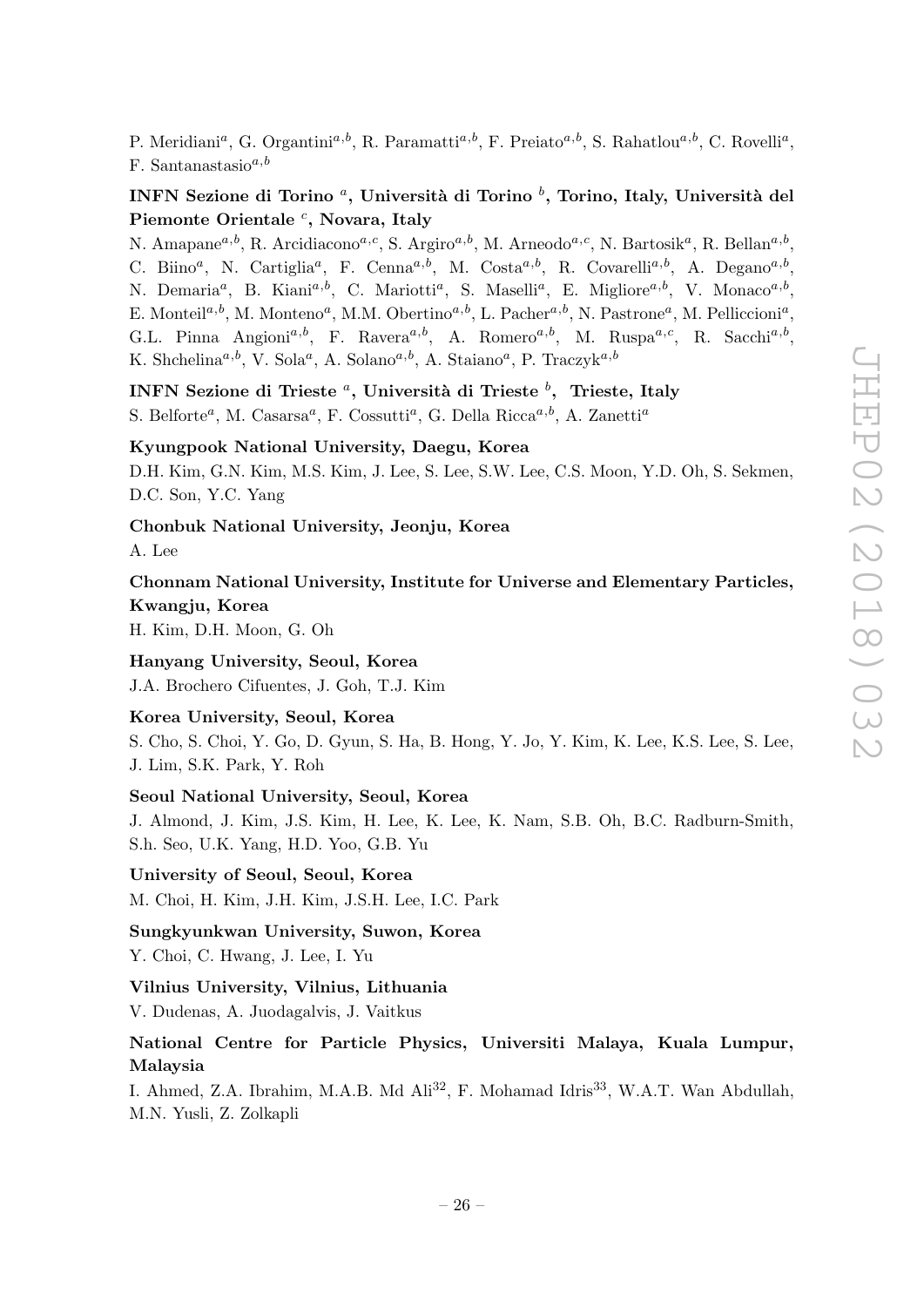### Centro de Investigacion y de Estudios Avanzados del IPN, Mexico City, Mexico

Reyes-Almanza, R, Ramirez-Sanchez, G., Duran-Osuna, M. C., H. Castilla-Valdez, E. De La Cruz-Burelo, I. Heredia-De La Cruz<sup>34</sup>, Rabadan-Trejo, R. I., R. Lopez-Fernandez, J. Mejia Guisao, A. Sanchez-Hernandez

### Universidad Iberoamericana, Mexico City, Mexico

S. Carrillo Moreno, C. Oropeza Barrera, F. Vazquez Valencia

#### Benemerita Universidad Autonoma de Puebla, Puebla, Mexico

I. Pedraza, H.A. Salazar Ibarguen, C. Uribe Estrada

# Universidad Autónoma de San Luis Potosí, San Luis Potosí, Mexico

A. Morelos Pineda

### University of Auckland, Auckland, New Zealand

D. Krofcheck

### University of Canterbury, Christchurch, New Zealand

P.H. Butler

### National Centre for Physics, Quaid-I-Azam University, Islamabad, Pakistan

A. Ahmad, M. Ahmad, Q. Hassan, H.R. Hoorani, A. Saddique, M.A. Shah, M. Shoaib, M. Waqas

# National Centre for Nuclear Research, Swierk, Poland

H. Bialkowska, M. Bluj, B. Boimska, T. Frueboes, M. Górski, M. Kazana, K. Nawrocki, M. Szleper, P. Zalewski

# Institute of Experimental Physics, Faculty of Physics, University of Warsaw, Warsaw, Poland

K. Bunkowski, A. Byszuk<sup>35</sup>, K. Doroba, A. Kalinowski, M. Konecki, J. Krolikowski, M. Misiura, M. Olszewski, A. Pyskir, M. Walczak

# Laboratório de Instrumentação e Física Experimental de Partículas, Lisboa, Portugal

P. Bargassa, C. Beirão Da Cruz E Silva, A. Di Francesco, P. Faccioli, B. Galinhas, M. Gallinaro, J. Hollar, N. Leonardo, L. Lloret Iglesias, M.V. Nemallapudi, J. Seixas, G. Strong, O. Toldaiev, D. Vadruccio, J. Varela

### Joint Institute for Nuclear Research, Dubna, Russia

A. Baginyan, A. Golunov, I. Golutvin, V. Karjavin, V. Korenkov, G. Kozlov, A. Lanev, A. Malakhov, V. Matveev<sup>36,37</sup>, V.V. Mitsyn, V. Palichik, V. Perelygin, S. Shmatov, V. Smirnov, N. Voytishin, B.S. Yuldashev<sup>38</sup>, A. Zarubin, V. Zhiltsov

# Petersburg Nuclear Physics Institute, Gatchina (St. Petersburg), Russia

Y. Ivanov, V. Kim<sup>39</sup>, E. Kuznetsova<sup>40</sup>, P. Levchenko, V. Murzin, V. Oreshkin, I. Smirnov,

V. Sulimov, L. Uvarov, S. Vavilov, A. Vorobyev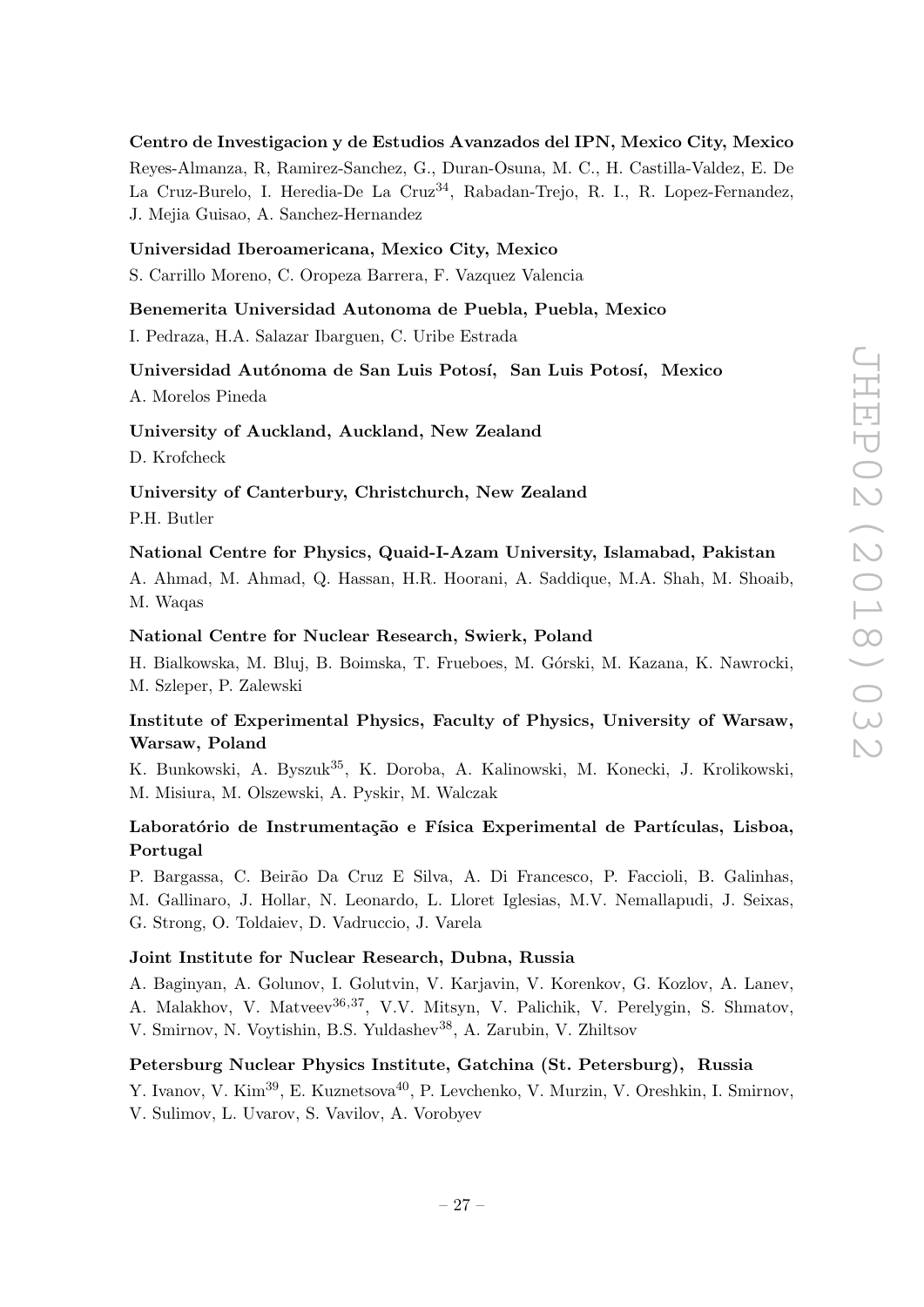### Institute for Nuclear Research, Moscow, Russia

Yu. Andreev, A. Dermenev, S. Gninenko, N. Golubev, A. Karneyeu, M. Kirsanov, N. Krasnikov, A. Pashenkov, D. Tlisov, A. Toropin

### Institute for Theoretical and Experimental Physics, Moscow, Russia

V. Epshteyn, V. Gavrilov, N. Lychkovskaya, V. Popov, I. Pozdnyakov, G. Safronov, A. Spiridonov, A. Stepennov, M. Toms, E. Vlasov, A. Zhokin

### Moscow Institute of Physics and Technology, Moscow, Russia

T. Aushev, A. Bylinkin<sup>37</sup>

# National Research Nuclear University 'Moscow Engineering Physics Institute' (MEPhI), Moscow, Russia

M. Chadeeva41, P. Parygin, D. Philippov, S. Polikarpov, E. Popova, V. Rusinov

# P.N. Lebedev Physical Institute, Moscow, Russia

V. Andreev, M. Azarkin<sup>37</sup>, I. Dremin<sup>37</sup>, M. Kirakosyan<sup>37</sup>, A. Terkulov

# Skobeltsyn Institute of Nuclear Physics, Lomonosov Moscow State University, Moscow, Russia

A. Baskakov, A. Belyaev, E. Boos, A. Ershov, A. Gribushin, L. Khein, V. Klyukhin, O. Kodolova, I. Lokhtin, O. Lukina, I. Miagkov, S. Obraztsov, S. Petrushanko, V. Savrin, A. Snigirev

# Novosibirsk State University (NSU), Novosibirsk, Russia

V. Blinov<sup>42</sup>, D. Shtol<sup>42</sup>, Y. Skovpen<sup>42</sup>

# State Research Center of Russian Federation, Institute for High Energy Physics, Protvino, Russia

I. Azhgirey, I. Bayshev, S. Bitioukov, D. Elumakhov, V. Kachanov, A. Kalinin, D. Konstantinov, V. Petrov, R. Ryutin, A. Sobol, S. Troshin, N. Tyurin, A. Uzunian, A. Volkov

# University of Belgrade, Faculty of Physics and Vinca Institute of Nuclear Sciences, Belgrade, Serbia

P. Adzic<sup>43</sup>, P. Cirkovic, D. Devetak, M. Dordevic, J. Milosevic, V. Rekovic

# Centro de Investigaciones Energéticas Medioambientales y Tecnológicas (CIEMAT), Madrid, Spain

J. Alcaraz Maestre, M. Barrio Luna, M. Cerrada, N. Colino, B. De La Cruz, A. Delgado Peris, A. Escalante Del Valle, C. Fernandez Bedoya, J.P. Fernández Ramos, J. Flix, M.C. Fouz, P. Garcia-Abia, O. Gonzalez Lopez, S. Goy Lopez, J.M. Hernandez, M.I. Josa, D. Moran, A. Pérez-Calero Yzquierdo, J. Puerta Pelayo, A. Quintario Olmeda, I. Redondo, L. Romero, M.S. Soares, A. Álvarez Fernández

#### Universidad Autónoma de Madrid, Madrid, Spain

C. Albajar, J.F. de Trocóniz, M. Missiroli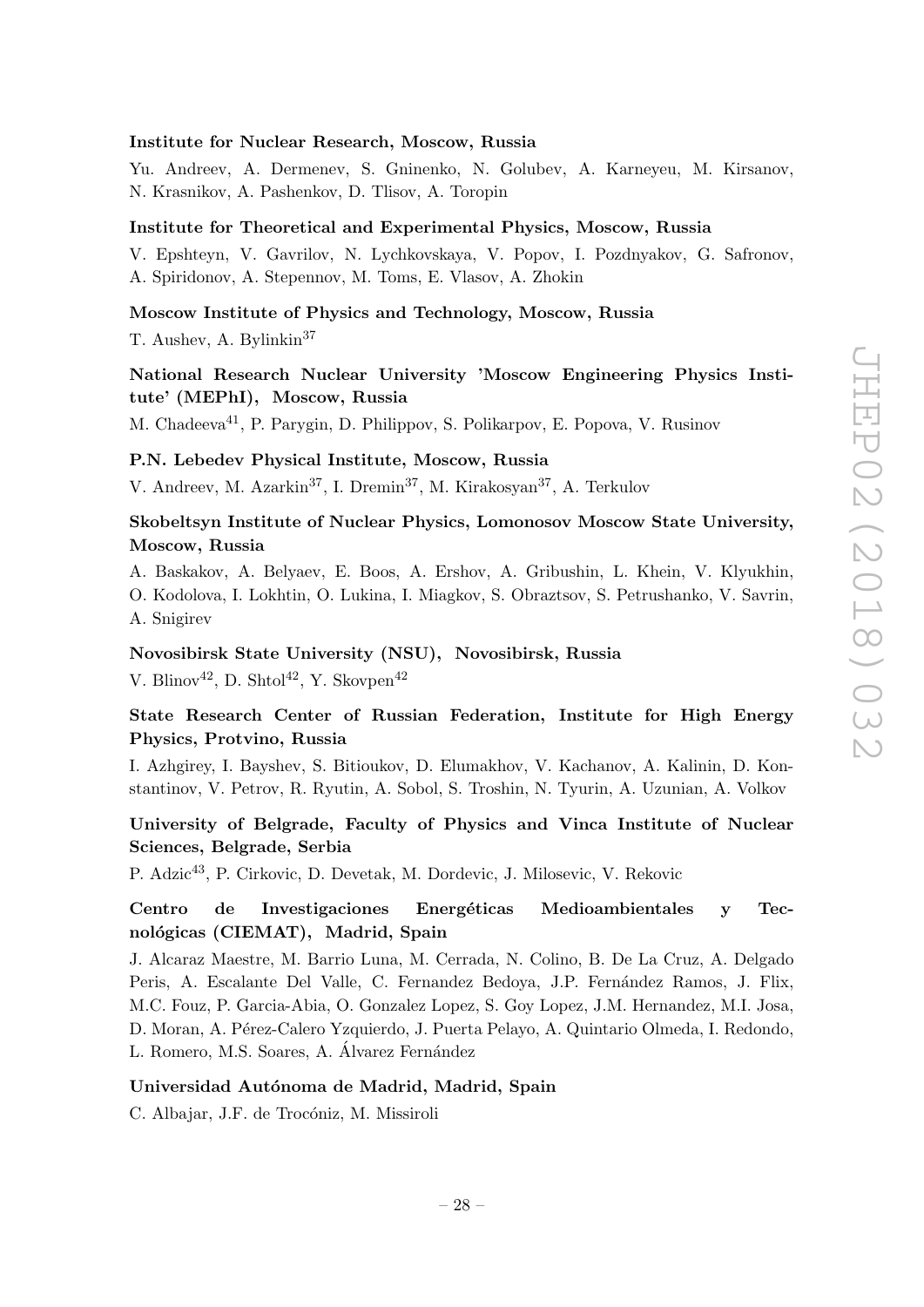### Universidad de Oviedo, Oviedo, Spain

J. Cuevas, C. Erice, J. Fernandez Menendez, I. Gonzalez Caballero, J.R. González Fern´andez, E. Palencia Cortezon, S. Sanchez Cruz, P. Vischia, J.M. Vizan Garcia

# Instituto de Física de Cantabria (IFCA), CSIC-Universidad de Cantabria, Santander, Spain

I.J. Cabrillo, A. Calderon, B. Chazin Quero, E. Curras, J. Duarte Campderros, M. Fernandez, J. Garcia-Ferrero, G. Gomez, A. Lopez Virto, J. Marco, C. Martinez Rivero, P. Martinez Ruiz del Arbol, F. Matorras, J. Piedra Gomez, T. Rodrigo, A. Ruiz-Jimeno, L. Scodellaro, N. Trevisani, I. Vila, R. Vilar Cortabitarte

#### CERN, European Organization for Nuclear Research, Geneva, Switzerland

D. Abbaneo, E. Auffray, P. Baillon, A.H. Ball, D. Barney, M. Bianco, P. Bloch, A. Bocci, C. Botta, T. Camporesi, R. Castello, M. Cepeda, G. Cerminara, E. Chapon, Y. Chen, D. d'Enterria, A. Dabrowski, V. Daponte, A. David, M. De Gruttola, A. De Roeck, M. Dobson, T. du Pree, M. Dünser, N. Dupont, A. Elliott-Peisert, P. Everaerts, F. Fallavollita, G. Franzoni, J. Fulcher, W. Funk, D. Gigi, A. Gilbert, K. Gill, F. Glege, D. Gulhan, P. Harris, J. Hegeman, V. Innocente, P. Janot, O. Karacheban<sup>18</sup>, J. Kieseler, H. Kirschenmann, V. Knünz, A. Kornmayer<sup>15</sup>, M.J. Kortelainen, M. Krammer<sup>1</sup>, C. Lange, P. Lecoq, C. Lourenço, M.T. Lucchini, L. Malgeri, M. Mannelli, A. Martelli, F. Meijers, J.A. Merlin, S. Mersi, E. Meschi, P. Milenovic<sup>44</sup>, F. Moortgat, M. Mulders, H. Neugebauer, J. Ngadiuba, S. Orfanelli, L. Orsini, L. Pape, E. Perez, M. Peruzzi, A. Petrilli, G. Petrucciani, A. Pfeiffer, M. Pierini, A. Racz, T. Reis, G. Rolandi<sup>45</sup>, M. Rovere, H. Sakulin, C. Schäfer, C. Schwick, M. Seidel, M. Selvaggi, A. Sharma, P. Silva, P. Sphicas<sup>46</sup>, A. Stakia, J. Steggemann, M. Stoye, M. Tosi, D. Treille, A. Triossi, A. Tsirou, V. Veckalns<sup>47</sup>, M. Verweij, W.D. Zeuner

### Paul Scherrer Institut, Villigen, Switzerland

W. Bertl<sup>†</sup>, L. Caminada<sup>48</sup>, K. Deiters, W. Erdmann, R. Horisberger, Q. Ingram, H.C. Kaestli, D. Kotlinski, U. Langenegger, T. Rohe, S.A. Wiederkehr

# ETH Zurich - Institute for Particle Physics and Astrophysics (IPA), Zurich, Switzerland

L. Bäni, P. Berger, L. Bianchini, B. Casal, G. Dissertori, M. Dittmar, M. Donegà, C. Grab, C. Heidegger, D. Hits, J. Hoss, G. Kasieczka, T. Klijnsma, W. Lustermann, B. Mangano, M. Marionneau, M.T. Meinhard, D. Meister, F. Micheli, P. Musella, F. Nessi-Tedaldi, F. Pandolfi, J. Pata, F. Pauss, G. Perrin, L. Perrozzi, M. Quittnat, M. Reichmann, M. Schönenberger, L. Shchutska, V.R. Tavolaro, K. Theofilatos, M.L. Vesterbacka Olsson, R. Wallny, D.H. Zhu

### Universität Zürich, Zurich, Switzerland

T.K. Aarrestad, C. Amsler<sup>49</sup>, M.F. Canelli, A. De Cosa, R. Del Burgo, S. Donato, C. Galloni, T. Hreus, B. Kilminster, D. Pinna, G. Rauco, P. Robmann, D. Salerno, C. Seitz, Y. Takahashi, A. Zucchetta

#### National Central University, Chung-Li, Taiwan

V. Candelise, T.H. Doan, Sh. Jain, R. Khurana, C.M. Kuo, W. Lin, A. Pozdnyakov, S.S. Yu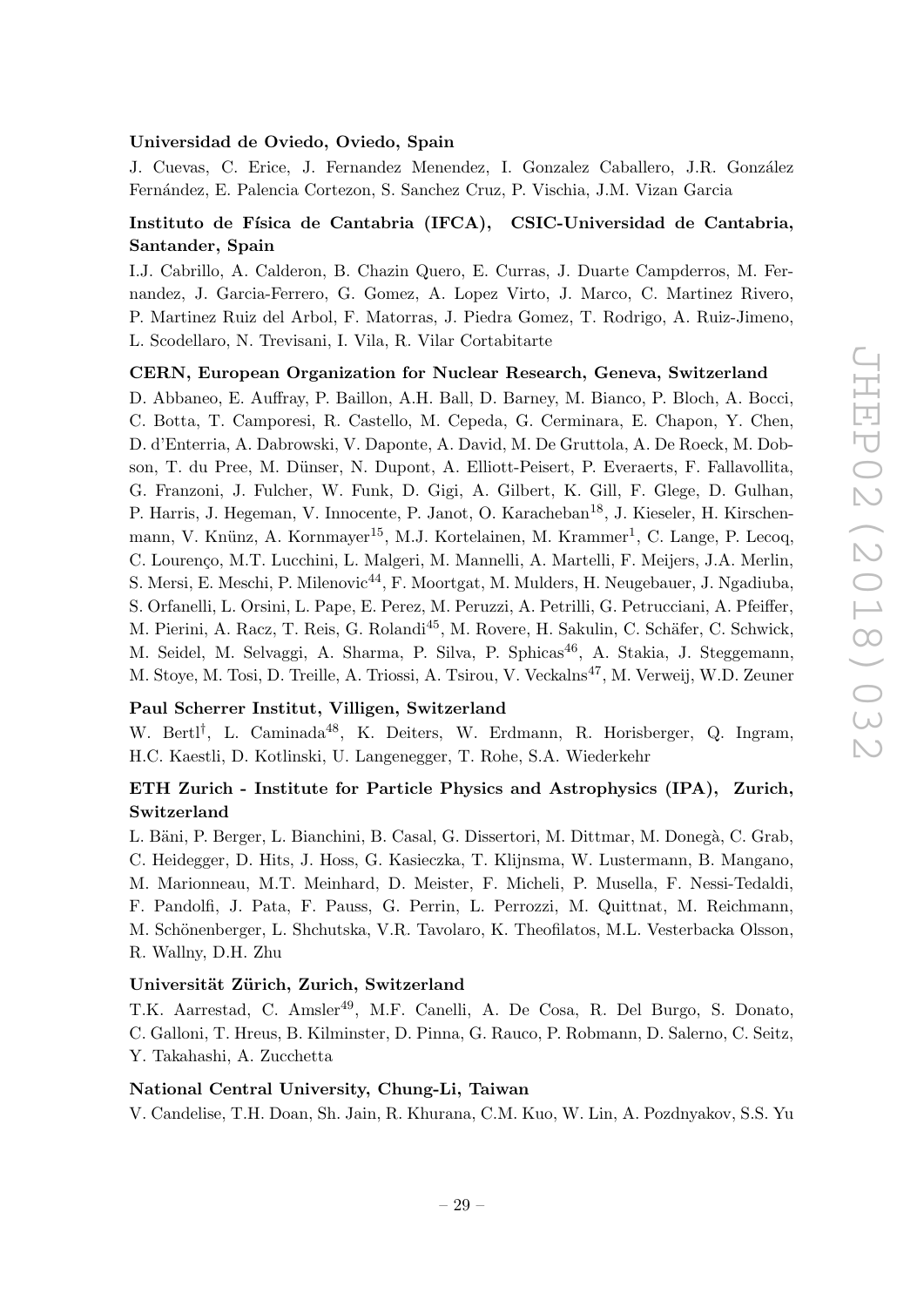### National Taiwan University (NTU), Taipei, Taiwan

Arun Kumar, P. Chang, Y. Chao, K.F. Chen, P.H. Chen, F. Fiori, W.-S. Hou, Y. Hsiung, Y.F. Liu, R.-S. Lu, E. Paganis, A. Psallidas, A. Steen, J.f. Tsai

# Chulalongkorn University, Faculty of Science, Department of Physics, Bangkok, Thailand

B. Asavapibhop, K. Kovitanggoon, G. Singh, N. Srimanobhas

# Cukurova University, Physics Department, Science and Art Faculty, Adana, Turkey

M.N. Bakirci<sup>50</sup>, F. Boran, S. Cerci<sup>51</sup>, S. Damarseckin, Z.S. Demiroglu, C. Dozen, E. Eskut, S. Girgis, G. Gokbulut, Y. Guler, I. Hos<sup>52</sup>, E.E. Kangal<sup>53</sup>, O. Kara, U. Kiminsu, M. Oglakci, G. Onengut<sup>54</sup>, K. Ozdemir<sup>55</sup>, A. Polatoz, H. Topakli<sup>50</sup>, S. Turkcapar, I.S. Zorbakir, C. Zorbilmez

# Middle East Technical University, Physics Department, Ankara, Turkey

B. Bilin, G. Karapinar<sup>56</sup>, K. Ocalan<sup>57</sup>, M. Yalvac, M. Zeyrek

Bogazici University, Istanbul, Turkey

E. Gülmez, M. Kaya<sup>58</sup>, O. Kaya<sup>59</sup>, S. Tekten, E.A. Yetkin<sup>60</sup>

# Istanbul Technical University, Istanbul, Turkey M.N. Agaras, S. Atay, A. Cakir, K. Cankocak

Institute for Scintillation Materials of National Academy of Science of Ukraine, Kharkov, Ukraine

B. Grynyov

National Scientific Center, Kharkov Institute of Physics and Technology, Kharkov, Ukraine

L. Levchuk

# University of Bristol, Bristol, United Kingdom

R. Aggleton, F. Ball, L. Beck, J.J. Brooke, D. Burns, E. Clement, D. Cussans, O. Davignon, H. Flacher, J. Goldstein, M. Grimes, G.P. Heath, H.F. Heath, J. Jacob, L. Kreczko, C. Lucas, D.M. Newbold<sup>61</sup>, S. Paramesvaran, A. Poll, T. Sakuma, S. Seif El Nasr-storey, D. Smith, V.J. Smith

# Rutherford Appleton Laboratory, Didcot, United Kingdom

K.W. Bell, A. Belyaev<sup>62</sup>, C. Brew, R.M. Brown, L. Calligaris, D. Cieri, D.J.A. Cockerill, J.A. Coughlan, K. Harder, S. Harper, E. Olaiya, D. Petyt, C.H. Shepherd-Themistocleous, A. Thea, I.R. Tomalin, T. Williams

# Imperial College, London, United Kingdom

G. Auzinger, R. Bainbridge, J. Borg, S. Breeze, O. Buchmuller, A. Bundock, S. Casasso, M. Citron, D. Colling, L. Corpe, P. Dauncey, G. Davies, A. De Wit, M. Della Negra, R. Di Maria, A. Elwood, Y. Haddad, G. Hall, G. Iles, T. James, R. Lane, C. Laner, L. Lyons, A.-M. Magnan, S. Malik, L. Mastrolorenzo, T. Matsushita, J. Nash, A. Nikitenko<sup>6</sup>,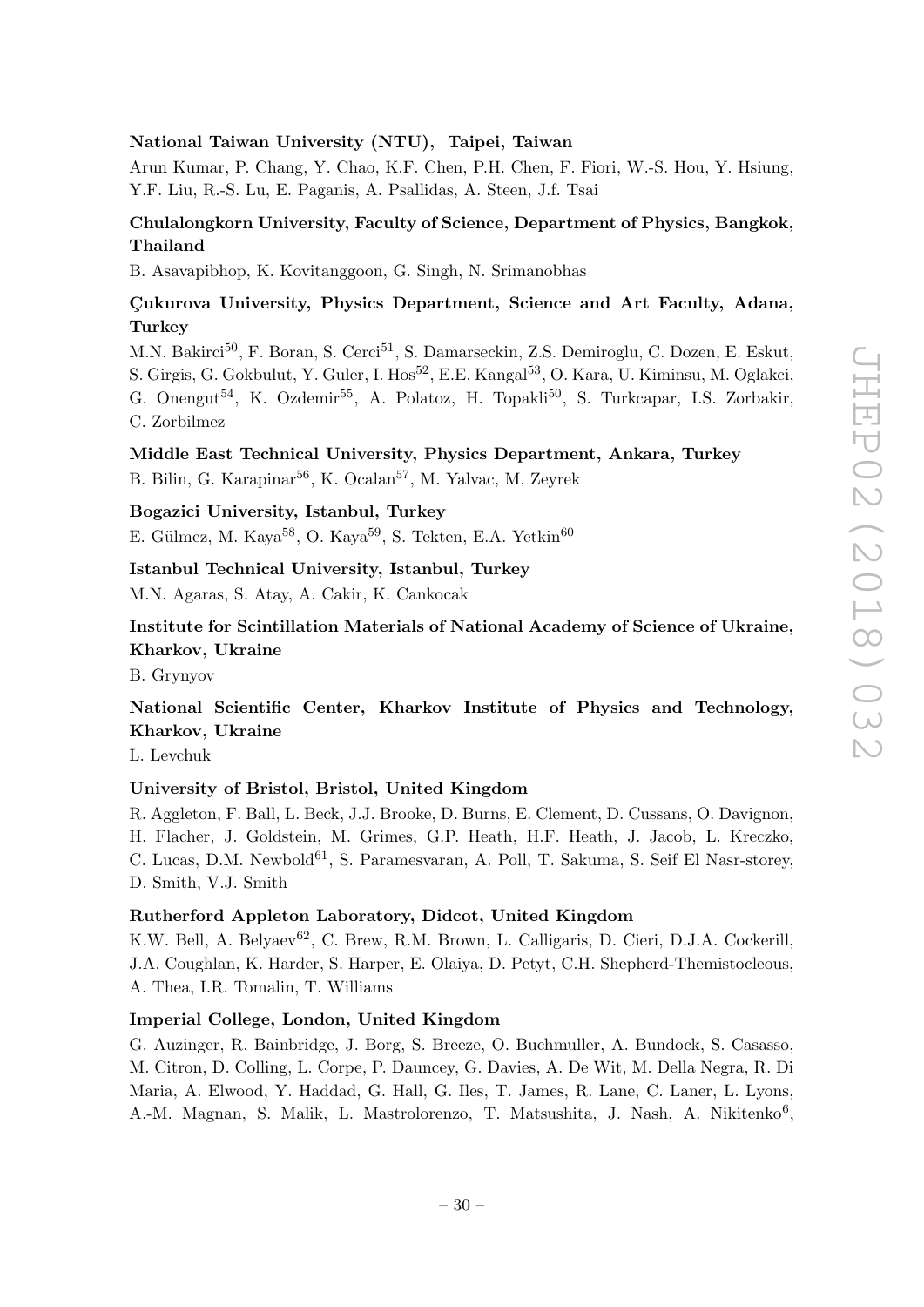V. Palladino, M. Pesaresi, D.M. Raymond, A. Richards, A. Rose, E. Scott, C. Seez, A. Shtipliyski, S. Summers, A. Tapper, K. Uchida, M. Vazquez Acosta<sup>63</sup>, T. Virdee<sup>15</sup>, N. Wardle, D. Winterbottom, J. Wright, S.C. Zenz

#### Brunel University, Uxbridge, United Kingdom

J.E. Cole, P.R. Hobson, A. Khan, P. Kyberd, I.D. Reid, P. Symonds, L. Teodorescu, M. Turner

#### Baylor University, Waco, U.S.A.

A. Borzou, K. Call, J. Dittmann, K. Hatakeyama, H. Liu, N. Pastika, C. Smith

### Catholic University of America, Washington DC, U.S.A.

R. Bartek, A. Dominguez

### The University of Alabama, Tuscaloosa, U.S.A.

A. Buccilli, S.I. Cooper, C. Henderson, P. Rumerio, C. West

#### Boston University, Boston, U.S.A.

D. Arcaro, A. Avetisyan, T. Bose, D. Gastler, D. Rankin, C. Richardson, J. Rohlf, L. Sulak, D. Zou

#### Brown University, Providence, U.S.A.

G. Benelli, D. Cutts, A. Garabedian, J. Hakala, U. Heintz, J.M. Hogan, K.H.M. Kwok, E. Laird, G. Landsberg, Z. Mao, M. Narain, J. Pazzini, S. Piperov, S. Sagir, R. Syarif, D. Yu

# University of California, Davis, Davis, U.S.A.

R. Band, C. Brainerd, R. Breedon, D. Burns, M. Calderon De La Barca Sanchez, M. Chertok, J. Conway, R. Conway, P.T. Cox, R. Erbacher, C. Flores, G. Funk, M. Gardner, W. Ko, R. Lander, C. Mclean, M. Mulhearn, D. Pellett, J. Pilot, S. Shalhout, M. Shi, J. Smith, D. Stolp, K. Tos, M. Tripathi, Z. Wang

# University of California, Los Angeles, U.S.A.

M. Bachtis, C. Bravo, R. Cousins, A. Dasgupta, A. Florent, J. Hauser, M. Ignatenko, N. Mccoll, S. Regnard, D. Saltzberg, C. Schnaible, V. Valuev

### University of California, Riverside, Riverside, U.S.A.

E. Bouvier, K. Burt, R. Clare, J. Ellison, J.W. Gary, S.M.A. Ghiasi Shirazi, G. Hanson, J. Heilman, E. Kennedy, F. Lacroix, O.R. Long, M. Olmedo Negrete, M.I. Paneva, A. Shrinivas, W. Si, L. Wang, H. Wei, S. Wimpenny, B. R. Yates

### University of California, San Diego, La Jolla, U.S.A.

J.G. Branson, S. Cittolin, M. Derdzinski, R. Gerosa, B. Hashemi, A. Holzner, D. Klein, G. Kole, V. Krutelyov, J. Letts, I. Macneill, M. Masciovecchio, D. Olivito, S. Padhi, M. Pieri, M. Sani, V. Sharma, S. Simon, M. Tadel, A. Vartak, S. Wasserbaech<sup>64</sup>, J. Wood, F. Würthwein, A. Yagil, G. Zevi Della Porta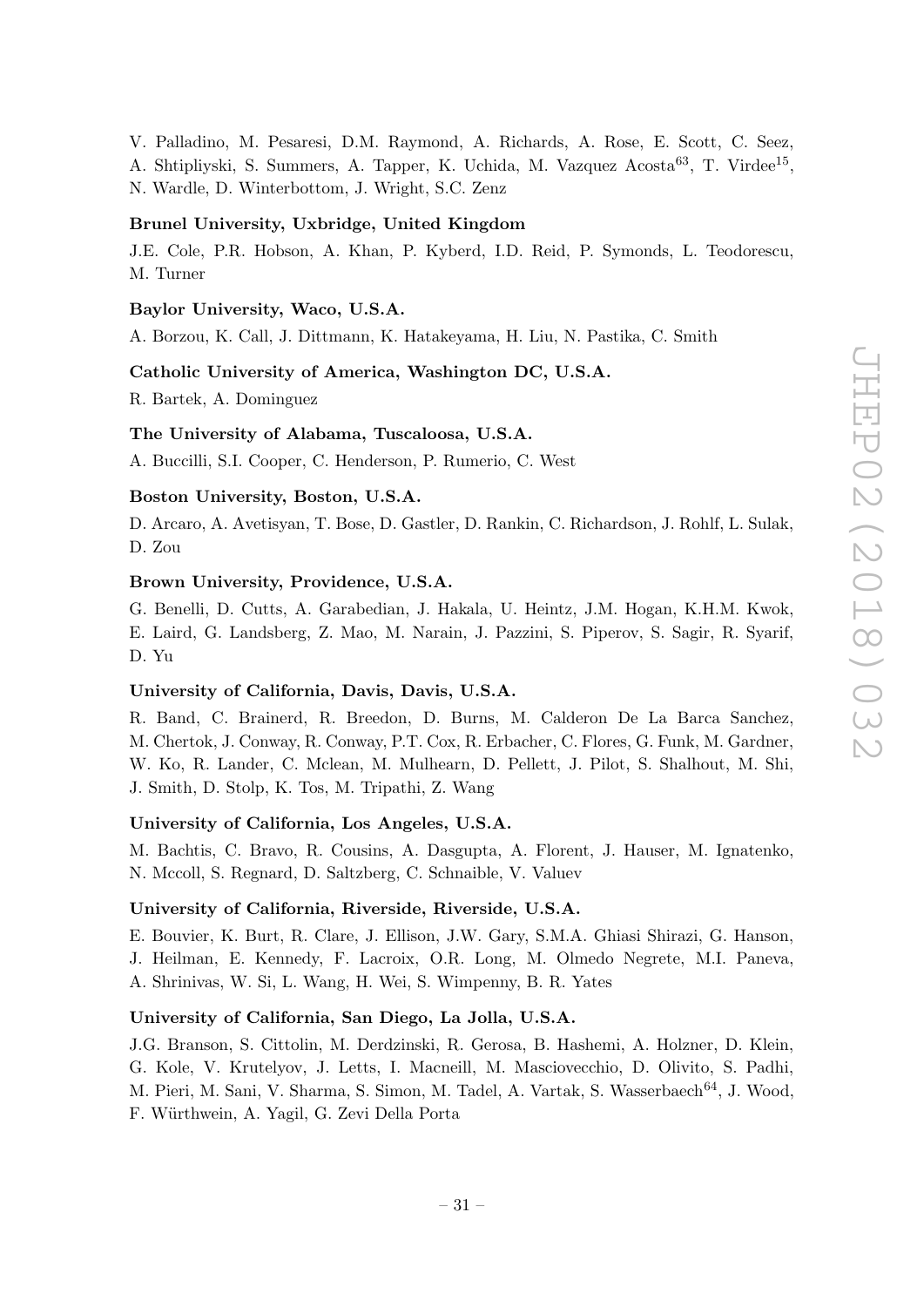# University of California, Santa Barbara - Department of Physics, Santa Barbara, U.S.A.

N. Amin, R. Bhandari, J. Bradmiller-Feld, C. Campagnari, A. Dishaw, V. Dutta, M. Franco Sevilla, C. George, F. Golf, L. Gouskos, J. Gran, R. Heller, J. Incandela, S.D. Mullin, A. Ovcharova, H. Qu, J. Richman, D. Stuart, I. Suarez, J. Yoo

### California Institute of Technology, Pasadena, U.S.A.

D. Anderson, J. Bendavid, A. Bornheim, J.M. Lawhorn, H.B. Newman, T. Nguyen, C. Pena, M. Spiropulu, J.R. Vlimant, S. Xie, Z. Zhang, R.Y. Zhu

### Carnegie Mellon University, Pittsburgh, U.S.A.

M.B. Andrews, T. Ferguson, T. Mudholkar, M. Paulini, J. Russ, M. Sun, H. Vogel, I. Vorobiev, M. Weinberg

### University of Colorado Boulder, Boulder, U.S.A.

J.P. Cumalat, W.T. Ford, F. Jensen, A. Johnson, M. Krohn, S. Leontsinis, T. Mulholland, K. Stenson, S.R. Wagner

# Cornell University, Ithaca, U.S.A.

J. Alexander, J. Chaves, J. Chu, S. Dittmer, K. Mcdermott, N. Mirman, J.R. Patterson, A. Rinkevicius, A. Ryd, L. Skinnari, L. Soffi, S.M. Tan, Z. Tao, J. Thom, J. Tucker, P. Wittich, M. Zientek

### Fermi National Accelerator Laboratory, Batavia, U.S.A.

S. Abdullin, M. Albrow, M. Alyari, G. Apollinari, A. Apresyan, A. Apyan, S. Banerjee, L.A.T. Bauerdick, A. Beretvas, J. Berryhill, P.C. Bhat, G. Bolla† , K. Burkett, J.N. Butler, A. Canepa, G.B. Cerati, H.W.K. Cheung, F. Chlebana, M. Cremonesi, J. Duarte, V.D. Elvira, J. Freeman, Z. Gecse, E. Gottschalk, L. Gray, D. Green, S. Grünendahl, O. Gutsche, R.M. Harris, S. Hasegawa, J. Hirschauer, Z. Hu, B. Jayatilaka, S. Jindariani, M. Johnson, U. Joshi, B. Klima, B. Kreis, S. Lammel, D. Lincoln, R. Lipton, M. Liu, T. Liu, R. Lopes De S´a, J. Lykken, K. Maeshima, N. Magini, J.M. Marraffino, D. Mason, P. McBride, P. Merkel, S. Mrenna, S. Nahn, V. O'Dell, K. Pedro, O. Prokofyev, G. Rakness, L. Ristori, B. Schneider, E. Sexton-Kennedy, A. Soha, W.J. Spalding, L. Spiegel, S. Stoynev, J. Strait, N. Strobbe, L. Taylor, S. Tkaczyk, N.V. Tran, L. Uplegger, E.W. Vaandering, C. Vernieri, M. Verzocchi, R. Vidal, M. Wang, H.A. Weber, A. Whitbeck

#### University of Florida, Gainesville, U.S.A.

D. Acosta, P. Avery, P. Bortignon, D. Bourilkov, A. Brinkerhoff, A. Carnes, M. Carver, D. Curry, R.D. Field, I.K. Furic, J. Konigsberg, A. Korytov, K. Kotov, P. Ma, K. Matchev, H. Mei, G. Mitselmakher, D. Rank, D. Sperka, N. Terentyev, L. Thomas, J. Wang, S. Wang, J. Yelton

### Florida International University, Miami, U.S.A.

Y.R. Joshi, S. Linn, P. Markowitz, J.L. Rodriguez

#### Florida State University, Tallahassee, U.S.A.

A. Ackert, T. Adams, A. Askew, S. Hagopian, V. Hagopian, K.F. Johnson, T. Kolberg, G. Martinez, T. Perry, H. Prosper, A. Saha, A. Santra, V. Sharma, R. Yohay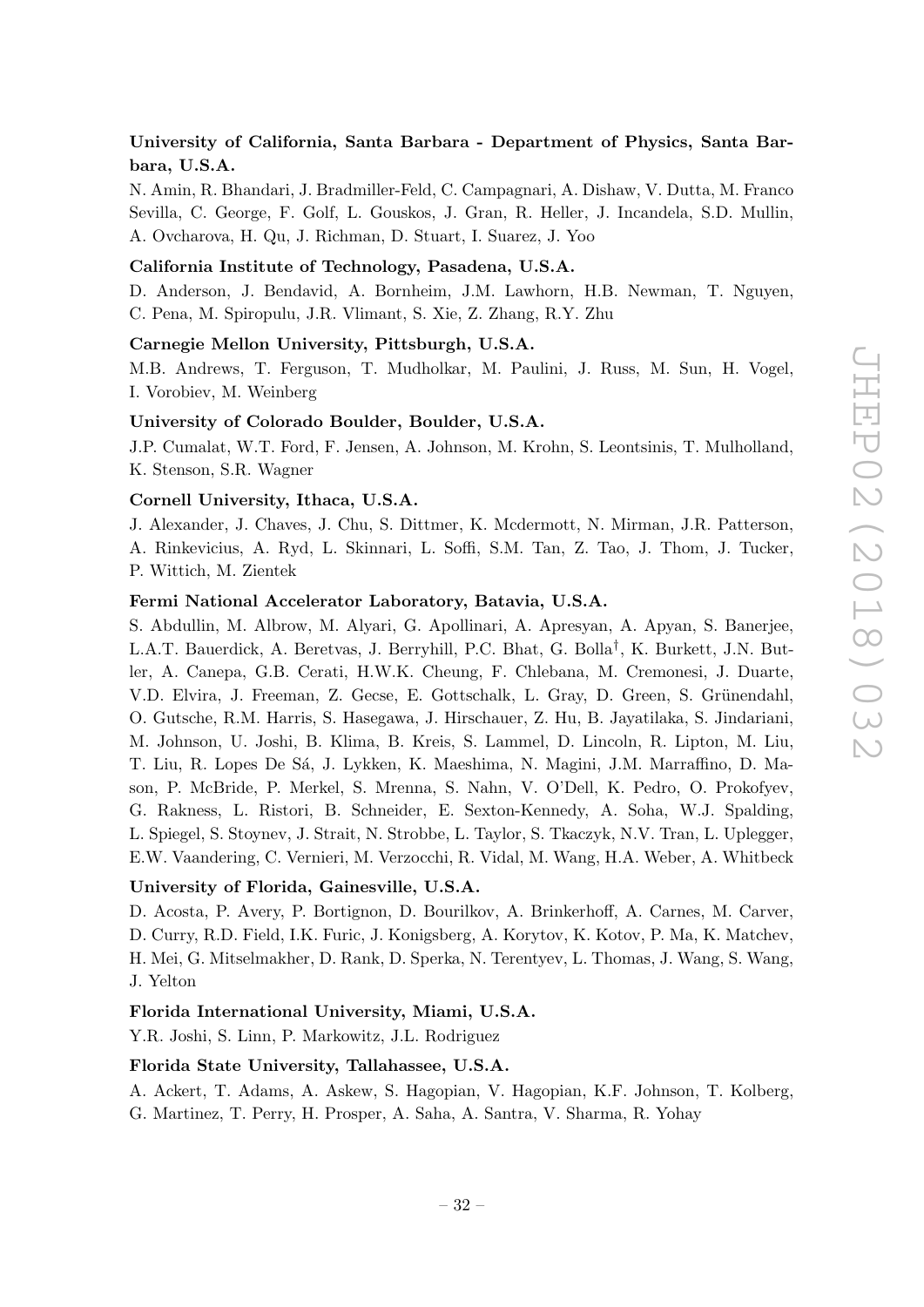### Florida Institute of Technology, Melbourne, U.S.A.

M.M. Baarmand, V. Bhopatkar, S. Colafranceschi, M. Hohlmann, D. Noonan, T. Roy, F. Yumiceva

# University of Illinois at Chicago (UIC), Chicago, U.S.A.

M.R. Adams, L. Apanasevich, D. Berry, R.R. Betts, R. Cavanaugh, X. Chen, O. Evdokimov, C.E. Gerber, D.A. Hangal, D.J. Hofman, K. Jung, J. Kamin, I.D. Sandoval Gonzalez, M.B. Tonjes, H. Trauger, N. Varelas, H. Wang, Z. Wu, J. Zhang

### The University of Iowa, Iowa City, U.S.A.

B. Bilki<sup>65</sup>, W. Clarida, K. Dilsiz<sup>66</sup>, S. Durgut, R.P. Gandrajula, M. Haytmyradov, V. Khristenko, J.-P. Merlo, H. Mermerkaya67, A. Mestvirishvili, A. Moeller, J. Nachtman, H. Ogul<sup>68</sup>, Y. Onel, F. Ozok<sup>69</sup>, A. Penzo, C. Snyder, E. Tiras, J. Wetzel, K. Yi

### Johns Hopkins University, Baltimore, U.S.A.

B. Blumenfeld, A. Cocoros, N. Eminizer, D. Fehling, L. Feng, A.V. Gritsan, P. Maksimovic, J. Roskes, U. Sarica, M. Swartz, M. Xiao, C. You

### The University of Kansas, Lawrence, U.S.A.

A. Al-bataineh, P. Baringer, A. Bean, S. Boren, J. Bowen, J. Castle, S. Khalil, A. Kropivnitskaya, D. Majumder, W. Mcbrayer, M. Murray, C. Royon, S. Sanders, E. Schmitz, J.D. Tapia Takaki, Q. Wang

#### Kansas State University, Manhattan, U.S.A.

A. Ivanov, K. Kaadze, Y. Maravin, A. Mohammadi, L.K. Saini, N. Skhirtladze, S. Toda

### Lawrence Livermore National Laboratory, Livermore, U.S.A.

F. Rebassoo, D. Wright

#### University of Maryland, College Park, U.S.A.

C. Anelli, A. Baden, O. Baron, A. Belloni, B. Calvert, S.C. Eno, C. Ferraioli, N.J. Hadley, S. Jabeen, G.Y. Jeng, R.G. Kellogg, J. Kunkle, A.C. Mignerey, F. Ricci-Tam, Y.H. Shin, A. Skuja, S.C. Tonwar

### Massachusetts Institute of Technology, Cambridge, U.S.A.

D. Abercrombie, B. Allen, V. Azzolini, R. Barbieri, A. Baty, R. Bi, S. Brandt, W. Busza, I.A. Cali, M. D'Alfonso, Z. Demiragli, G. Gomez Ceballos, M. Goncharov, D. Hsu, Y. Iiyama, G.M. Innocenti, M. Klute, D. Kovalskyi, Y.S. Lai, Y.-J. Lee, A. Levin, P.D. Luckey, B. Maier, A.C. Marini, C. Mcginn, C. Mironov, S. Narayanan, X. Niu, C. Paus, C. Roland, G. Roland, J. Salfeld-Nebgen, G.S.F. Stephans, K. Tatar, D. Velicanu, J. Wang, T.W. Wang, B. Wyslouch

### University of Minnesota, Minneapolis, U.S.A.

A.C. Benvenuti, R.M. Chatterjee, A. Evans, P. Hansen, S. Kalafut, Y. Kubota, Z. Lesko, J. Mans, S. Nourbakhsh, N. Ruckstuhl, R. Rusack, J. Turkewitz

### University of Mississippi, Oxford, U.S.A.

J.G. Acosta, S. Oliveros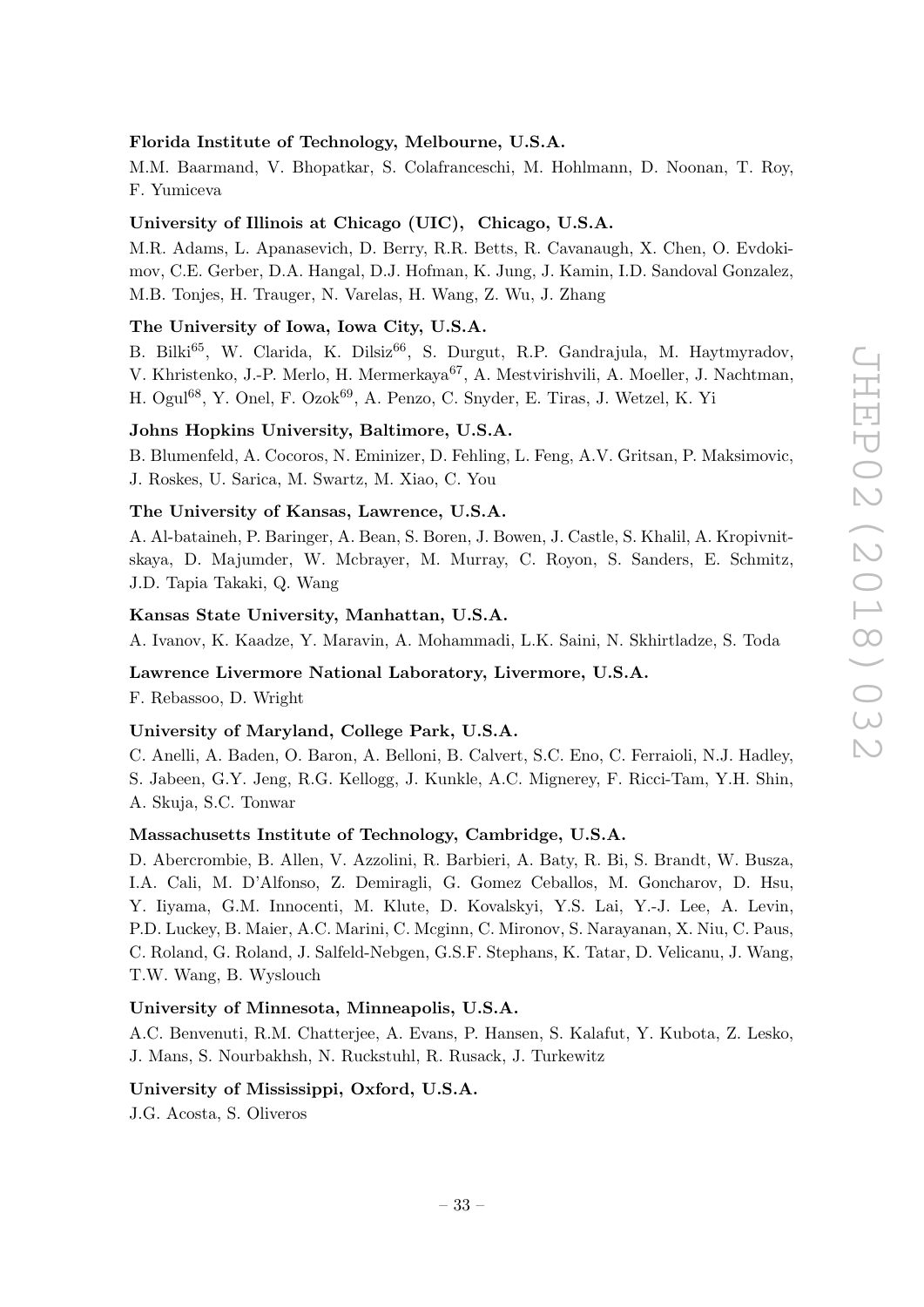### University of Nebraska-Lincoln, Lincoln, U.S.A.

E. Avdeeva, K. Bloom, D.R. Claes, C. Fangmeier, R. Gonzalez Suarez, R. Kamalieddin, I. Kravchenko, J. Monroy, J.E. Siado, G.R. Snow, B. Stieger

#### State University of New York at Buffalo, Buffalo, U.S.A.

J. Dolen, A. Godshalk, C. Harrington, I. Iashvili, D. Nguyen, A. Parker, S. Rappoccio, B. Roozbahani

# Northeastern University, Boston, U.S.A.

G. Alverson, E. Barberis, A. Hortiangtham, A. Massironi, D.M. Morse, T. Orimoto, R. Teixeira De Lima, D. Trocino, D. Wood

#### Northwestern University, Evanston, U.S.A.

S. Bhattacharya, O. Charaf, K.A. Hahn, N. Mucia, N. Odell, B. Pollack, M.H. Schmitt, K. Sung, M. Trovato, M. Velasco

### University of Notre Dame, Notre Dame, U.S.A.

N. Dev, M. Hildreth, K. Hurtado Anampa, C. Jessop, D.J. Karmgard, N. Kellams, K. Lannon, N. Loukas, N. Marinelli, F. Meng, C. Mueller, Y. Musienko<sup>36</sup>, M. Planer, A. Reinsvold, R. Ruchti, G. Smith, S. Taroni, M. Wayne, M. Wolf, A. Woodard

#### The Ohio State University, Columbus, U.S.A.

J. Alimena, L. Antonelli, B. Bylsma, L.S. Durkin, S. Flowers, B. Francis, A. Hart, C. Hill, W. Ji, B. Liu, W. Luo, D. Puigh, B.L. Winer, H.W. Wulsin

### Princeton University, Princeton, U.S.A.

S. Cooperstein, O. Driga, P. Elmer, J. Hardenbrook, P. Hebda, S. Higginbotham, D. Lange, J. Luo, D. Marlow, K. Mei, I. Ojalvo, J. Olsen, C. Palmer, P. Piroué, D. Stickland, C. Tully

#### University of Puerto Rico, Mayaguez, U.S.A.

S. Malik, S. Norberg

# Purdue University, West Lafayette, U.S.A.

A. Barker, V.E. Barnes, S. Das, S. Folgueras, L. Gutay, M.K. Jha, M. Jones, A.W. Jung, A. Khatiwada, D.H. Miller, N. Neumeister, C.C. Peng, J.F. Schulte, J. Sun, F. Wang, W. Xie

# Purdue University Northwest, Hammond, U.S.A.

T. Cheng, N. Parashar, J. Stupak

#### Rice University, Houston, U.S.A.

A. Adair, B. Akgun, Z. Chen, K.M. Ecklund, F.J.M. Geurts, M. Guilbaud, W. Li, B. Michlin, M. Northup, B.P. Padley, J. Roberts, J. Rorie, Z. Tu, J. Zabel

# University of Rochester, Rochester, U.S.A.

A. Bodek, P. de Barbaro, R. Demina, Y.t. Duh, T. Ferbel, M. Galanti, A. Garcia-Bellido, J. Han, O. Hindrichs, A. Khukhunaishvili, K.H. Lo, P. Tan, M. Verzetti

# The Rockefeller University, New York, U.S.A.

R. Ciesielski, K. Goulianos, C. Mesropian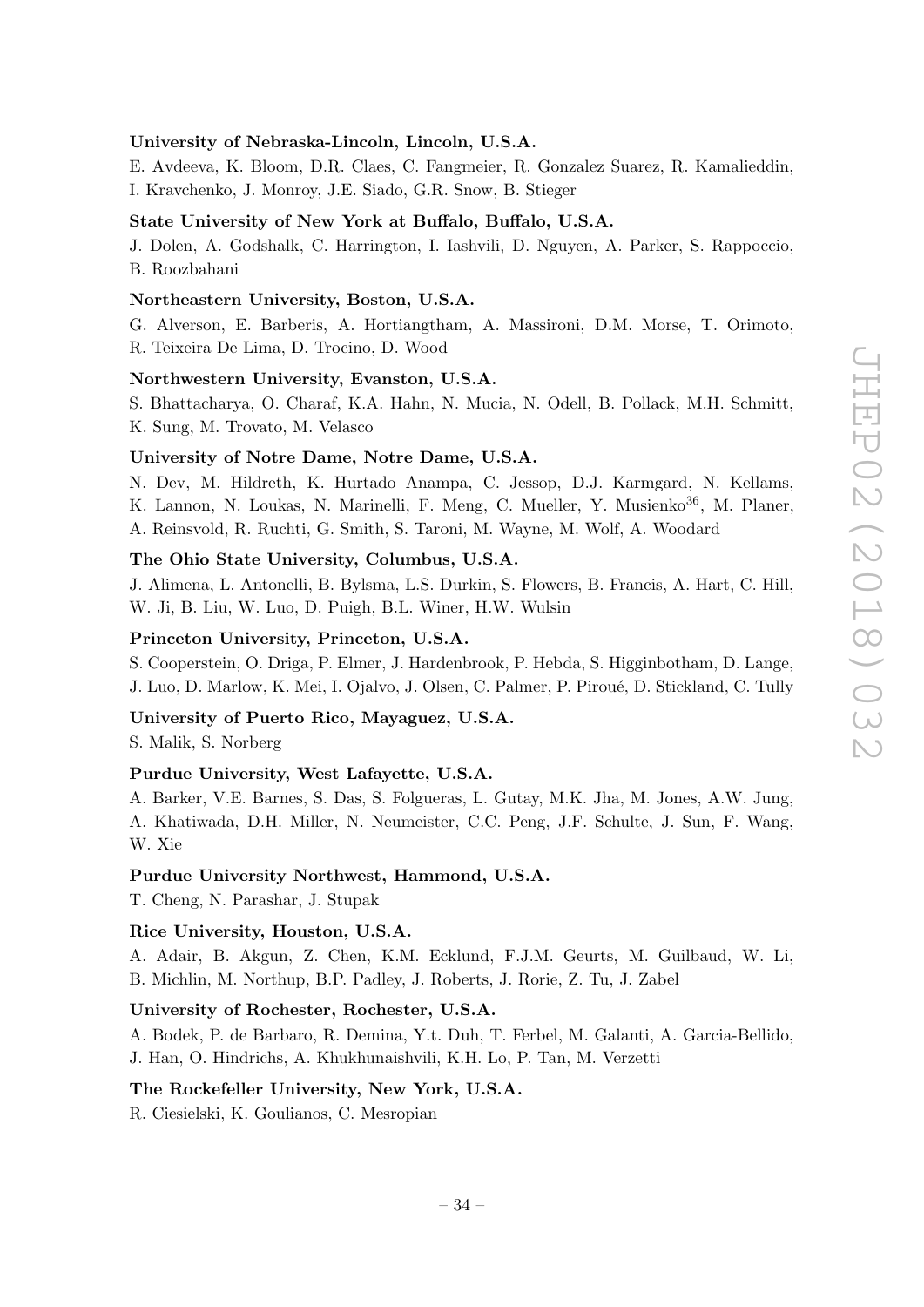### Rutgers, The State University of New Jersey, Piscataway, U.S.A.

A. Agapitos, J.P. Chou, Y. Gershtein, T.A. G´omez Espinosa, E. Halkiadakis, M. Heindl,

E. Hughes, S. Kaplan, R. Kunnawalkam Elayavalli, S. Kyriacou, A. Lath, R. Montalvo,

K. Nash, M. Osherson, H. Saka, S. Salur, S. Schnetzer, D. Sheffield, S. Somalwar, R. Stone,

S. Thomas, P. Thomassen, M. Walker

# University of Tennessee, Knoxville, U.S.A.

A.G. Delannoy, M. Foerster, J. Heideman, G. Riley, K. Rose, S. Spanier, K. Thapa

# Texas A&M University, College Station, U.S.A.

O. Bouhali<sup>70</sup>, A. Castaneda Hernandez<sup>70</sup>, A. Celik, M. Dalchenko, M. De Mattia, A. Delgado, S. Dildick, R. Eusebi, J. Gilmore, T. Huang, T. Kamon<sup>71</sup>, R. Mueller, Y. Pakhotin, R. Patel, A. Perloff, L. Perniè, D. Rathjens, A. Safonov, A. Tatarinov, K.A. Ulmer

### Texas Tech University, Lubbock, U.S.A.

N. Akchurin, J. Damgov, F. De Guio, P.R. Dudero, J. Faulkner, E. Gurpinar, S. Kunori, K. Lamichhane, S.W. Lee, T. Libeiro, T. Peltola, S. Undleeb, I. Volobouev, Z. Wang

### Vanderbilt University, Nashville, U.S.A.

S. Greene, A. Gurrola, R. Janjam, W. Johns, C. Maguire, A. Melo, H. Ni, K. Padeken, P. Sheldon, S. Tuo, J. Velkovska, Q. Xu

### University of Virginia, Charlottesville, U.S.A.

M.W. Arenton, P. Barria, B. Cox, R. Hirosky, M. Joyce, A. Ledovskoy, H. Li, C. Neu, T. Sinthuprasith, Y. Wang, E. Wolfe, F. Xia

### Wayne State University, Detroit, U.S.A.

R. Harr, P.E. Karchin, J. Sturdy, S. Zaleski

### University of Wisconsin - Madison, Madison, WI, U.S.A.

M. Brodski, J. Buchanan, C. Caillol, S. Dasu, L. Dodd, S. Duric, B. Gomber, M. Grothe, M. Herndon, A. Hervé, U. Hussain, P. Klabbers, A. Lanaro, A. Levine, K. Long, R. Loveless, G. Polese, T. Ruggles, A. Savin, N. Smith, W.H. Smith, D. Taylor, N. Woods

- †: Deceased
- 1: Also at Vienna University of Technology, Vienna, Austria
- 2: Also at State Key Laboratory of Nuclear Physics and Technology, Peking University, Beijing, China
- 3: Also at Universidade Estadual de Campinas, Campinas, Brazil
- 4: Also at Universidade Federal de Pelotas, Pelotas, Brazil
- 5: Also at Université Libre de Bruxelles, Bruxelles, Belgium
- 6: Also at Institute for Theoretical and Experimental Physics, Moscow, Russia
- 7: Also at Joint Institute for Nuclear Research, Dubna, Russia
- 8: Also at Suez University, Suez, Egypt
- 9: Now at British University in Egypt, Cairo, Egypt
- 10: Also at Fayoum University, El-Fayoum, Egypt
- 11: Now at Helwan University, Cairo, Egypt
- 12: Also at Université de Haute Alsace, Mulhouse, France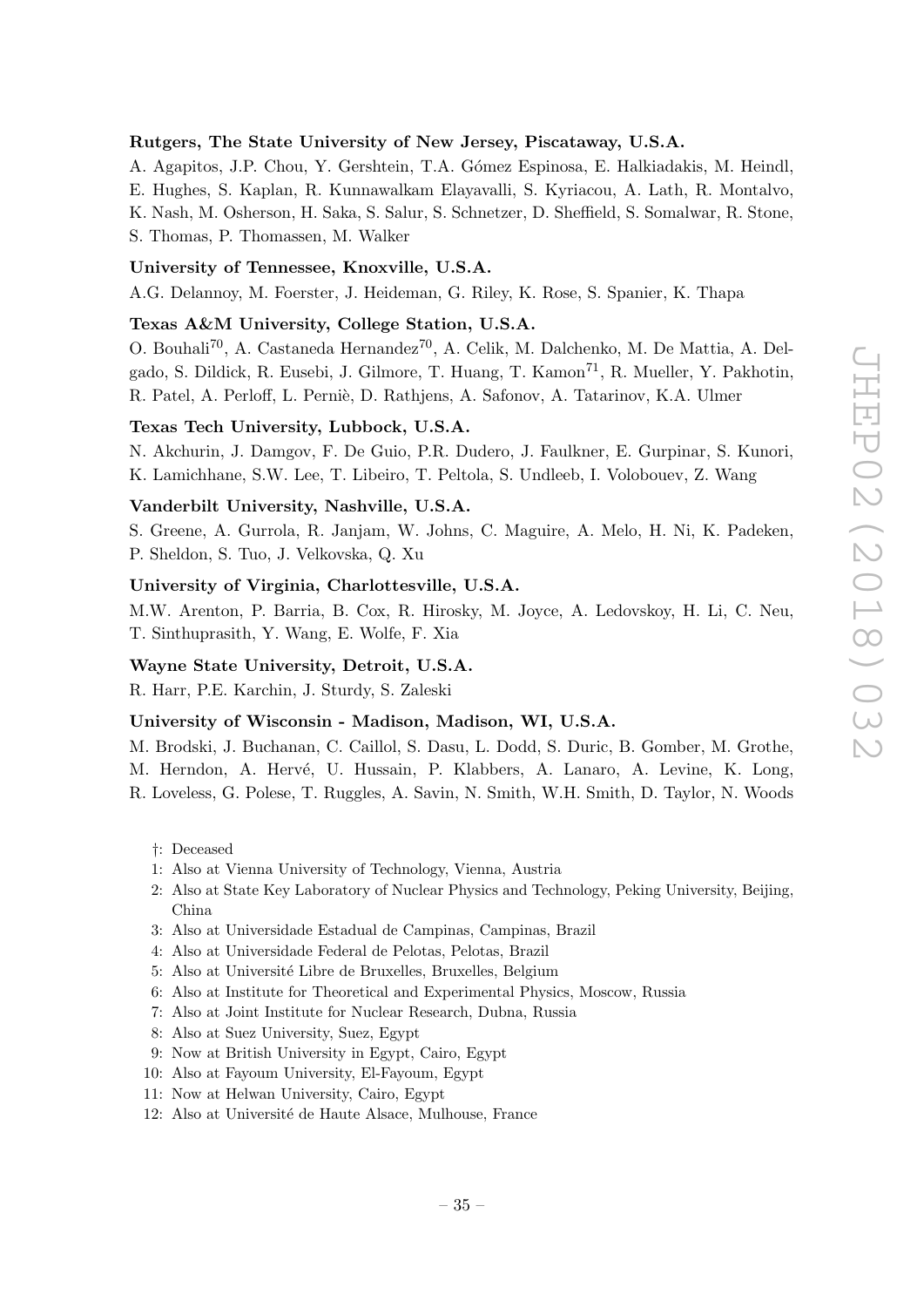- 13: Also at Skobeltsyn Institute of Nuclear Physics, Lomonosov Moscow State University, Moscow, Russia
- 14: Also at Tbilisi State University, Tbilisi, Georgia
- 15: Also at CERN, European Organization for Nuclear Research, Geneva, Switzerland
- 16: Also at RWTH Aachen University, III. Physikalisches Institut A, Aachen, Germany
- 17: Also at University of Hamburg, Hamburg, Germany
- 18: Also at Brandenburg University of Technology, Cottbus, Germany
- 19: Also at MTA-ELTE Lendület CMS Particle and Nuclear Physics Group, Eötvös Loránd University, Budapest, Hungary
- 20: Also at Institute of Nuclear Research ATOMKI, Debrecen, Hungary
- 21: Also at Institute of Physics, University of Debrecen, Debrecen, Hungary
- 22: Also at Indian Institute of Technology Bhubaneswar, Bhubaneswar, India
- 23: Also at Institute of Physics, Bhubaneswar, India
- 24: Also at University of Visva-Bharati, Santiniketan, India
- 25: Also at University of Ruhuna, Matara, Sri Lanka
- 26: Also at Isfahan University of Technology, Isfahan, Iran
- 27: Also at Yazd University, Yazd, Iran
- 28: Also at Plasma Physics Research Center, Science and Research Branch, Islamic Azad University, Tehran, Iran
- 29: Also at Universit`a degli Studi di Siena, Siena, Italy
- 30: Also at INFN Sezione di Milano-Bicocca; Università di Milano-Bicocca, Milano, Italy
- 31: Also at Purdue University, West Lafayette, U.S.A.
- 32: Also at International Islamic University of Malaysia, Kuala Lumpur, Malaysia
- 33: Also at Malaysian Nuclear Agency, MOSTI, Kajang, Malaysia
- 34: Also at Consejo Nacional de Ciencia y Tecnología, Mexico city, Mexico
- 35: Also at Warsaw University of Technology, Institute of Electronic Systems, Warsaw, Poland
- 36: Also at Institute for Nuclear Research, Moscow, Russia
- 37: Now at National Research Nuclear University 'Moscow Engineering Physics Institute' (MEPhI), Moscow, Russia
- 38: Also at Institute of Nuclear Physics of the Uzbekistan Academy of Sciences, Tashkent, Uzbekistan
- 39: Also at St. Petersburg State Polytechnical University, St. Petersburg, Russia
- 40: Also at University of Florida, Gainesville, U.S.A.
- 41: Also at P.N. Lebedev Physical Institute, Moscow, Russia
- 42: Also at Budker Institute of Nuclear Physics, Novosibirsk, Russia
- 43: Also at Faculty of Physics, University of Belgrade, Belgrade, Serbia
- 44: Also at University of Belgrade, Faculty of Physics and Vinca Institute of Nuclear Sciences, Belgrade, Serbia
- 45: Also at Scuola Normale e Sezione dell'INFN, Pisa, Italy
- 46: Also at National and Kapodistrian University of Athens, Athens, Greece
- 47: Also at Riga Technical University, Riga, Latvia
- 48: Also at Universität Zürich, Zurich, Switzerland
- 49: Also at Stefan Meyer Institute for Subatomic Physics (SMI), Vienna, Austria
- 50: Also at Gaziosmanpasa University, Tokat, Turkey
- 51: Also at Adiyaman University, Adiyaman, Turkey
- 52: Also at Istanbul Aydin University, Istanbul, Turkey
- 53: Also at Mersin University, Mersin, Turkey
- 54: Also at Cag University, Mersin, Turkey